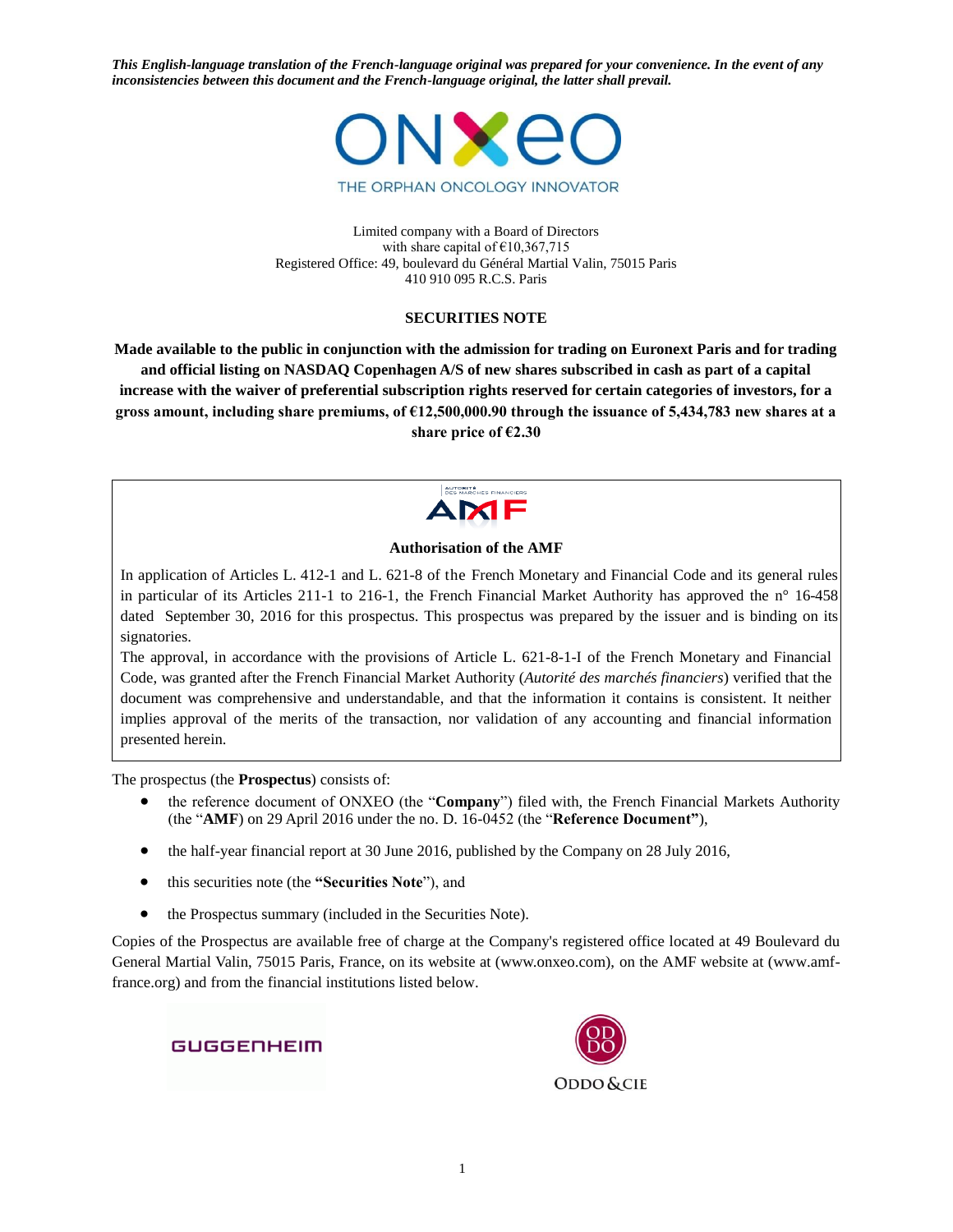*In the Prospectus, the terms "ONXEO" or the "Company" refer to the company* **ONXEO**. *The term "Group" refers to the group formed by the Company and all its consolidated subsidiaries.*

#### **Notice**

*The disclosures in this Prospectus ensure that the various shareholders and investors have equal access to the information pertaining to the Group, in all material points and to the extent possible.*

#### *Forward-looking information*

*This Prospectus contains information on the Group's objectives and includes forward-looking statements relating to its current or future projects. These statements are sometimes identified by the use of the future or conditional tense words such as "believe", "expect", "may", "estimate", "aim to", "intend to", "anticipate", "should" and other similar expressions. The reader's attention is drawn to the fact that achieving these objectives and forward-looking statements, and information on the objectives may be affected by known and unknown risks, uncertainties and other factors that could cause future results, performance or achievements of the Group to be materially different from the stated or implied objectives.*

*The Prospectus contains information about the Group's markets and its competitive positions, including information relating to the size of its markets. Unless otherwise indicated, these are Group estimates and are provided for information purposes only. The Group's estimates are based on information obtained from customers, suppliers, professional organisations and other participants in the markets in which the Group operates. Although the Group believes these estimates are relevant as of the date of this Prospectus, it cannot guarantee the completeness or accuracy of data on which these estimates are based, or that its competitors define the markets in which they operate in the same manner.*

#### *Risk Factors*

*Among the disclosures contained in the Prospectus, investors should carefully consider the risk factors presented in this Reference Document and in section 2 of the Securities Note before making any decision to invest. The occurrence of all or any of these risks could have a material adverse effect on the Group's business, financial position, earnings and its ability to meet its objectives. In addition, other risks, that have not yet been identified or are considered as immaterial by the Company, may have the same material adverse effect and investors may lose all or part of their investment.*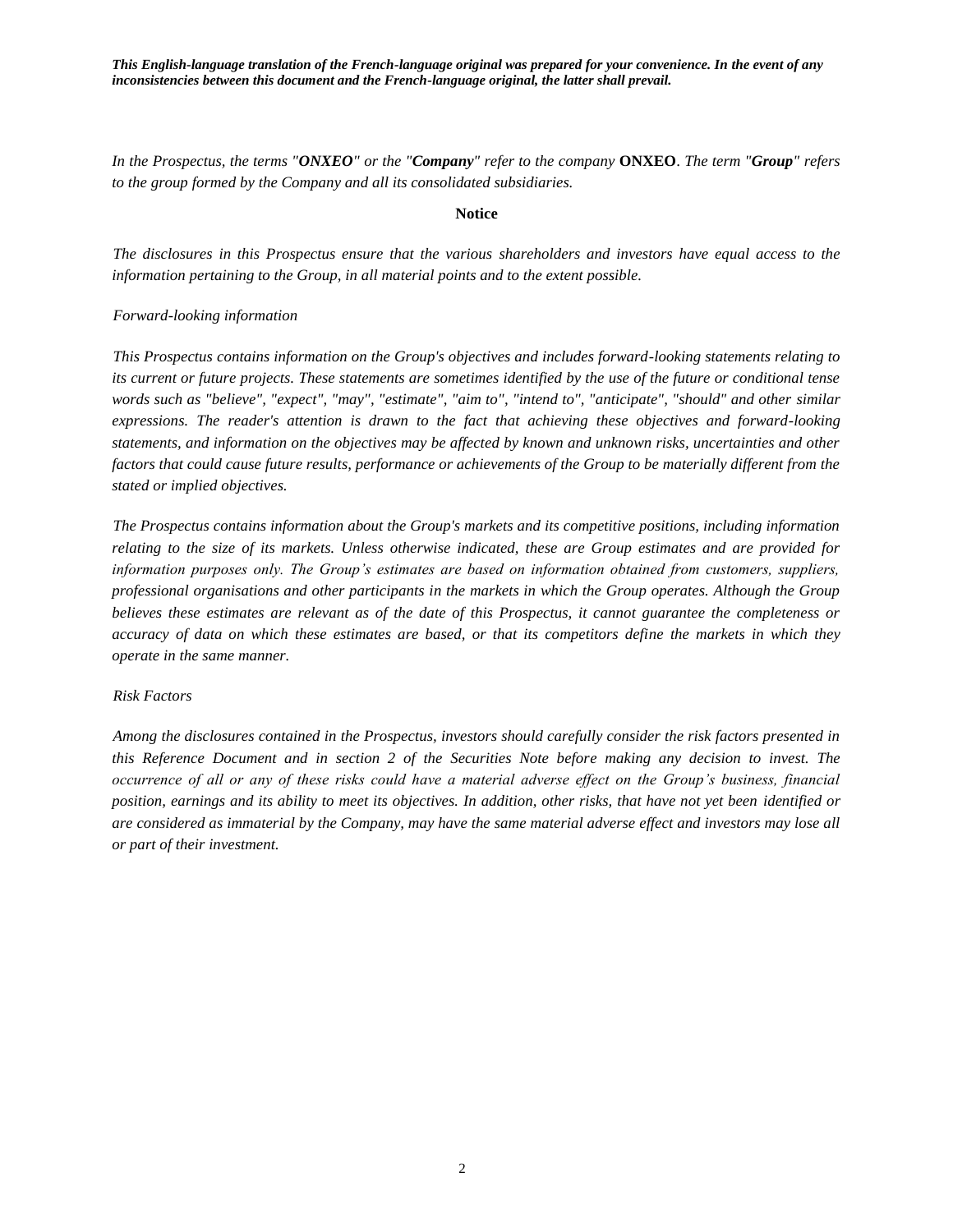## **CONTENTS**

| 1. |                                                                                                             |                                                                                                                                             |  |  |  |  |
|----|-------------------------------------------------------------------------------------------------------------|---------------------------------------------------------------------------------------------------------------------------------------------|--|--|--|--|
|    | 1.1.                                                                                                        |                                                                                                                                             |  |  |  |  |
|    | 1.2.                                                                                                        |                                                                                                                                             |  |  |  |  |
|    | 1.3.                                                                                                        |                                                                                                                                             |  |  |  |  |
| 2. |                                                                                                             |                                                                                                                                             |  |  |  |  |
| 3. |                                                                                                             |                                                                                                                                             |  |  |  |  |
|    | 3.1.                                                                                                        |                                                                                                                                             |  |  |  |  |
|    | 3.2.                                                                                                        |                                                                                                                                             |  |  |  |  |
|    | 3.3.                                                                                                        |                                                                                                                                             |  |  |  |  |
|    | 3.4.                                                                                                        |                                                                                                                                             |  |  |  |  |
| 4. |                                                                                                             | INFORMATION ON THE SECURITIES TO BE ISSUED AND ADMITTED TO TRADING ON<br>EURONEXT PARIS AND THEIR OFFICIAL LISTING ON NASDAQ COPENHAGEN  26 |  |  |  |  |
|    | 4.1.                                                                                                        |                                                                                                                                             |  |  |  |  |
|    | 4.2.                                                                                                        |                                                                                                                                             |  |  |  |  |
|    | 4.3.                                                                                                        |                                                                                                                                             |  |  |  |  |
|    | 4.4.                                                                                                        |                                                                                                                                             |  |  |  |  |
|    | 4.5.                                                                                                        |                                                                                                                                             |  |  |  |  |
|    | 4.6.                                                                                                        |                                                                                                                                             |  |  |  |  |
|    | 4.6.1.                                                                                                      | Delegation of authority by the General Shareholders' Meeting held on 6 April 2016 28                                                        |  |  |  |  |
|    | 4.6.2.                                                                                                      |                                                                                                                                             |  |  |  |  |
|    | 4.6.3.                                                                                                      |                                                                                                                                             |  |  |  |  |
|    | 4.7.                                                                                                        |                                                                                                                                             |  |  |  |  |
|    | 4.8.                                                                                                        |                                                                                                                                             |  |  |  |  |
|    | 4.9.                                                                                                        |                                                                                                                                             |  |  |  |  |
|    | 4.9.1.                                                                                                      |                                                                                                                                             |  |  |  |  |
|    | 4.9.2.                                                                                                      |                                                                                                                                             |  |  |  |  |
|    | Public tender offers launched by third parties on the issuer's capital during the last and current<br>4.10. |                                                                                                                                             |  |  |  |  |
|    |                                                                                                             |                                                                                                                                             |  |  |  |  |
|    | 4.11.                                                                                                       |                                                                                                                                             |  |  |  |  |
|    | 4.11.1.                                                                                                     |                                                                                                                                             |  |  |  |  |
|    | 4.11.2.                                                                                                     |                                                                                                                                             |  |  |  |  |
|    | 4.11.3.                                                                                                     |                                                                                                                                             |  |  |  |  |
|    | 4.11.4.                                                                                                     |                                                                                                                                             |  |  |  |  |
| 5. |                                                                                                             |                                                                                                                                             |  |  |  |  |
|    | 5.1.                                                                                                        | Terms and conditions of the offering, offer statistics, expected timetable and subscription requests37                                      |  |  |  |  |
|    | 5.1.1.                                                                                                      |                                                                                                                                             |  |  |  |  |
|    | 5.1.2.                                                                                                      |                                                                                                                                             |  |  |  |  |
|    | 5.1.3.<br>5.1.4.                                                                                            |                                                                                                                                             |  |  |  |  |
|    | 5.1.5.                                                                                                      |                                                                                                                                             |  |  |  |  |
|    | 5.1.6.                                                                                                      |                                                                                                                                             |  |  |  |  |
|    | 5.1.7.                                                                                                      |                                                                                                                                             |  |  |  |  |
|    | 5.1.8.                                                                                                      |                                                                                                                                             |  |  |  |  |
|    | 5.1.9.                                                                                                      |                                                                                                                                             |  |  |  |  |
|    | 5.1.10.                                                                                                     |                                                                                                                                             |  |  |  |  |
|    | 5.2.                                                                                                        |                                                                                                                                             |  |  |  |  |
|    | 5.2.1.                                                                                                      | Categories of investors - Countries in which the offer was made - Restrictions applicable to the                                            |  |  |  |  |
|    | offering                                                                                                    |                                                                                                                                             |  |  |  |  |
|    | 5.2.2.                                                                                                      |                                                                                                                                             |  |  |  |  |
|    | 5.2.3.                                                                                                      |                                                                                                                                             |  |  |  |  |
|    | 5.2.4.                                                                                                      |                                                                                                                                             |  |  |  |  |
|    | 5.2.5.                                                                                                      |                                                                                                                                             |  |  |  |  |
|    | 5.3.                                                                                                        |                                                                                                                                             |  |  |  |  |
|    | 5.4.                                                                                                        |                                                                                                                                             |  |  |  |  |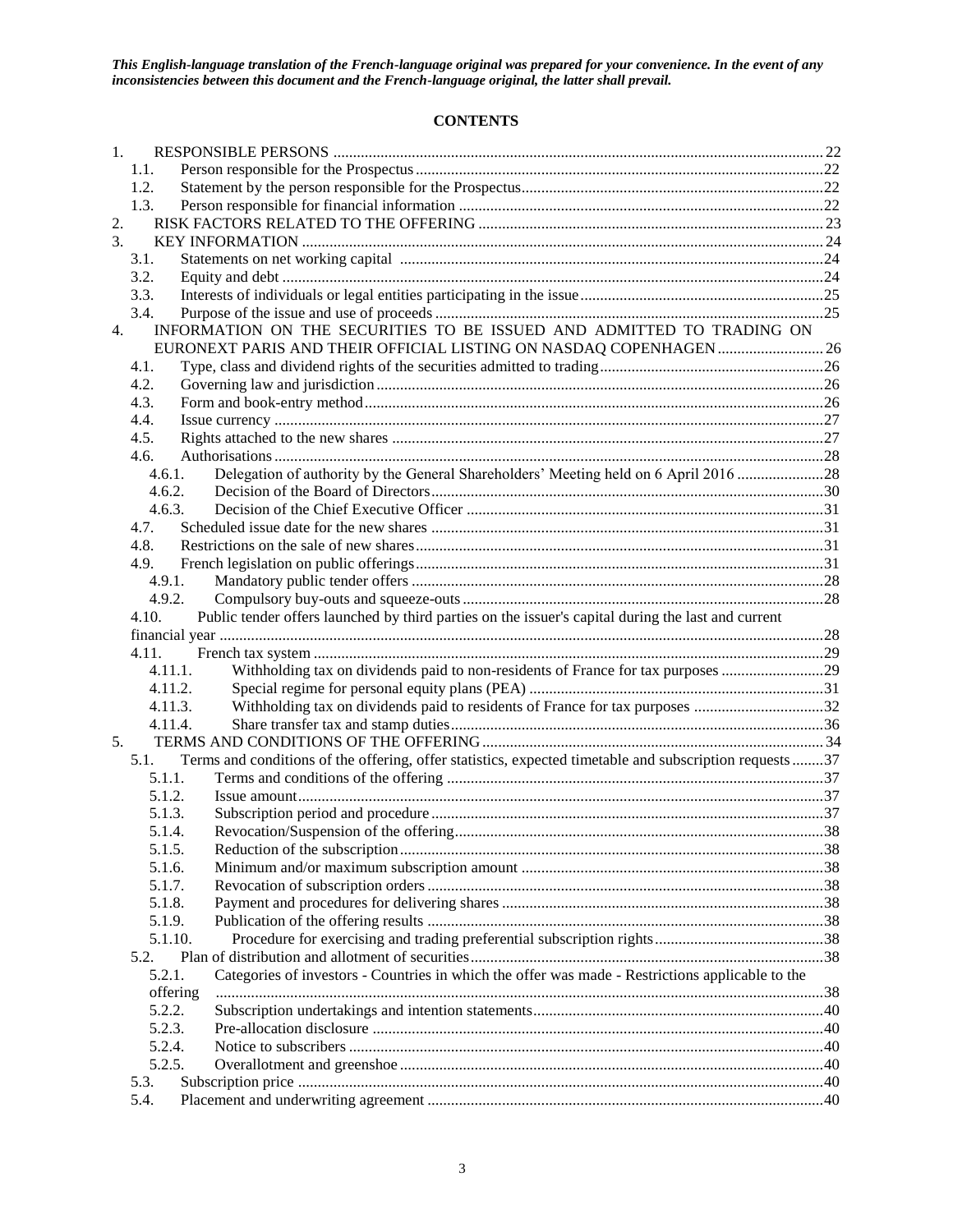|                                           | 5.4.1.   |                                                                                             |  |
|-------------------------------------------|----------|---------------------------------------------------------------------------------------------|--|
|                                           | 5.4.2.   | Contact information of the authorised intermediaries handling the subscription deposits and |  |
|                                           |          |                                                                                             |  |
|                                           | 5.4.3.   |                                                                                             |  |
| 6.                                        |          |                                                                                             |  |
|                                           | 6.1.     |                                                                                             |  |
|                                           | 6.2.     |                                                                                             |  |
|                                           | 6.3.     |                                                                                             |  |
|                                           | 6.4.     |                                                                                             |  |
|                                           | 6.5.     |                                                                                             |  |
| $7_{\scriptscriptstyle{\ddot{\text{c}}}}$ |          |                                                                                             |  |
| 8.                                        |          |                                                                                             |  |
| 9.                                        |          |                                                                                             |  |
|                                           | 9.1.     |                                                                                             |  |
|                                           | 9.2.     |                                                                                             |  |
|                                           | 9.3.     |                                                                                             |  |
|                                           |          |                                                                                             |  |
|                                           | $10.1$ . |                                                                                             |  |
|                                           | 10.2.    |                                                                                             |  |
|                                           | 10.2.1.  |                                                                                             |  |
|                                           | 10.2.2.  |                                                                                             |  |
|                                           | 10.3.    |                                                                                             |  |
|                                           | 10.4.    |                                                                                             |  |
| 11.                                       |          |                                                                                             |  |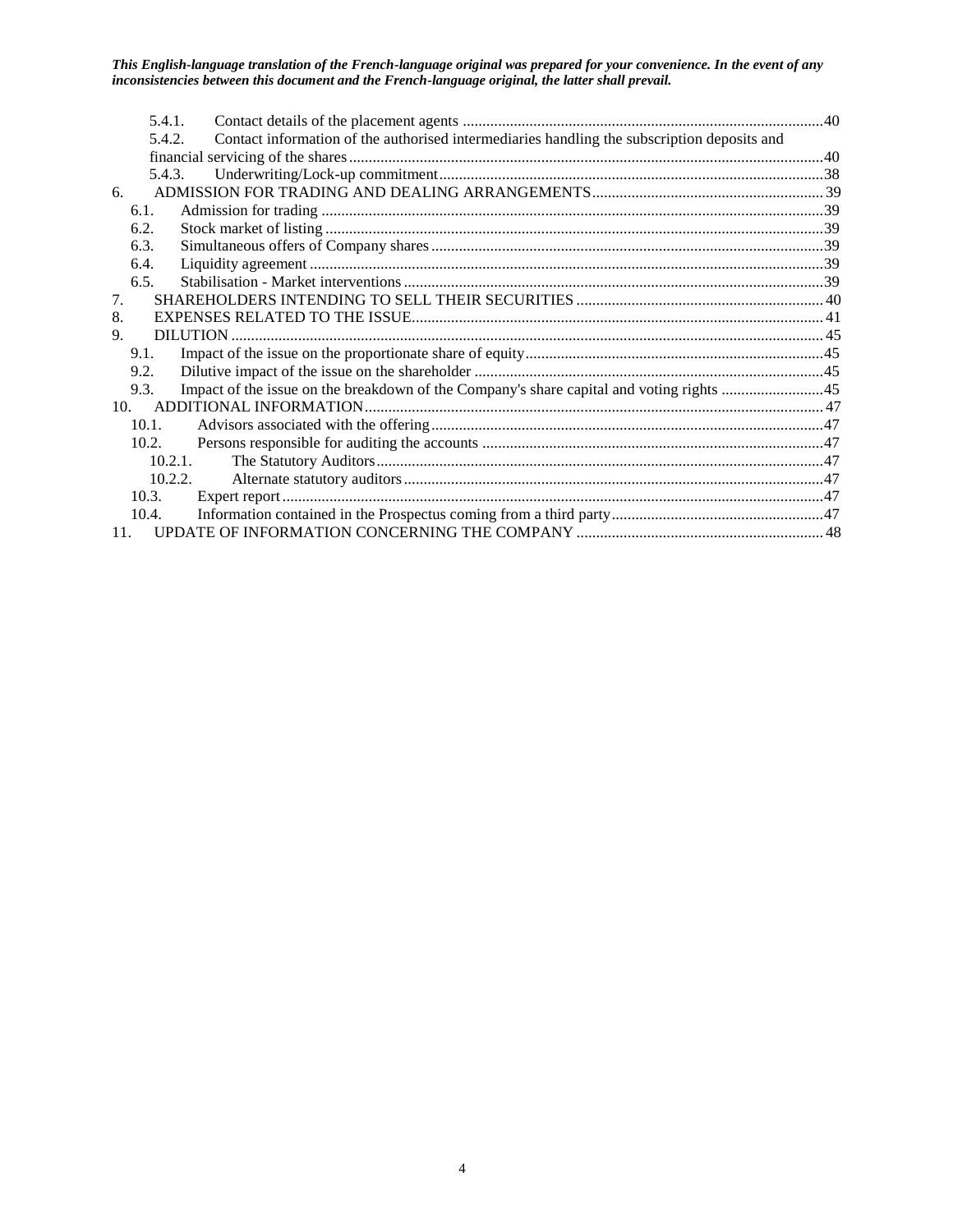## **SUMMARY OF THE PROSPECTUS**

#### **AMF approval no. 16-458 dated 30 September 2016**

The summary consists of a set of key disclosures, referred to as "Elements", presented in five sections, A to E, and numbered from A.1 to E.7.

This summary contains all the Elements that are required in the prospectus summary concerning this class of securities and this type of issuer. Since not all Elements have to be filled in, the numbering in this summary is not continuous.

It is possible that relevant information may not be provided about a given Element that should be included in this summary, given the class of securities and the type of issuer involved. In that event, a brief description of the Element in question is included in the summary, with the notation "not applicable".

|     | <b>Section A - Introduction and Notices</b>                                                 |                                                                                                                                                                                                                                                                                                                                                                                                                                                                                                                                                                                                                                                                                                                                                                                                                                                                                                                                                                                                                                                                                                                                                                               |  |  |  |  |
|-----|---------------------------------------------------------------------------------------------|-------------------------------------------------------------------------------------------------------------------------------------------------------------------------------------------------------------------------------------------------------------------------------------------------------------------------------------------------------------------------------------------------------------------------------------------------------------------------------------------------------------------------------------------------------------------------------------------------------------------------------------------------------------------------------------------------------------------------------------------------------------------------------------------------------------------------------------------------------------------------------------------------------------------------------------------------------------------------------------------------------------------------------------------------------------------------------------------------------------------------------------------------------------------------------|--|--|--|--|
| A.1 | Notice to<br>readers                                                                        | This summary should be read as an introduction to the Prospectus.<br>Any decision to invest in the securities issued in connection with this public offering or for<br>which an application is made for admission to trading on a regulated market should be based<br>on a thorough review of the Prospectus by the investor.<br>If a claim relating to information contained in this Prospectus is brought before a court, the<br>plaintiff investor may be required to bear the costs of translating the Prospectus prior to the<br>commencement of judicial proceedings, pursuant to the national legislation of the Member<br>States of the European Union or of the States Parties to the agreement on the European<br>Economic Area.<br>Those who prepared this summary including, as applicable, its translation, may only be<br>subject to civil liability if the contents of the summary are misleading, inaccurate or<br>contradict other parts of the Prospectus or if, when read together with the other parts of the<br>Prospectus, they do not contain the critical information that would help investors who are<br>considering investing in these securities. |  |  |  |  |
| A.2 | <b>Consent of the</b><br><b>Issuer</b><br>concerning<br>the use of the<br><b>Prospectus</b> | Not applicable.                                                                                                                                                                                                                                                                                                                                                                                                                                                                                                                                                                                                                                                                                                                                                                                                                                                                                                                                                                                                                                                                                                                                                               |  |  |  |  |
|     |                                                                                             | <b>Section B - Issuer</b>                                                                                                                                                                                                                                                                                                                                                                                                                                                                                                                                                                                                                                                                                                                                                                                                                                                                                                                                                                                                                                                                                                                                                     |  |  |  |  |
| B.1 | Legal and<br>commercial<br>name                                                             | ONXEO (the "Company" and, together with all its consolidated subsidiaries, the "Group").                                                                                                                                                                                                                                                                                                                                                                                                                                                                                                                                                                                                                                                                                                                                                                                                                                                                                                                                                                                                                                                                                      |  |  |  |  |
| B.2 | <b>Registered</b><br>Office / Legal<br>form/<br>Governing<br>law / Country<br><sub>of</sub> | Registered Office: 49, boulevard du Général Martial Valin, 75015 Paris - France.<br>$\blacksquare$<br>Legal form: Limited liability company with a Board of Directors.<br>$\overline{\phantom{a}}$<br>Governing law: French law.<br>$\overline{a}$<br>Country of incorporation: France.<br>$\overline{a}$                                                                                                                                                                                                                                                                                                                                                                                                                                                                                                                                                                                                                                                                                                                                                                                                                                                                     |  |  |  |  |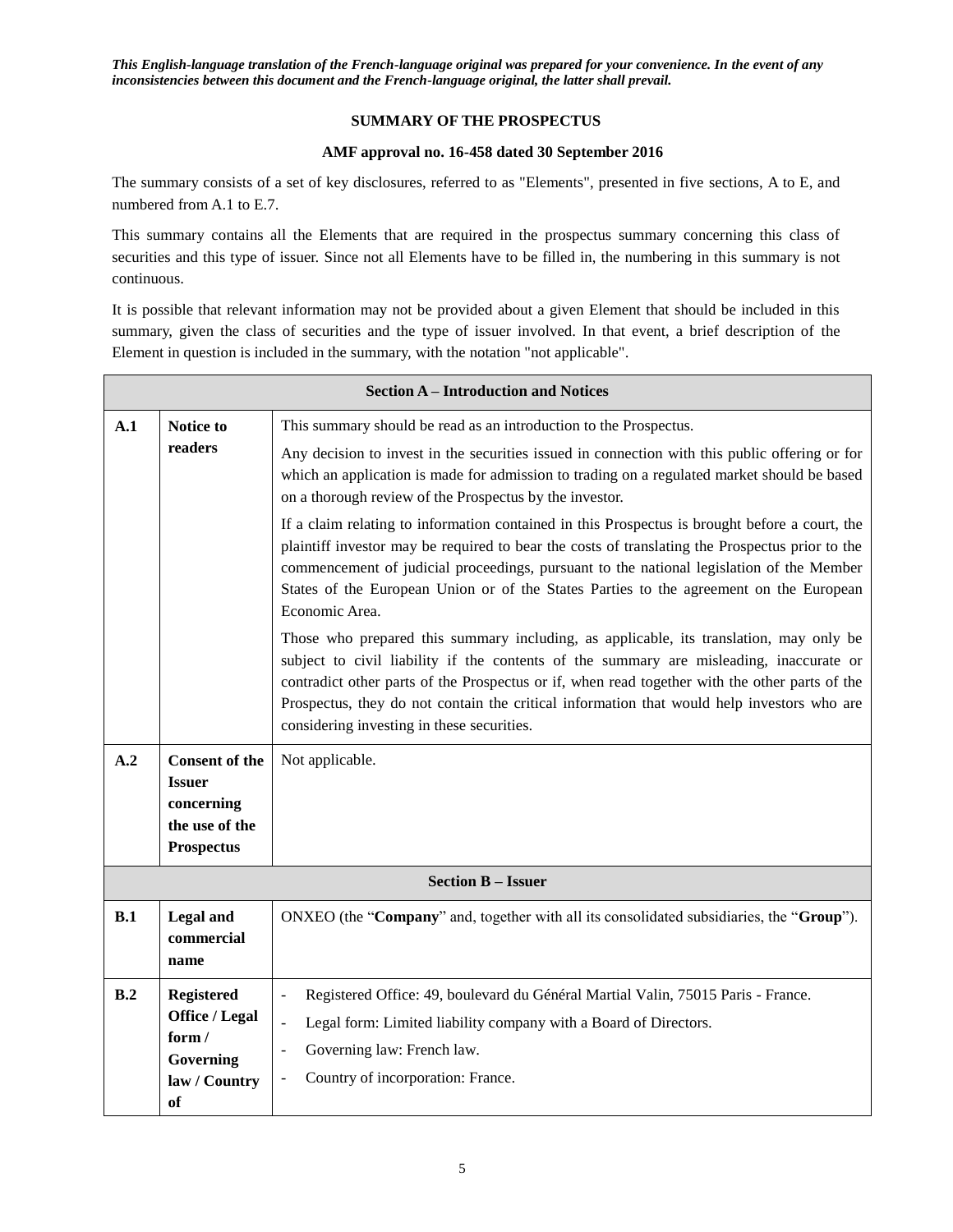|     | incorporation                                                                     |                                                                                                                                                                                                                                                                                                                                                                                                                                                                                                                                                                                                                                                                                                                                                                                                                                                                                                                                                                                                                                                                                                                                      |                    |                |                 |                  |               |                                                                                  |
|-----|-----------------------------------------------------------------------------------|--------------------------------------------------------------------------------------------------------------------------------------------------------------------------------------------------------------------------------------------------------------------------------------------------------------------------------------------------------------------------------------------------------------------------------------------------------------------------------------------------------------------------------------------------------------------------------------------------------------------------------------------------------------------------------------------------------------------------------------------------------------------------------------------------------------------------------------------------------------------------------------------------------------------------------------------------------------------------------------------------------------------------------------------------------------------------------------------------------------------------------------|--------------------|----------------|-----------------|------------------|---------------|----------------------------------------------------------------------------------|
| B.3 | <b>Description of</b><br>the Issuer's<br>operations<br>and main<br>business lines | Onxeo was founded in 1997 and listed on the regulated market Euronext ("Euronext Paris")<br>in Paris on 7 December 2005 and on the NASDAQ in Denmark ("NASDAQ Copenhagen")<br>on 1 August 2014. Onxeo is a European biopharmaceutical company specialised in<br>developing innovative drugs for the treatment of orphan diseases, notably in oncology. The<br>Group's objective is to become a major international player in the field of rare cancers. The<br>Group was formed by the June 2014 merger between BioAlliance Pharma, a French<br>innovation company based in Paris and Topotarget, a Danish biopharmaceutical company<br>based in Copenhagen.                                                                                                                                                                                                                                                                                                                                                                                                                                                                         |                    |                |                 |                  |               |                                                                                  |
|     |                                                                                   | The Group's growth strategy is based on the development of innovative drugs, using<br>breakthrough action mechanisms and technologies, to improve the treatment of orphan<br>oncology diseases, as well as significantly improve the living conditions of patients<br>suffering from rare and severe cancers. These diseases represent one of the fastest-growing<br>markets in the healthcare sector, characterised by very significant and unsatisfied medical<br>needs. They also benefit from incentive measures for accelerated growth (optimised in terms<br>of time and costs), providing for faster registration and more favourable price and<br>reimbursement measures, as well as additional protection and commercial exclusivity after<br>the marketing authorisation ("MA") of seven years in the USA and ten years in Europe.<br>The Group's product portfolio in this area has several programmes from the pre-clinical<br>stage to advanced stages of clinical development, with each one positioned for an indication<br>where there is a significant medical need and where there are significant growth drivers: |                    |                |                 |                  |               |                                                                                  |
|     |                                                                                   |                                                                                                                                                                                                                                                                                                                                                                                                                                                                                                                                                                                                                                                                                                                                                                                                                                                                                                                                                                                                                                                                                                                                      |                    |                |                 |                  |               |                                                                                  |
|     |                                                                                   | PRODUCT/INDICATION<br>Livatag <sup>®</sup><br>(HCC 2 <sup>nd</sup> line)                                                                                                                                                                                                                                                                                                                                                                                                                                                                                                                                                                                                                                                                                                                                                                                                                                                                                                                                                                                                                                                             | <b>PRECLINICAL</b> | <b>PHASE I</b> | <b>PHASE II</b> | <b>PHASE III</b> | <b>MARKET</b> | <b>TECH/REG STATUS</b><br>Transdrug tech<br>Orphan EU/US<br><b>US Fast Track</b> |
|     |                                                                                   | Combo<br>Livatag <sup>®</sup> + other oncology agents<br>(HCC 1st line and other tumors)                                                                                                                                                                                                                                                                                                                                                                                                                                                                                                                                                                                                                                                                                                                                                                                                                                                                                                                                                                                                                                             |                    |                |                 |                  |               | Transdrug tech                                                                   |
|     |                                                                                   | Beleodag®<br>(PTCL 2 <sup>nd</sup> Line)                                                                                                                                                                                                                                                                                                                                                                                                                                                                                                                                                                                                                                                                                                                                                                                                                                                                                                                                                                                                                                                                                             |                    |                |                 |                  |               | pan-HDACi<br>Orphan EU/US<br>U.S. conditional<br>approval granted                |
|     |                                                                                   | Combo<br><b>BeICHOP</b><br>(PTCL 1st Line)                                                                                                                                                                                                                                                                                                                                                                                                                                                                                                                                                                                                                                                                                                                                                                                                                                                                                                                                                                                                                                                                                           |                    |                |                 |                  |               | pan-HDACi<br>Orphan EU/US                                                        |
|     |                                                                                   | Combo<br>Beleodag <sup>®</sup> + other oncology agents<br>(solid tumors)                                                                                                                                                                                                                                                                                                                                                                                                                                                                                                                                                                                                                                                                                                                                                                                                                                                                                                                                                                                                                                                             |                    |                |                 |                  |               | pan-HDACi                                                                        |
|     |                                                                                   | AsiDNA local<br>(melanoma*)                                                                                                                                                                                                                                                                                                                                                                                                                                                                                                                                                                                                                                                                                                                                                                                                                                                                                                                                                                                                                                                                                                          |                    |                |                 |                  |               | siDNA/<br>Dbait tech                                                             |
|     |                                                                                   | AsiDNA IV (mono/comb)<br>(solid tumors)                                                                                                                                                                                                                                                                                                                                                                                                                                                                                                                                                                                                                                                                                                                                                                                                                                                                                                                                                                                                                                                                                              |                    |                |                 |                  |               | siDNA/<br>Dbait tech                                                             |
|     |                                                                                   | Validive <sup>®</sup><br>(oral Mucositis**)                                                                                                                                                                                                                                                                                                                                                                                                                                                                                                                                                                                                                                                                                                                                                                                                                                                                                                                                                                                                                                                                                          |                    |                |                 |                  |               | Lauriad tech<br>Orphan EU<br><b>US Fast Track</b>                                |
|     |                                                                                   | * Proof of concept ** Phase III program to be launched in co-development<br>Livatag® a nanoparticle formulation of doxorubicin, currently in Phase III for the                                                                                                                                                                                                                                                                                                                                                                                                                                                                                                                                                                                                                                                                                                                                                                                                                                                                                                                                                                       |                    |                |                 |                  |               |                                                                                  |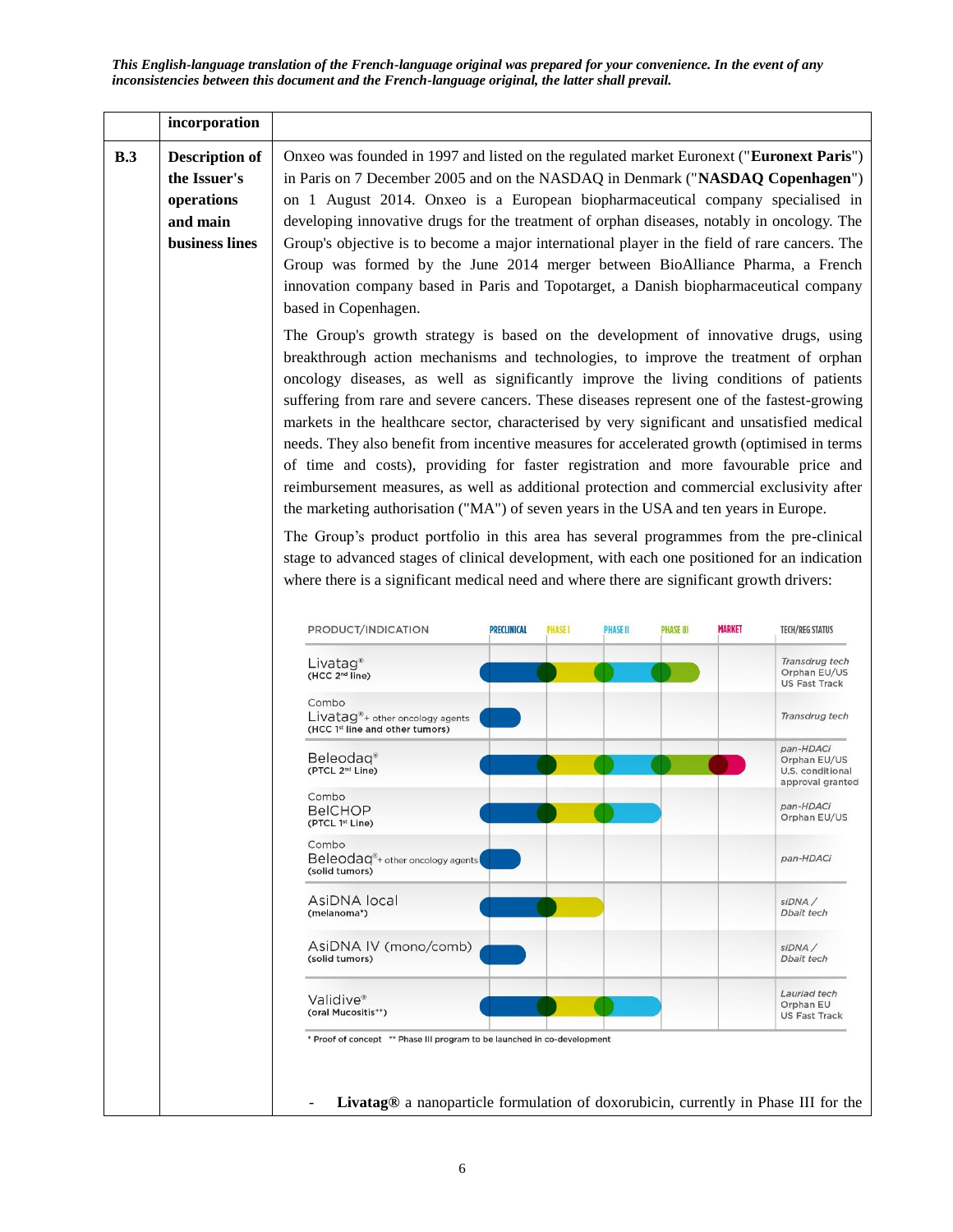> treatment of hepatocellular carcinoma (primary liver cancer). This nanoparticle formulation is particularly adapted to primary liver cancer, as it bypasses the multiresistance mechanisms developed by liver tumours, thanks to the masking of the anti-cancer agent within the nanoparticle. The Phase III "ReLive" clinical trial is ongoing in 13 European countries (including France) as well as in the USA, North Africa and the Middle East. Over 80% of the patients have been "randomised"<sup>1</sup> at the date of this Prospectus, making it possible to foresee that patient enrolment will end shortly and that the preliminary results will be published mid-2017. The acceptable tolerance profile for the product was confirmed for the  $8<sup>th</sup>$  consecutive time in April 2016 by the Data Safety Monitoring Board or DSMB. The drug has the status of an orphan drug in Europe and in the United States, and a "Fast track" status in the United States. This fast track status expedites discussions with the FDA and the overall development timeline, given its particularly innovative nature. It has solid patent protection: patent protection up to 2032 and on the assumption that an additional protection certificate will be obtained (in particular if the patent request filed by the Group in 2015 covers a specific nanoparticle composition) possibly up to 2036.

- **Beleodaq®**, (Belinostat), a histone deacetylase inhibitor (HDAC) which has already shown anti-cancer activity in several human tumours. In July 2014, Beleodaq® received conditional marketing approval for the US from the FDA for a first indication as a  $2<sup>nd</sup>$  line treatment<sup>2</sup> for peripheral T-cell lymphoma<sup>3</sup> ("**PTCL**"). Under a partnership agreement between Topotarget and Spectrum Pharmaceuticals Inc., Beleodaq® has been marketed in the United States by the latter since summer 2014 for this indication. The product is confronted with strong competition and significant entry barriers for the second line PTCL market, with three products filed for this indication that affects a limited number of patients (incidence < 12,000 cases per year). Thus, to meet FDA requirements for a post- $MA^4$ , study and to extend Belinostat's indication to the  $1<sup>st</sup>$  line treatment of PTCL, thus widening the potential revenue base, the Group and its partner could initiate a phase III study for Belinostat from the end of 2016 in combination with the CHOP chemotherapy protocol. Besides, the Company has announced on 27 July 2016 the signature of an exclusive license agreement with Pint Pharma for commercialisation of Beleodaq® for this same indication in several key South American countries.

The Group considers that Beleodaq® has a significant value potential for other orphan oncology indications, either as a mono- or combination therapy. This why the Group launched an ambitious pre-clinical research programme at the end of 2015 to assess the effectiveness of Belinostat and Livatag® for new combination therapies with anti-cancer agents. The first results for these combination studies are

 $\overline{a}$ 

<sup>1</sup> A patient is said to be "randomised" when he/she is included in a randomised controlled clinical trial, i.e. a trial in which, after evaluation for eligibility in the study and being recruited, the subjects are randomly distributed (randomisation) among the groups corresponding to each therapeutic approach tested.

 $2<sup>nd</sup>$  line treatment: Treatment given to the patient when the first chemotherapy treatment prescribed to the newly diagnosed patient  $(1<sup>st</sup>$  line or initial treatment) proves to be ineffective or insufficient. It is also a treatment prescribed in the event of a relapse.<br><sup>3</sup> Peripheral T-cell lymphoma is a sub-type of non-hodgkin's lymphoma affecting T cells.

<sup>&</sup>lt;sup>4</sup> MA: Market authorization or approval.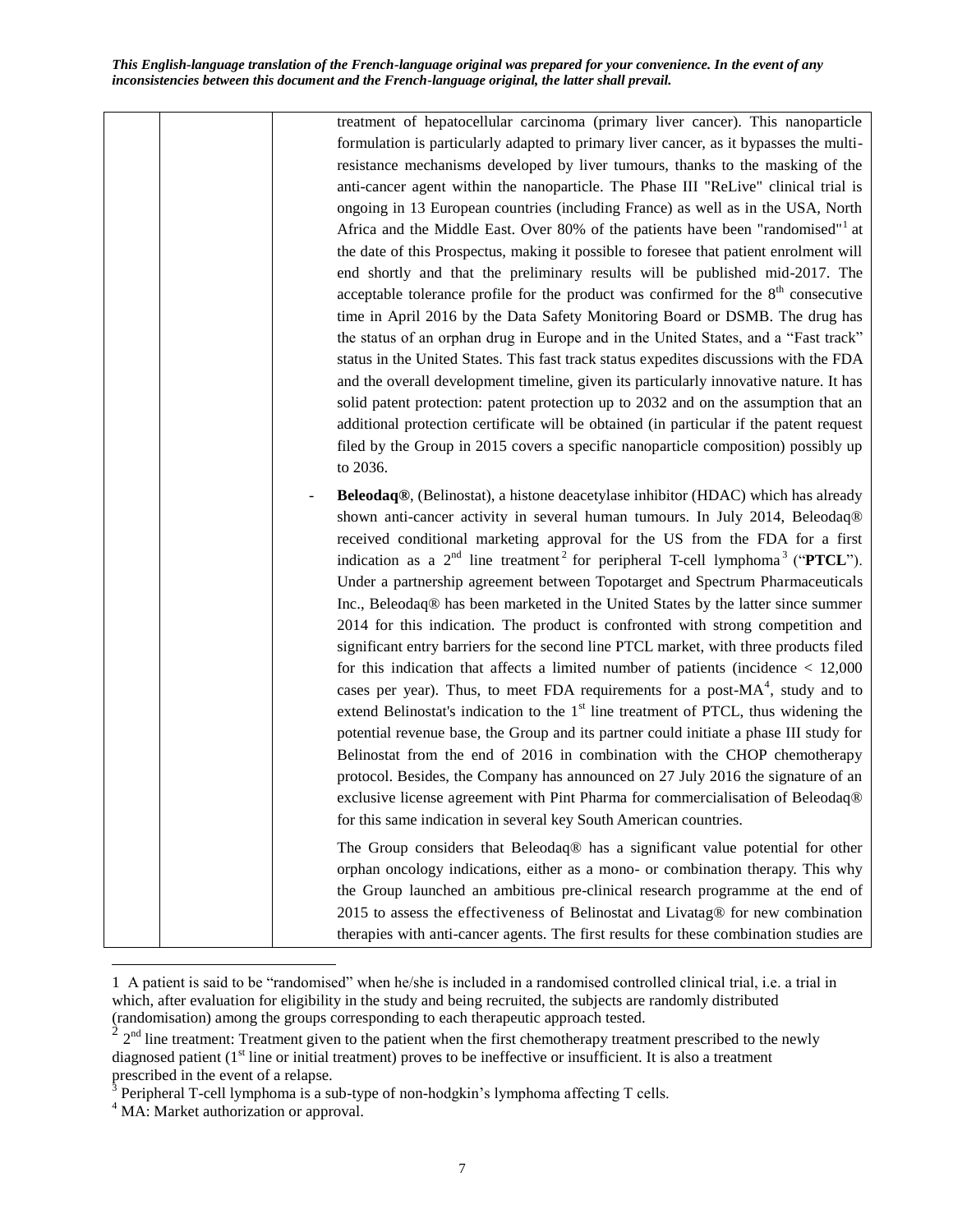expected sometime in 2016. The Company is also currently developing a new oral form of Belinostat, whose bioavailability has been significantly improved compared to the previous oral form developed by Topotarget.

- AsiDNA, the first in class product candidate created by siDNA technology, which acts upstream in the multiple DNA repair pathways. It is activated at the damage signalling level and breaks the cycle of DNA repair for tumour cells. Proof of concept of the technology was also obtained at a local level as part of the first Phase I/IIa clinical trial carried out with patients suffering from metastatic melanoma. The Group now envisages continuing the development of the drug via the systemic route and to assess the safety and tolerance level of the product, as a monotherapy or a combination therapy with other treatments in various types of solid tumours.
- **Validive®**, a mucoadhesive tablet (Lauriad® technology) containing an active compound (clonidine) developed for the prevention and treatment of chemoradioation therapy-induced severe oral mucositis in patients with head and neck cancer. During 2015, at several international congresses, the Group presented the positive final results of the international phase II trial comparing the effectiveness and tolerance of Validive® versus a placebo in the prevention of severe oral mucositis in patients suffering from ENT cancers. While recognising the interest of Validive® and its benefits for patients, the European and US health organisations considered, within the framework of the exchanges begun with the Group with regard to the continuation of Validive®'s development, that the future development stages would require two Phase IIIs to be carried out in to potentially obtain registration in the USA. In view of the time scales and additional development costs that such programmes would represent, at the beginning of 2016, the Group took the strategic decision to carry them out with the support of a partner. The Group is promoting the value and scientific visibility of Validive® by taking part in medical conferences. The drug has "Fast Track" status in the USA and "orphan drug" status in Europe.

The Company also successfully led the development of two other non-orphan products, Loramyc® Oravig®, of miconazole for the treatment of oropharyngeal candidiasis, and Sitavig®, a mucoadhesive tablet of acyclovir for the treatment of recurrent herpes, through to their approval in Europe and the United States. These historical products, covered by licensing agreements with business partners and which generated significant revenue in the form of payments at the signature of these agreements, are no longer strategic assets for the Company. They do not generate development costs and will only contribute in a limited way to the Company's revenue over the next few years.

| B.4a | <b>Significant</b><br>Acquisition of DNA Therapeutics and a new siDNA drug class                            |                                                                                          |  |  |  |  |  |
|------|-------------------------------------------------------------------------------------------------------------|------------------------------------------------------------------------------------------|--|--|--|--|--|
|      | recent trends                                                                                               |                                                                                          |  |  |  |  |  |
|      | affecting the                                                                                               | On 25 March 2016, the Group announced the definitive acquisition of the DNA Therapeutics |  |  |  |  |  |
|      | and its signal-interfering repair technology (siDNA) for an upfront payment of $\epsilon$ 1.7 million       |                                                                                          |  |  |  |  |  |
|      | issuer and its<br>in ordinary shares in the Company. Additional payment will come in the form of milestones |                                                                                          |  |  |  |  |  |
|      | business lines<br>including $E1$ million in ONXEO shares or in cash, at Onxeo's sole discretion, upon       |                                                                                          |  |  |  |  |  |
|      |                                                                                                             |                                                                                          |  |  |  |  |  |
|      | successful initiation of a Phase II trial in a selected indication as well as royalty payments on           |                                                                                          |  |  |  |  |  |
|      |                                                                                                             | future commercial sales, up to $\epsilon$ 25 million per indication.                     |  |  |  |  |  |
|      |                                                                                                             | Within the framework of the acquisition, several historical shareholders of DNA          |  |  |  |  |  |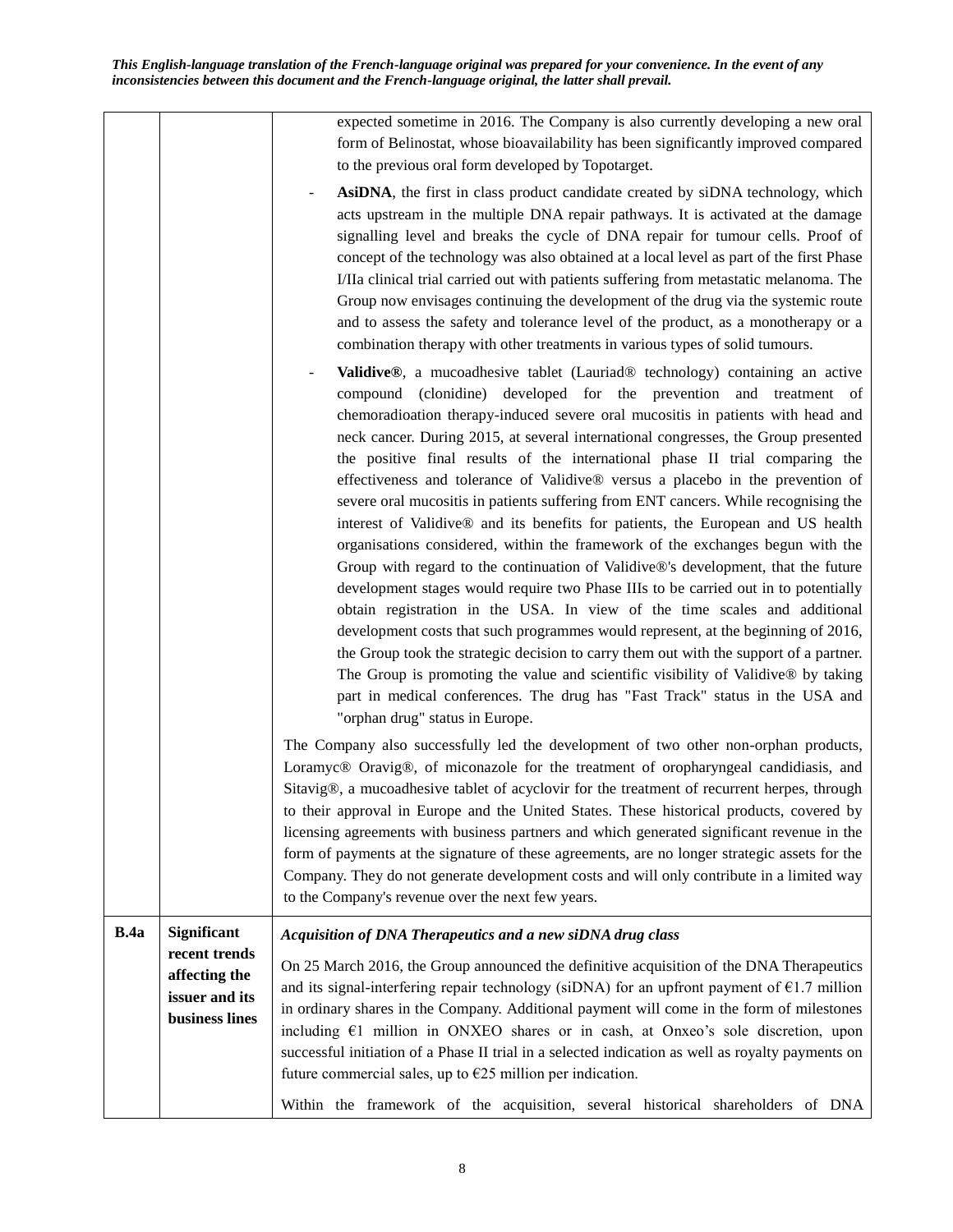Therapeutics agreed to invest  $E1$  million in cash in new shares in the Company, through a private placement carried out with a restricted circle of investors, thus showing their support for the transaction and their conviction that the Company will be able to continue to develop AsiDNA. These two transactions resulted in the issue of 553,819 new shares at a price of €3.01 and 364,958 new shares at a price of €2.74 respectively.

This acquisition strengthens the Group's portfolio of orphan oncology products and positions it in a new area at the forefront of scientific and clinical oncology progress, that of DNA repair. The siDNA (signal interfering DNA) technology developed by DNA Therapeutics is an agonist in the repair of DNA in tumour cells. It acts upstream in the multiple DNA repair pathways, at the damage signalling level, and breaks the cycle of DNA repair for tumour cells, without damaging healthy tissues.

A first "first-in-class" product from this new drug class, formerly known as DT01 and today called AsiDNA, has already proven its good tolerance profile and safety when administered intra-tumourally and subcutaneously around the tumours, in combination with radiotherapy, within a phase I/IIa in patients suffering from metastatic melanomas. The Group now plans to continue the development of this systemically administered "first-in-class" drug, in monotherapy or in combination with other treatments in different types of solid tumours. This development will be launched once the manufacturing processes have been optimised.

The Group is convinced of the significant therapeutic potential of siDNA technology and the innovation that it represents for patients suffering from rare cancers. It may apply to a wide spectrum of indications that the Group will be able to assess either on its own or in partnerships. Lastly, AsiDNA has the potential to generate numerous growth catalysts in the short- and medium-term, thus creating value for the Company and its shareholders.

On 27 June 2016, the Company announced its development plan for AsiDNA.

## *Creation of a subsidiary in the USA: Onxeo US*

Over several years, the Group has strengthened its businesses in the USA, in order to reinforce its visibility and that of its programmes with North American medical, pharmaceutical and biotechnology companies, as well as US investors.

In 2015, the roll-out of this American strategy was accelerated when Mr Joe Zakrzewski joined the Company's Board of Directors and later became its Chairman in January 2016. On 6 April 2016, the Company's General Shareholders' Meeting also appointed Jean-Pierre Bizzari and Jean-Pierre Kinet as Directors.

The opening of a US subsidiary in New York, announced in March 2016, marks a new stage in the implementation of this strategy. Philippe Maitre heads up the management of this subsidiary as Executive Vice President & Chief of U.S. Operations, with the aim of accelerating the Company's growth by fostering in particular close relations with the scientific and financial communities in the USA. Mr Maitre has over 35 years' experience in the pharmaceutical and biotechnology industries, including 15 within listed US companies.

## *Financial Information for the 1st quarter 2016*

On 28 April 2016, the Group published its revenue for the  $1<sup>st</sup>$  quarter of 2016, amounting to €782 thousand compared to €918 thousand for the 1<sup>st</sup> quarter of 2015, as well as a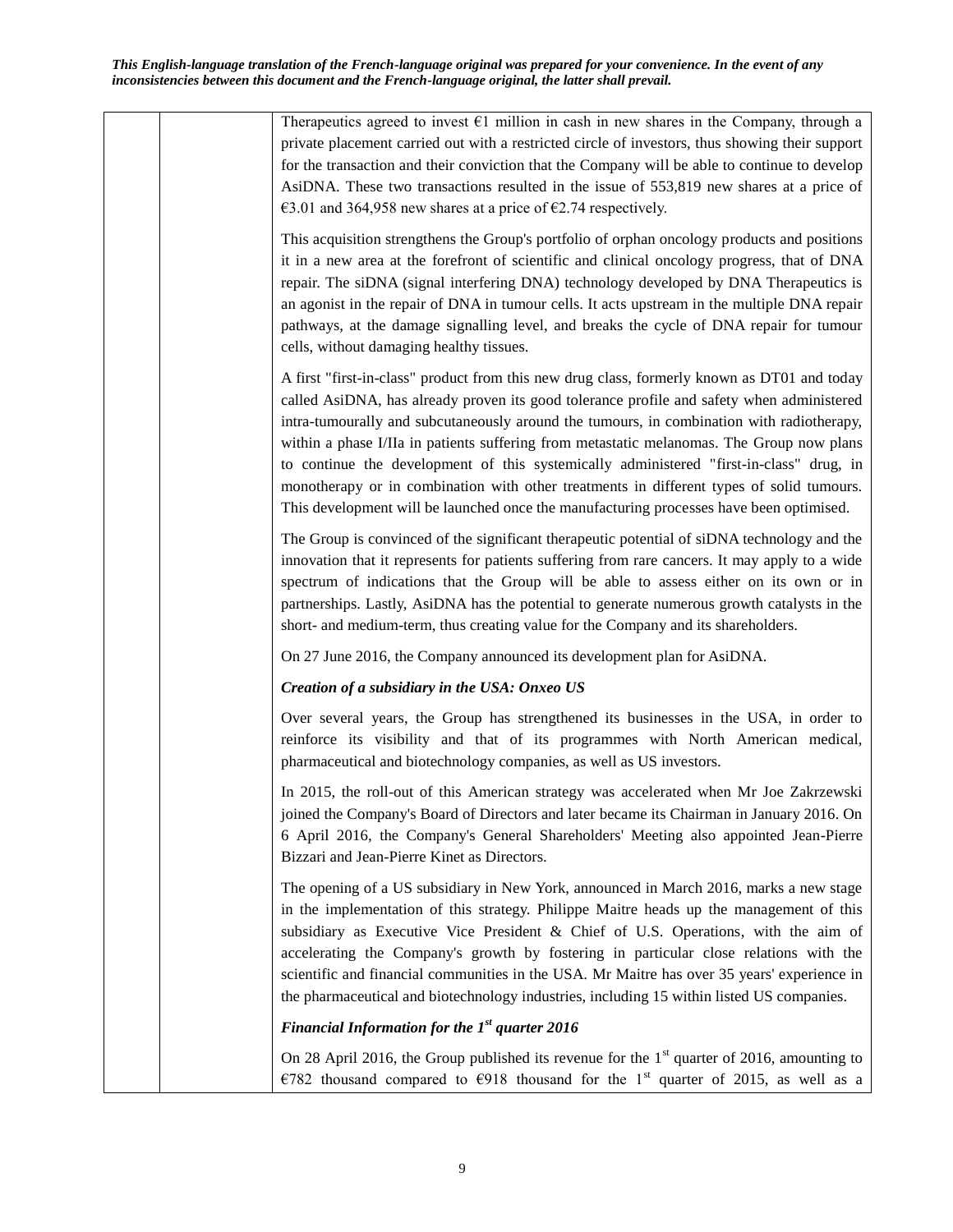consolidated cash position of  $E$ 24.4 million.

#### *First positive results obtained in the development of a new oral formulation of Beleodaq*®

On 2 June 2016 the Company announced that it had obtained a first series of positive results in a pharmacokinetic study as part of the development of a new oral formulation of Beleodaq®.

### *AsiDNA development plan*

On 27 June 2016, the Company announced its new development plan for AsiDNA, an innovative programme that aims to disrupt the repair cycle for tumour DNA, thus leading to the destruction of the cancer cells. This plan includes the development of AsiDNA using a systemic approach for a wide range of oncology indications and, in view of this, several preclinical programmes have been launched to further define the pharmacokinetic/pharmacodynamic profile of AsiDNA administered intravenously (IV). The results are expected in the third/fourth quarter of 2016. Based on the results of these studies, the Company envisages a number of approaches that could allow it to initiate a first clinical trial from 2017, in order to assess AsiDNA's tolerance and obtain the first indications of its action as a monotherapy.

In parallel, the Company is collaborating with one of the US leaders in the area of the industrialisation of complex pharmaceutical molecules, in order to optimise the current AsiDNA manufacturing process. The aim of this stage is to reduce manufacturing costs and duration with a view to future clinical trials and commercial production. The first results are expected in the fourth quarter of 2016.

## *Notification of delivery by the American patent office of a key patent bearing on AsiDNA™*

On 4 July 2016, the Company announced the notification of the issue of a US patent for its AsiDNA™ candidate medicine. This new patent considerably strengthens the Group's industrial property portfolio for the AsiDNA™ programme by protecting the various pharmaceutical compositions and formulations, as well as its uses for cancer treatment. The patent will expire mid-2031 and the duration of protection could be extended up to 2036 via the additional protection certificate system in force in the United States.

## *Collaboration with the Royal College of Surgeons in Ireland*

On 7 July 2016, the Company announced a collaboration with the Royal College of Surgeons in Ireland (RCSI) for a research programme on the derivatives of belinostat (Beleodaq®), a histone deacetylase inhibitor (HDAC). The collaboration aims to optimise the pharmacokinetic profile of belinostat, in order to increase its lifetime, efficacy and stability. In the longer term, the aim is to develop conjugated molecules, derived from belinostat and with distinctive characteristics compared to the current HDAC inhibitors, which could lead to new patent opportunities. According to the terms of the agreement, the research costs will be shared between Onxeo and RCSI. Onxeo will hold an exploitation option for the RCSI patents at pre-negotiated conditions.

#### *Signature of a licence agreement with Pint Pharma*

On 27 July 2016, the Company announced the signature of an exclusive licence agreement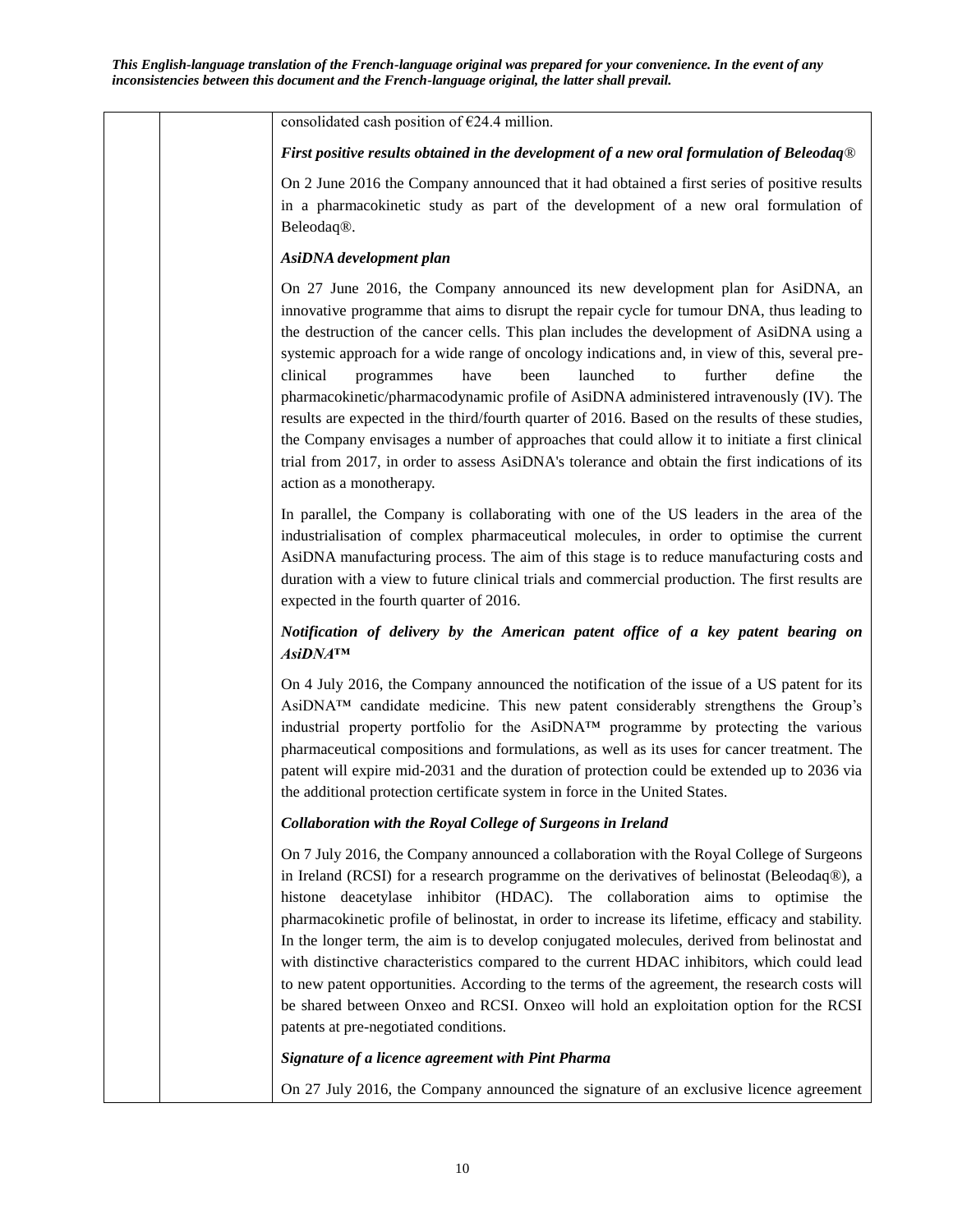with Pint Pharma for the marketing of its pan-HDAC inhibitor, Beleodaq® (belinostat), in the area of peripheral T-cell lymphoma (PTCL) for several key South American countries. Pint Pharma is a private pharmaceutical laboratory that benefits from significant experience in marketing orphan medicines and speciality products in South America. Under the terms of the agreement, Pint Pharma will be responsible for the registration, marketing and promotion of Beleodaq® in seven countries: Argentina, Brazil, Chile, Colombia, Ecuador, Peru and Venezuela. The agreement stipulates an initial payment on signature, and additional payments related to each regulatory and commercial stage, as well as two-figure royalties on the net sales of Beleodaq® for a total value exceeding \$20 million.

## *Financial results for the first half of 2016*

On 28 July 2016, the Company announced its financial results for the six months ended 30 June 2016. Revenue amounted to  $\epsilon$ 1.8 million, compared to  $\epsilon$ 1.5 million in the first half of 2015, due to a 49% increase in recurring operating income, arising from the sale of products to commercial partners and royalties on sales. Operating expenses were stable at  $E13$  million during the half-year, compared to  $\epsilon$ 13.5 million for the same period in 2015, despite a 10% increase in R&D expenses, thus testifying to the strict control of other operating expenses in order to optimise the use of the Company's cash. The consolidated cash position at 30 June 2016 amounted to  $E$ 19.6 million, providing increased visibility compared to previous estimates, up to Q4 2017.

## *Pre-clinical results of AsiDNA in combination with PARP inhibitors*

On 7 September 2016, the Company announced the results of a pre-clinical study showing that the synergistic effect of AsiDNA<sup>™</sup>, its innovative candidate medicine that aims to disrupt the repair cycle for tumour DNA, in combination with several products from the socalled PARP inhibitor class (Poly ADP-Ribose Polymerase) allows it to circumvent the restrictions associated with the tumour's genetic profile.

The results of this study demonstrate that olaparib, a PARP inhibitor, and AsiDNA prevent the mobilisation of targeted repair enzymes to the damaged sites and that their combination leads to an accumulation of unrepaired damage and a synergistic increase in the death of tumour cells. The effectiveness of this combination was thus been observed in all types of tumours tested. In parallel, no increase in DNA damage or lethality was observed in healthy cells, suggesting a good safety and tolerability profile.

These pre-clinical results confirm the strategic assessment and the interest of the development plan for AsiDNA, both as a monotherapy and in combination with anti-cancer agents.

## *Initial results of the pre-clinical programme for Livatag®*

On 12 September 2016, the Company announced the data from two in vivo studies in its preclinical programme using Livatag®, confirming that the nanoparticle formulation of Livatag® (doxorubicin TransdrugTM) presents a pharmacological profile suitable for the treatment of hepatocellular carcinoma (HCC). In addition, Livatag® in combination with immunotherapy shows enhanced anti-tumour activity, in line with Onxeo's overall strategy of exploring new potential indications for one of its key products.

These results strengthen the value of one of the flagship assets of the Group.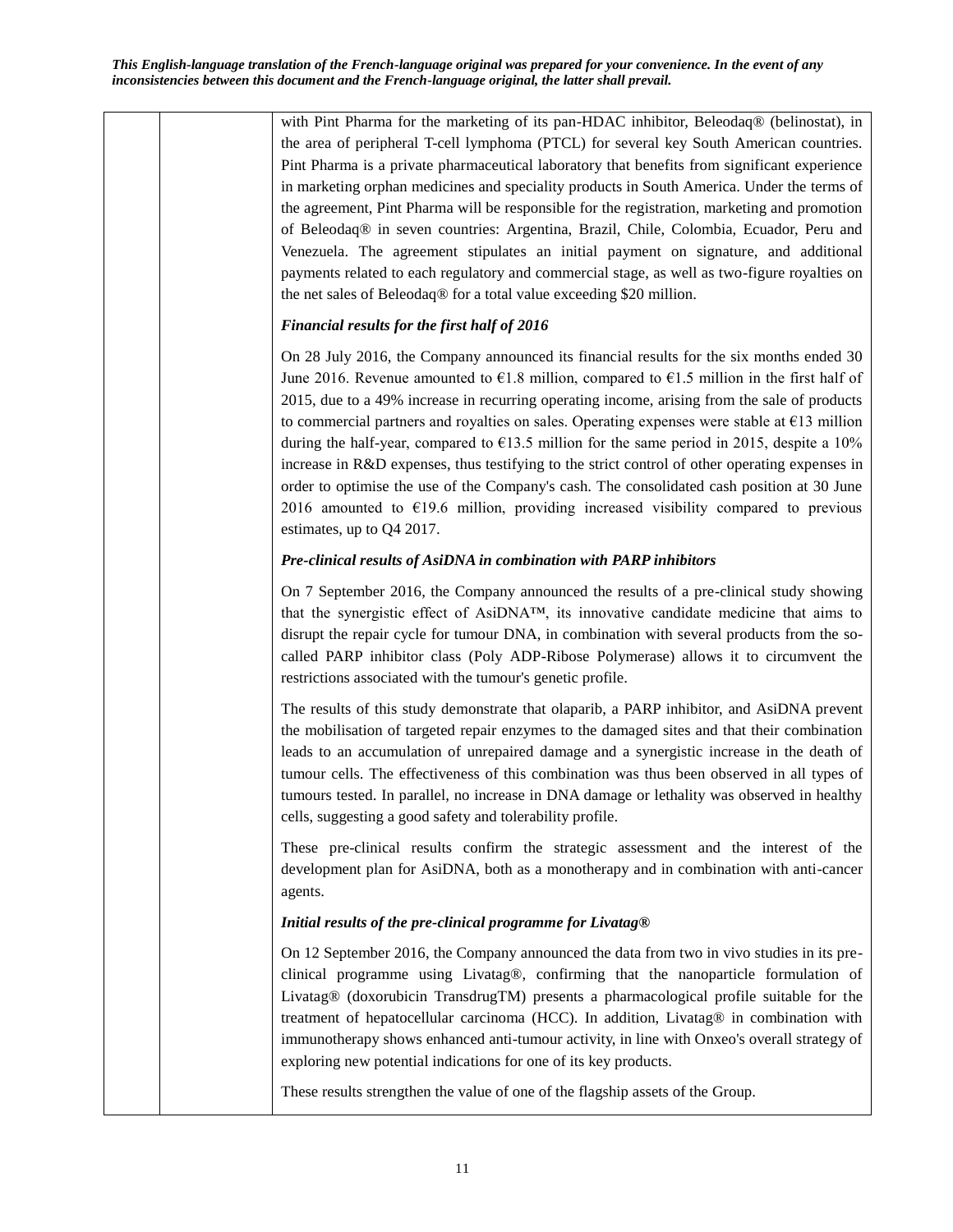|     |                                         | Outlook                                                                                                                                                                                                                                                                                                                                                     |  |  |  |  |
|-----|-----------------------------------------|-------------------------------------------------------------------------------------------------------------------------------------------------------------------------------------------------------------------------------------------------------------------------------------------------------------------------------------------------------------|--|--|--|--|
|     |                                         | The Group's expected main growth catalysts in the short- to medium-terms are:                                                                                                                                                                                                                                                                               |  |  |  |  |
|     |                                         | Starting from $3^{rd}$ quarter 2016: results of the combination studies of Livatag®<br>and Beleodaq® with other anti-cancer agents                                                                                                                                                                                                                          |  |  |  |  |
|     |                                         | 4 <sup>th</sup> quarter 2016: results of the 8 <sup>th</sup> DSMB of the phase III of Livatag <sup>®</sup> and<br>optimisation of AsiDNA production                                                                                                                                                                                                         |  |  |  |  |
|     |                                         | <b>End 2016:</b> launch of Beleodaq <sup>®</sup> phase III trial in $1st$ line PTCL                                                                                                                                                                                                                                                                         |  |  |  |  |
|     |                                         | Mid-2017: preliminary results of phase III for Livatag®                                                                                                                                                                                                                                                                                                     |  |  |  |  |
|     |                                         | In 2017: initiation of phase I of AsiDNA in monotherapy and systemic<br>administration                                                                                                                                                                                                                                                                      |  |  |  |  |
| B.5 | <b>Description of</b><br>the Group      | As of the Prospectus date, the Company is the controlling parent company of a group with<br>the following structure:                                                                                                                                                                                                                                        |  |  |  |  |
|     | and the<br>issuer's place<br>within the | Onxeo SA                                                                                                                                                                                                                                                                                                                                                    |  |  |  |  |
|     | Group                                   | Laboratoires<br>Topotarget UK<br><b>DNA</b><br>Topotarget<br>Onxeo US Inc.<br>SpeBio BV<br>BioAlliance<br>Therapeutics<br>Ltd<br>Switzerland SA<br>BioAlliance<br>(USA 100%)<br>(Netherlands 50%)<br>Pharma SAS<br>SAS<br>(United Kingdom<br>Pharma<br>(Switzerland 100%)<br>(France 100%)<br>(France 100%)<br>100%)<br>Switzerland SA<br>Switzerland 100%) |  |  |  |  |
|     |                                         |                                                                                                                                                                                                                                                                                                                                                             |  |  |  |  |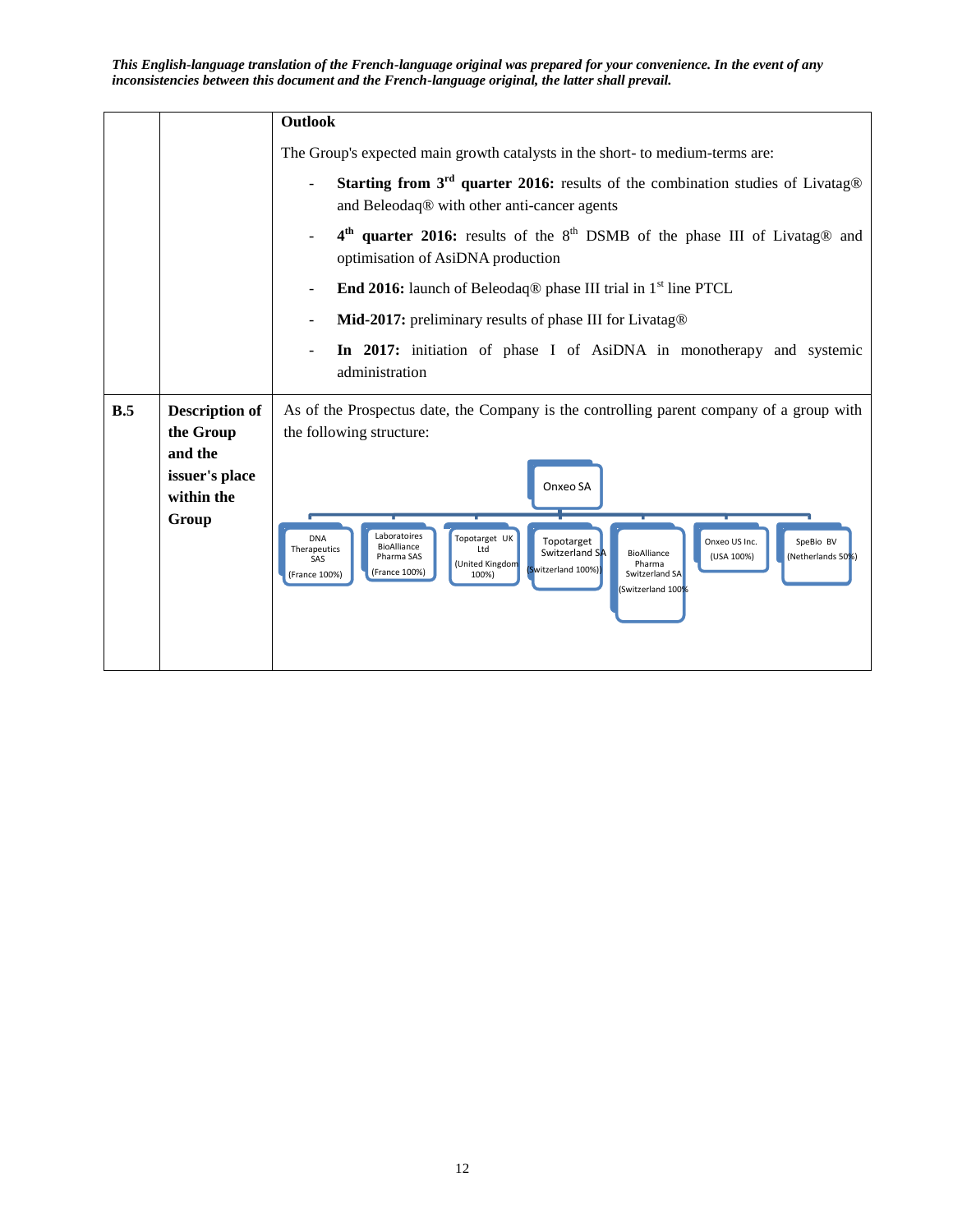| <b>B.6</b>                                                                                                                                                                                                                                                                                                                                                                                                                                                                                                                                                                                                                                                         | Principal<br>shareholders    | At the date of this Prospectus, and based on information brought to the Company's attention,<br>the shareholding structure of the Company was as follows:                                                                                                                                                                                                                                                                                                                                                                 |                            |                                                     |                            |                                         |  |
|--------------------------------------------------------------------------------------------------------------------------------------------------------------------------------------------------------------------------------------------------------------------------------------------------------------------------------------------------------------------------------------------------------------------------------------------------------------------------------------------------------------------------------------------------------------------------------------------------------------------------------------------------------------------|------------------------------|---------------------------------------------------------------------------------------------------------------------------------------------------------------------------------------------------------------------------------------------------------------------------------------------------------------------------------------------------------------------------------------------------------------------------------------------------------------------------------------------------------------------------|----------------------------|-----------------------------------------------------|----------------------------|-----------------------------------------|--|
|                                                                                                                                                                                                                                                                                                                                                                                                                                                                                                                                                                                                                                                                    |                              |                                                                                                                                                                                                                                                                                                                                                                                                                                                                                                                           | <b>Before dilution</b>     |                                                     |                            | After dilution <sup>(1)</sup>           |  |
|                                                                                                                                                                                                                                                                                                                                                                                                                                                                                                                                                                                                                                                                    |                              | <b>Shareholders</b>                                                                                                                                                                                                                                                                                                                                                                                                                                                                                                       | <b>Number of</b><br>shares | % of capital<br>and voting<br>rights <sup>(2)</sup> | <b>Number of</b><br>shares | % of<br>capital and<br>voting<br>rights |  |
|                                                                                                                                                                                                                                                                                                                                                                                                                                                                                                                                                                                                                                                                    |                              | Financière de la Montagne                                                                                                                                                                                                                                                                                                                                                                                                                                                                                                 | 5,661,532                  | 13.65%                                              | 5,719,545                  | 12.92%                                  |  |
|                                                                                                                                                                                                                                                                                                                                                                                                                                                                                                                                                                                                                                                                    |                              | Jean-Nicolas Trebouta                                                                                                                                                                                                                                                                                                                                                                                                                                                                                                     | 40,500                     | 0.10%                                               | 40,500                     | 0.09%                                   |  |
|                                                                                                                                                                                                                                                                                                                                                                                                                                                                                                                                                                                                                                                                    |                              | Lise Besançon                                                                                                                                                                                                                                                                                                                                                                                                                                                                                                             | 104,240                    | 0.25%                                               | 104,240                    | 0.24%                                   |  |
|                                                                                                                                                                                                                                                                                                                                                                                                                                                                                                                                                                                                                                                                    |                              | Louis Trebouta                                                                                                                                                                                                                                                                                                                                                                                                                                                                                                            | 17,990                     | 0.04%                                               | 17,990                     | 0.04%                                   |  |
|                                                                                                                                                                                                                                                                                                                                                                                                                                                                                                                                                                                                                                                                    |                              | Treasury shares <sup>(3)</sup>                                                                                                                                                                                                                                                                                                                                                                                                                                                                                            | 34.729                     | 0.8%                                                | 34.729                     | 0.08%                                   |  |
|                                                                                                                                                                                                                                                                                                                                                                                                                                                                                                                                                                                                                                                                    |                              | Other shareholders                                                                                                                                                                                                                                                                                                                                                                                                                                                                                                        | 35,611.869                 | 85.87%                                              | 38.366.270                 | 86.64%                                  |  |
|                                                                                                                                                                                                                                                                                                                                                                                                                                                                                                                                                                                                                                                                    |                              | <b>Total</b>                                                                                                                                                                                                                                                                                                                                                                                                                                                                                                              | 41,470,860                 | 100%                                                | 44.283.274                 | 100%                                    |  |
|                                                                                                                                                                                                                                                                                                                                                                                                                                                                                                                                                                                                                                                                    |                              |                                                                                                                                                                                                                                                                                                                                                                                                                                                                                                                           |                            |                                                     |                            |                                         |  |
| (1) Taking into account the $1,814,577$ stock options, 692,097 subscription warrants and 305,740 free shares issued<br>or allocated by the Company at the date of this Prospectus, whether or not they are exercisable, giving respectively<br>the subscription rights to $1,814,577,692,097$ and $305,740$ new shares.<br>(2) Theoretical voting rights. All shares have the same voting rights, with the exception of Company treasury shares.<br>(3) Shares held within the framework of the liquidity agreement signed with CM-CIC Securities on 31 August 2016.<br>As of the date of the Prospectus, no shareholder holds a controlling interest the Company. |                              |                                                                                                                                                                                                                                                                                                                                                                                                                                                                                                                           |                            |                                                     |                            |                                         |  |
| B.7                                                                                                                                                                                                                                                                                                                                                                                                                                                                                                                                                                                                                                                                | <b>Key selected</b>          | <b>Selected financial information</b>                                                                                                                                                                                                                                                                                                                                                                                                                                                                                     |                            |                                                     |                            |                                         |  |
|                                                                                                                                                                                                                                                                                                                                                                                                                                                                                                                                                                                                                                                                    | historical<br>financial data | Consolidated annual and semi-annual financial statements                                                                                                                                                                                                                                                                                                                                                                                                                                                                  |                            |                                                     |                            |                                         |  |
|                                                                                                                                                                                                                                                                                                                                                                                                                                                                                                                                                                                                                                                                    |                              | The following tables are taken from the Group's audited annual consolidated accounts for the<br>fiscal years ended 31 December 2015, 2014 and 2013, and from the Group's semi-annual<br>consolidated accounts for the half-years ended 30 June 2015 and 30 June 2016 that were<br>subject to a limited review by the Company's statutory auditors. This data has been prepared<br>in accordance with IFRS (International Financial Reporting Standards) as adopted by the<br>European Union (unless otherwise indicated). |                            |                                                     |                            |                                         |  |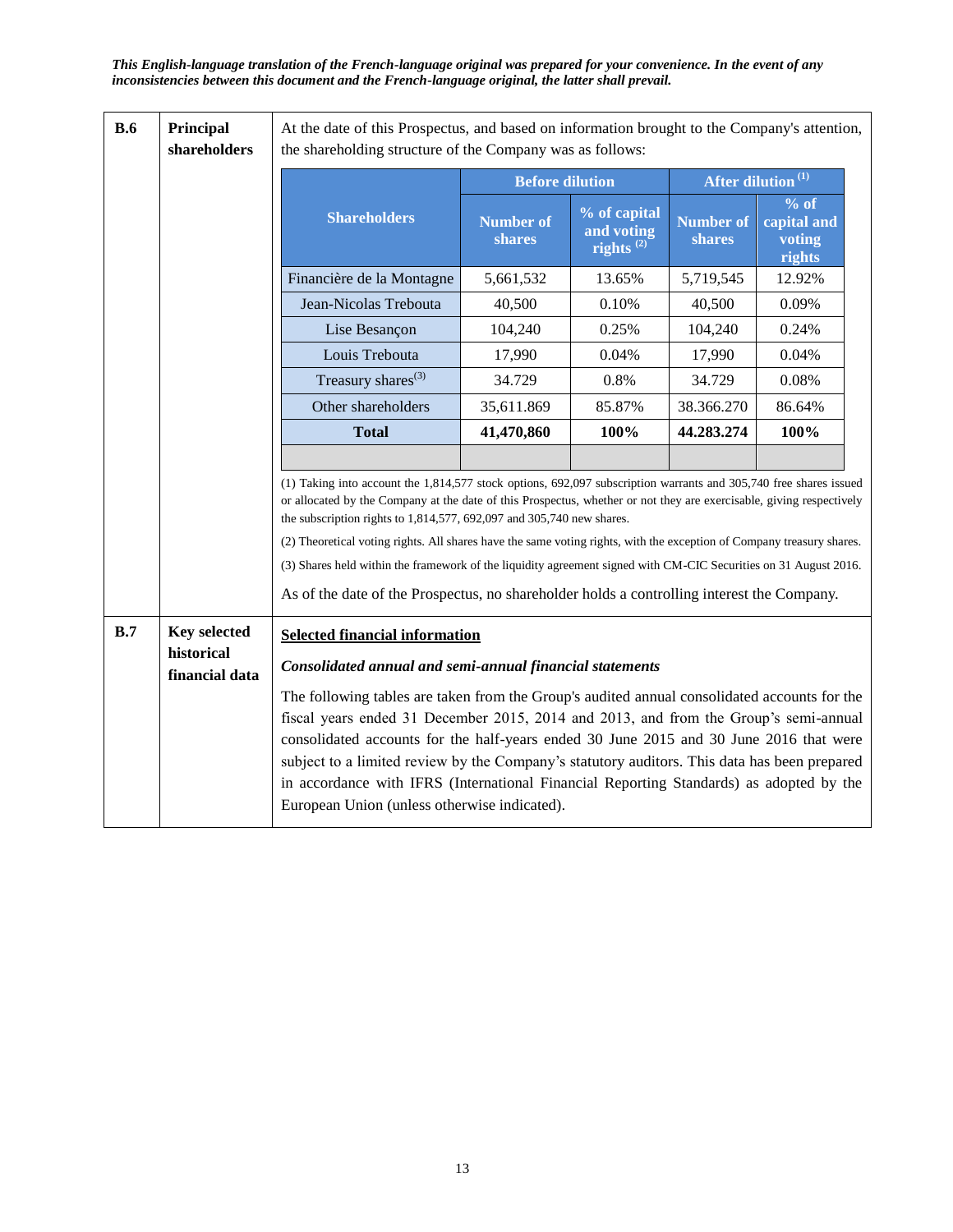|                                                              |  | <b>31 December</b><br>2015 | 31 December<br>2014    | 31 December<br>2013 |
|--------------------------------------------------------------|--|----------------------------|------------------------|---------------------|
| in $K\epsilon$                                               |  |                            |                        |                     |
|                                                              |  |                            |                        |                     |
| <b>Net sales</b>                                             |  | 3,481                      | 22,081                 | 1,467               |
| of which non-recurring sales related to licensing agreements |  | 749                        | 20,455                 | 530                 |
| <b>Operating expenses</b>                                    |  | $-25,657$                  | $-22,697$              | $-16,894$           |
| <b>Operating income</b>                                      |  | $-22,365$                  | $-5,554$               | $-15,450$           |
| <b>Financial income</b>                                      |  | 602                        | 5                      | 126                 |
| <b>Net income</b>                                            |  | $-19,409$                  | $-7.699$               | $-15,324$           |
| <b>Balance Sheet</b>                                         |  |                            |                        |                     |
| Cash                                                         |  | 33,793                     | 57,227                 | 11,329              |
| Other current assets                                         |  | 7,904                      | 5,72                   | 5,103               |
| Non-current assets                                           |  | 87,539                     | 89,052                 | 1,3                 |
| Shareholders' equity                                         |  | 102,798                    | 121,971                | 7,888               |
| Payables                                                     |  | 26,438                     | 30,028                 | 9,844               |
| <b>Changes in cash and cash equivalents</b>                  |  |                            |                        |                     |
| Gross operating cash flow                                    |  | $-20,075$                  | $-5,897$               | $-15,148$           |
| Changes in working capital                                   |  | $-3,042$                   | $-1,826$               | 1,056               |
| Net cash generated from operating activities                 |  | $-23,116$                  | -7,723                 | -14,092<br>$-43$    |
| Net cash used in investing activities                        |  | $-235$                     | 0                      |                     |
| Net cash used in financing activities                        |  | 53                         | 53,643                 | 10,912              |
| Net change in cash and cash equivalents                      |  |                            |                        |                     |
|                                                              |  | $-23,434$                  | 45,898                 | $-3,174$            |
| in $K\mathcal{E}$                                            |  | 30 June 2016               | 30 June 2015           |                     |
|                                                              |  |                            |                        |                     |
| Net sales                                                    |  | 1,878                      | 1,533                  |                     |
| of which non-recurring sales related to licensing            |  | 54                         | 314                    |                     |
| Operating expenses<br>Operating income                       |  | $-13.043$<br>$-11,185$     | $-13.502$<br>$-11,978$ |                     |
|                                                              |  |                            |                        |                     |
| Financial income<br>Net income                               |  | $-210$<br>$-11,227$        | 832<br>-11,347         |                     |
| <b>Balance Sheet</b>                                         |  |                            |                        |                     |
| Cash                                                         |  | 19,598                     | 28,486                 |                     |
| Other current assets                                         |  | 10,480                     | 13,210                 |                     |
| Non-current assets                                           |  | 89,693                     | 87.539                 |                     |

| in $K\epsilon$                                    | 30 June 2016 | 30 June 2015 |
|---------------------------------------------------|--------------|--------------|
| Net sales                                         | 1,878        | 1,533        |
| of which non-recurring sales related to licensing | 54           | 314          |
| Operating expenses                                | $-13,043$    | $-13,502$    |
| Operating income                                  | $-11,185$    | $-11,978$    |
| Financial income                                  | $-210$       | 832          |
| Net income                                        | $-11,227$    | $-11,347$    |
| <b>Balance Sheet</b>                              |              |              |
| Cash                                              | 19,598       | 28,486       |
| Other current assets                              | 10,480       | 13,210       |
| Non-current assets                                | 89,693       | 87,539       |
| Shareholders' equity                              | 94,205       | 102,798      |
| Payables                                          | 25,566       | 26,438       |
| Changes in cash and cash equivalents              |              |              |
| Gross operating cash flow                         | $-10,568$    | $-10,039$    |
| Chnages in working capital                        | $-4,122$     | $-4,117$     |
| Net cash generated from operating activities      | $-14,639$    | $-14,988$    |
| Net cash ued in investing activities              | $-136$       | $-235$       |
| Net cash ued in financing activities              | 936          | 1,008        |
| Net change in cash and cash equivalents           | $-14,194$    | $-14,304$    |

# *Net cash position at 31 August 2016*

|                                            | <b>31 August 2016</b> |  |
|--------------------------------------------|-----------------------|--|
| ( <i>thousands of euros</i> )              | (unaudited)           |  |
| Net debt                                   |                       |  |
| Liquidities                                | 25.401                |  |
| Current short-term financial debt          | 154                   |  |
| Net short-term financial debt              | (25.247)              |  |
| Other financial debt at more than one year | 4.317                 |  |
| Net financial debt                         | (20.930)              |  |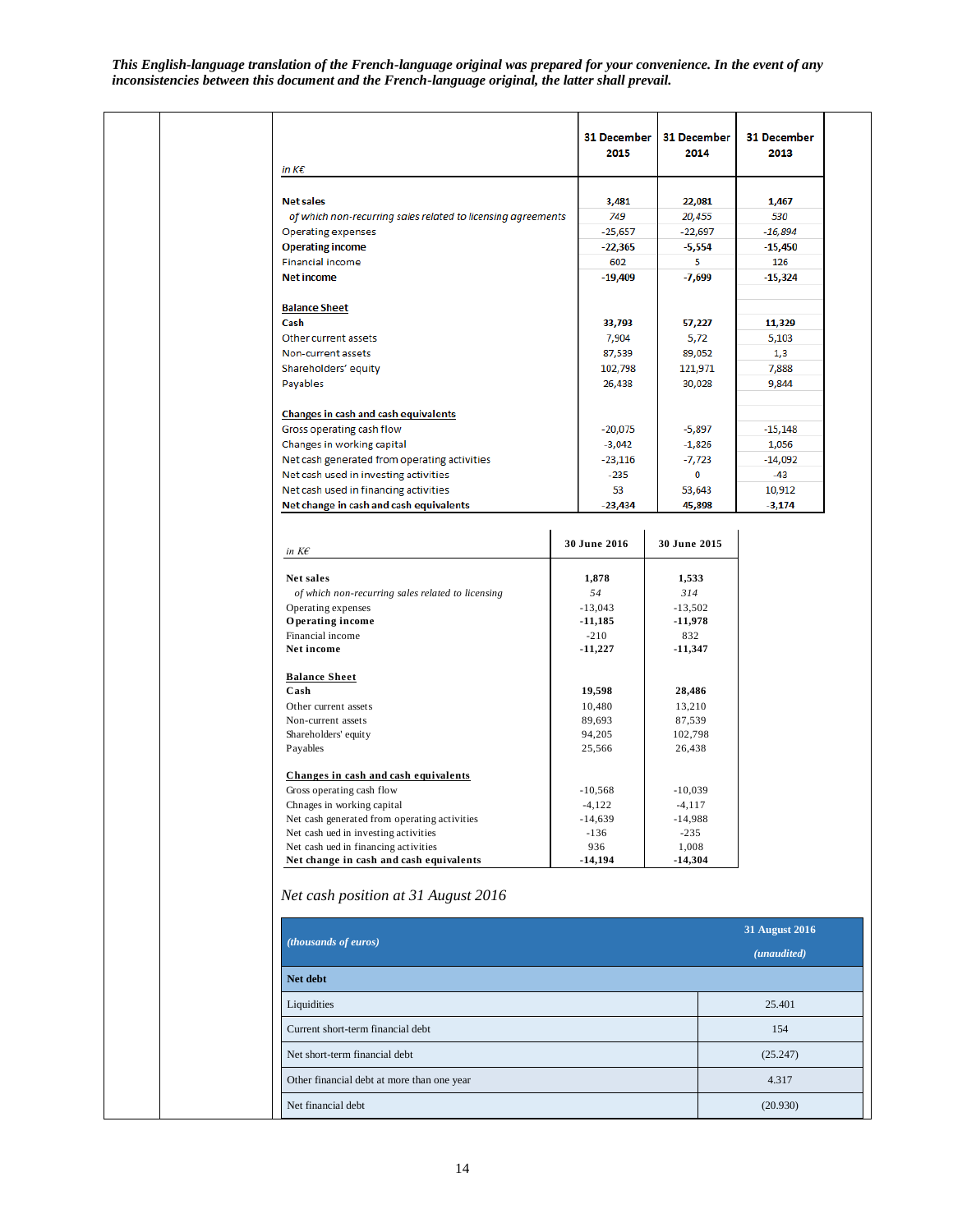| B.8                                                                                         | <b>Key selected</b><br>pro forma<br>financial<br>information                | Not Applicable.                                                                                                                                                                                                                                                                                                                                                                                                                                                                                                                                                          |  |  |  |  |
|---------------------------------------------------------------------------------------------|-----------------------------------------------------------------------------|--------------------------------------------------------------------------------------------------------------------------------------------------------------------------------------------------------------------------------------------------------------------------------------------------------------------------------------------------------------------------------------------------------------------------------------------------------------------------------------------------------------------------------------------------------------------------|--|--|--|--|
| B.9                                                                                         | <b>Earnings</b><br>forecast or<br>estimate                                  | Not Applicable.                                                                                                                                                                                                                                                                                                                                                                                                                                                                                                                                                          |  |  |  |  |
| B.10<br><b>Reservations</b><br>Not Applicable.<br>on historical<br>financial<br>information |                                                                             |                                                                                                                                                                                                                                                                                                                                                                                                                                                                                                                                                                          |  |  |  |  |
| B.11                                                                                        | Net working<br>capital                                                      | The Company certifies that, in its opinion, the Group's net working capital, prior to the<br>Placement, is sufficient to meet its current obligations during the twelve (12) months<br>following the authorisation date of this Prospectus.                                                                                                                                                                                                                                                                                                                              |  |  |  |  |
|                                                                                             |                                                                             | <b>Section C - Securities</b>                                                                                                                                                                                                                                                                                                                                                                                                                                                                                                                                            |  |  |  |  |
| C.1                                                                                         | Type, class<br>and<br>identification<br>number of the<br>new shares         | The new shares are ordinary shares of the same class as the Company's existing shares.<br>Holders of the new shares will be entitled to receive dividends and all other distributions the<br>Company may decide as of the date of their issuance. Once issued, the New Shares will be<br>traded on the same listing line as the existing shares.<br>ISIN Code: FR0010095596<br>÷,<br>Listing symbol: ONXEO<br>$\overline{a}$<br>ICB sector classification: 4577 – Pharmaceuticals<br>$\overline{a}$<br>- Place of listing:<br><b>Euronext Paris</b><br>NASDAQ Copenhagen |  |  |  |  |
| C.2                                                                                         | <b>Issue</b><br>currency                                                    | The new shares shall be subscribed in Euros.                                                                                                                                                                                                                                                                                                                                                                                                                                                                                                                             |  |  |  |  |
| C.3                                                                                         | <b>Number of</b><br>shares issued /<br><b>Nominal</b><br>value per<br>share | As of the Prospectus date, the Company's capital consisted of 41,470,860 fully paid up<br>shares with a nominal value of $\epsilon$ 0.25 each.<br>After the issue of the new shares for which the listing is requested (the "New Shares"), the<br>number of shares comprising the Company's share capital will be 46,905,643 shares with a<br>value of $\epsilon$ 0.25.                                                                                                                                                                                                  |  |  |  |  |
| C.4                                                                                         | <b>Rights</b><br>attached to<br>the shares                                  | Under current French law and in accordance with the Company's by-laws, the main rights<br>attached to the New Shares are as follows:<br>dividend rights;<br>$\overline{\phantom{0}}$<br>voting rights;<br>$\overline{a}$<br>preferential subscription rights to subscribe for shares of the same class;<br>$\overline{\phantom{m}}$                                                                                                                                                                                                                                      |  |  |  |  |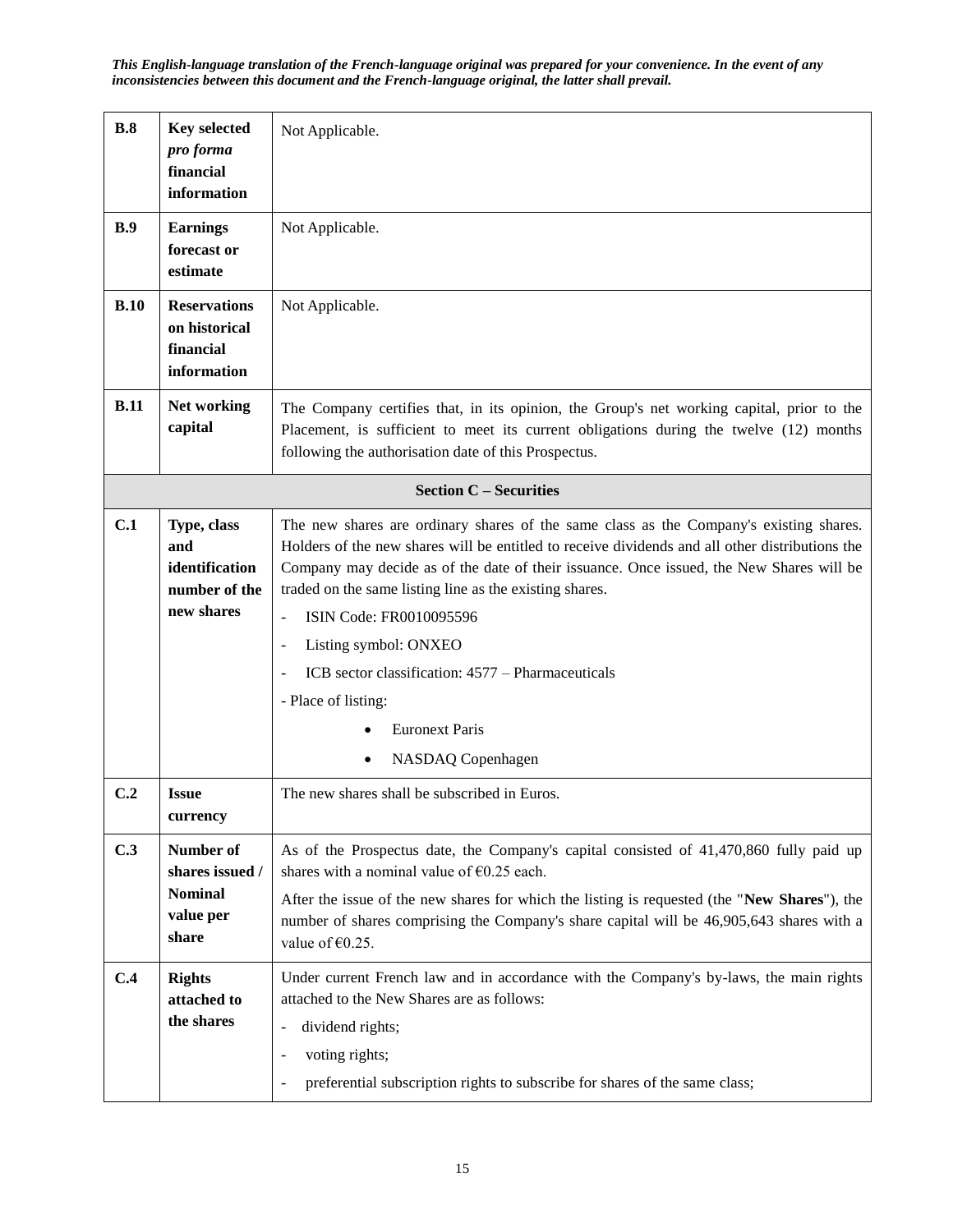|     |                                                                               | right to share in any surplus in the event of liquidation.                                                                                                                                                                                                                                                                                                                                                                                                                                                                                                                                                                                                                                                                                                                                                                                                                                                                                                                                                                                                                                                                                                                                                                                                                                                                                                                                                                                                                                                                                                                                                                                                                                                                  |  |  |  |
|-----|-------------------------------------------------------------------------------|-----------------------------------------------------------------------------------------------------------------------------------------------------------------------------------------------------------------------------------------------------------------------------------------------------------------------------------------------------------------------------------------------------------------------------------------------------------------------------------------------------------------------------------------------------------------------------------------------------------------------------------------------------------------------------------------------------------------------------------------------------------------------------------------------------------------------------------------------------------------------------------------------------------------------------------------------------------------------------------------------------------------------------------------------------------------------------------------------------------------------------------------------------------------------------------------------------------------------------------------------------------------------------------------------------------------------------------------------------------------------------------------------------------------------------------------------------------------------------------------------------------------------------------------------------------------------------------------------------------------------------------------------------------------------------------------------------------------------------|--|--|--|
| C.5 | <b>Restrictions</b><br>on the sale of<br>the shares                           | Not Applicable.                                                                                                                                                                                                                                                                                                                                                                                                                                                                                                                                                                                                                                                                                                                                                                                                                                                                                                                                                                                                                                                                                                                                                                                                                                                                                                                                                                                                                                                                                                                                                                                                                                                                                                             |  |  |  |
| C.6 | <b>Application</b><br>for admission                                           | It is expected that the New Shares will trade on the Euronext Paris and on NASDAQ<br>Copenhagen as of 5 October 2016, on the same line as the existing Company shares (ISIN<br>code FR0010095596).                                                                                                                                                                                                                                                                                                                                                                                                                                                                                                                                                                                                                                                                                                                                                                                                                                                                                                                                                                                                                                                                                                                                                                                                                                                                                                                                                                                                                                                                                                                          |  |  |  |
| C.7 | <b>Dividend</b><br>policy                                                     | The Company has not paid any dividends to its shareholders. The Company does not foresee<br>any dividend payments in the upcoming years.                                                                                                                                                                                                                                                                                                                                                                                                                                                                                                                                                                                                                                                                                                                                                                                                                                                                                                                                                                                                                                                                                                                                                                                                                                                                                                                                                                                                                                                                                                                                                                                    |  |  |  |
|     |                                                                               | <b>Section D - Risks</b>                                                                                                                                                                                                                                                                                                                                                                                                                                                                                                                                                                                                                                                                                                                                                                                                                                                                                                                                                                                                                                                                                                                                                                                                                                                                                                                                                                                                                                                                                                                                                                                                                                                                                                    |  |  |  |
| D.1 | Principal<br>risks specific<br>to the issuer<br>and its<br>business<br>sector | Investors are asked to consider the following risk factors in particular:<br>risks related to research and development of drugs:<br>$\blacksquare$<br>as clinical trials are carried out over several years in general and are very costly, such<br>$\frac{1}{2}$<br>trials could experience major delays, and bring about serious side effects or produce<br>negative results;<br>risks of dependence on third parties, in particular on subcontractors with whom the Group<br>$\overline{a}$<br>outsources the manufacturing of its product, or linked to the outsourcing of clinical trials<br>conducted by the Group;<br>risks linked to the marketing of the Group's products, and in particular to the market's<br>acceptance of the Group's products or to the Group's commercial growth, via partners or<br>by the implementation of a direct sales force;<br>liquidity risks: the Company could need to raise additional funds early due to various<br>$\overline{\phantom{0}}$<br>factors, such as (i) opportunities for the development of new promising products or the<br>acquisition of products, technologies or other activities or (ii) higher costs and slower<br>progress than those anticipated by the Group for the development of new products and<br>for obtaining marketing authorisations required for their commercialisation;<br>risks related to pricing policies and drug reimbursements and in particular in obtaining<br>pricing and reimbursement rates late or at lower than expected levels, or to the delisting<br>of a marketed product;<br>risks related to the Group being held liable;<br>$\overline{\phantom{0}}$<br>risk of loss of key employees;<br>$\qquad \qquad \blacksquare$ |  |  |  |
|     |                                                                               | legal risks in particular those linked to challenges and constraints related to the<br>$\overline{a}$<br>regulatory environment.                                                                                                                                                                                                                                                                                                                                                                                                                                                                                                                                                                                                                                                                                                                                                                                                                                                                                                                                                                                                                                                                                                                                                                                                                                                                                                                                                                                                                                                                                                                                                                                            |  |  |  |
| D.3 | Principal<br>risks specific<br>to the new<br>shares                           | The principal risk factors specific to the Company's New Shares are listed below:<br>existing shareholders' stake in the Company's share capital will become diluted as a<br>$\overline{\phantom{a}}$<br>result of the capital increase with the waiver of the preferential subscription rights<br>reserved for certain categories of investors;<br>the volatility and liquidity of the Company's shares may fluctuate significantly;<br>$\qquad \qquad \blacksquare$<br>the Company's shares could be sold on the market, and may have a negative impact on                                                                                                                                                                                                                                                                                                                                                                                                                                                                                                                                                                                                                                                                                                                                                                                                                                                                                                                                                                                                                                                                                                                                                                |  |  |  |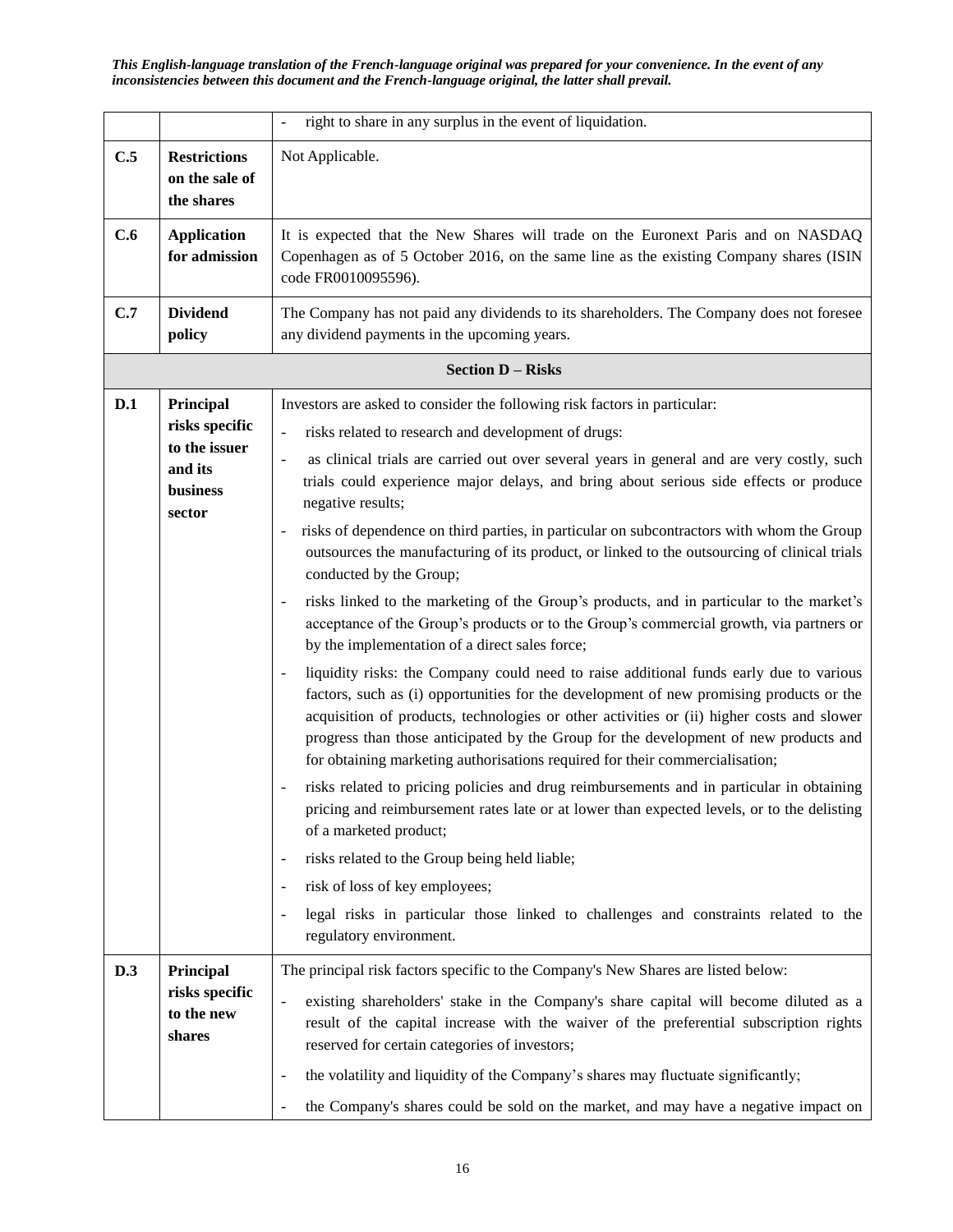|      |                                                      | the market price of the shares;                                                                                                                                                                                                                                                                                                                                                                                                                                                                                                                                                                                                                                                                                                                                                                                                                                                                                                                                                          |
|------|------------------------------------------------------|------------------------------------------------------------------------------------------------------------------------------------------------------------------------------------------------------------------------------------------------------------------------------------------------------------------------------------------------------------------------------------------------------------------------------------------------------------------------------------------------------------------------------------------------------------------------------------------------------------------------------------------------------------------------------------------------------------------------------------------------------------------------------------------------------------------------------------------------------------------------------------------------------------------------------------------------------------------------------------------|
|      |                                                      | in the event of a new call on the market, the shareholders' stake will become further<br>$\overline{\phantom{a}}$<br>diluted; and                                                                                                                                                                                                                                                                                                                                                                                                                                                                                                                                                                                                                                                                                                                                                                                                                                                        |
|      |                                                      | as the issue is not guaranteed, it may, in theory, be called into question in the event that<br>the total amount of funds received by the Company does not represent at least 90% of the<br>Placement amount at the date of settlement-delivery, it being specified that the<br>Placement will be completed but that the issuance of the shares and the receipt of issue<br>proceeds will occur only pursuant to the settlement-delivery operations scheduled on<br>5 October 2016.                                                                                                                                                                                                                                                                                                                                                                                                                                                                                                      |
|      |                                                      | <b>Section E - Offering</b>                                                                                                                                                                                                                                                                                                                                                                                                                                                                                                                                                                                                                                                                                                                                                                                                                                                                                                                                                              |
| E.1  | <b>Total</b>                                         | Gross proceeds of the Placement: €12,500,000.90<br>$\qquad \qquad \blacksquare$                                                                                                                                                                                                                                                                                                                                                                                                                                                                                                                                                                                                                                                                                                                                                                                                                                                                                                          |
|      | proceeds of<br>the offering                          | Estimated costs of the Placement: approximately $£1,164,500$<br>$\overline{\phantom{a}}$                                                                                                                                                                                                                                                                                                                                                                                                                                                                                                                                                                                                                                                                                                                                                                                                                                                                                                 |
|      | and estimate                                         | Estimated net proceeds of the Placement: approximately $£11,335,500$                                                                                                                                                                                                                                                                                                                                                                                                                                                                                                                                                                                                                                                                                                                                                                                                                                                                                                                     |
|      | of the total<br>cost of the                          |                                                                                                                                                                                                                                                                                                                                                                                                                                                                                                                                                                                                                                                                                                                                                                                                                                                                                                                                                                                          |
|      | issue                                                |                                                                                                                                                                                                                                                                                                                                                                                                                                                                                                                                                                                                                                                                                                                                                                                                                                                                                                                                                                                          |
| E.2a | Purpose of the<br>offering and<br>use of<br>proceeds | The issue by the Company of the New Shares is intended to provide additional resources to<br>the Company to pursue its research and development programs in the area of orphan<br>oncology diseases, and more specifically to finance (i) the completion of Phase III ReLive<br>trial for Livatag® as well as pre-clinical studies in combination with this product, (ii) the<br>first stages of development of AsiDNA, notably the manufacturing process and evaluation of<br>its efficacy using a systemic delivery route, and (iii) the future developments of Beleodaq<br>including first line PTCL indication, as well as for other working capital and general<br>corporate purposes.                                                                                                                                                                                                                                                                                              |
|      |                                                      | The Company has not ruled out other sources of financing in addition to this issue, in order<br>to better support the development of its programmes and future growth.                                                                                                                                                                                                                                                                                                                                                                                                                                                                                                                                                                                                                                                                                                                                                                                                                   |
| E.3  | <b>Terms</b> and<br>conditions of                    | Structure of the transaction $-$ Capital increase reserved for a category of investors $-$<br><b>Private Placement</b>                                                                                                                                                                                                                                                                                                                                                                                                                                                                                                                                                                                                                                                                                                                                                                                                                                                                   |
|      | the offering                                         | The New Shares, for which an application for listing has been made, have been offered as<br>part of the Placement in Europe and the USA, to a limited number of investors (for US<br>investors qualified as "institutional accredited investors" as defined by Rule 501(a) of the<br>1933 US Securities Act, as amended) included within the scope of the following category of<br>beneficiaries defined by the General Shareholders' Meeting of 6 April 2016 in its seventeenth<br>resolution: "companies and investment funds that invest regularly in growth companies<br>known as "small caps" (i.e. whose capitalisation when listed does not exceed<br>$E(1,000,000,000)$ (including without limitation all FCPI, FCPR or FIP funds) in the healthcare<br>or biotechnology sectors".<br>At the date of this Prospectus, the Placement of New Shares with investors (the "Placement")<br>has been carried out, but the issue of shares and the receipt of the issue proceeds by the |
|      |                                                      | Company will only take place after the settlement-delivery transactions, planned for 5                                                                                                                                                                                                                                                                                                                                                                                                                                                                                                                                                                                                                                                                                                                                                                                                                                                                                                   |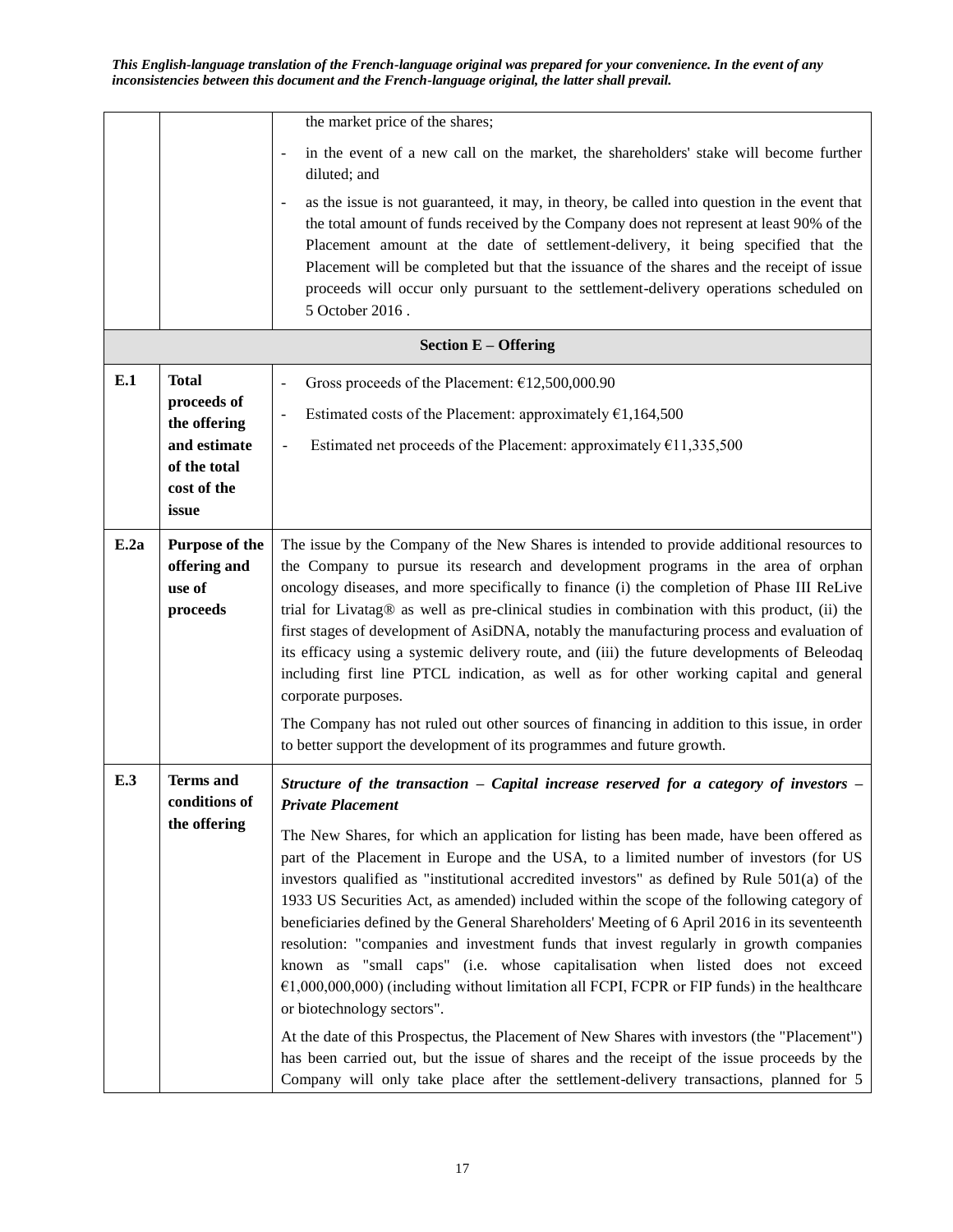| October 2016.                                                                                                                                                                                                                                                                                                                                                                                                                                                                                              |
|------------------------------------------------------------------------------------------------------------------------------------------------------------------------------------------------------------------------------------------------------------------------------------------------------------------------------------------------------------------------------------------------------------------------------------------------------------------------------------------------------------|
| Number of New Shares for which the an application for listing has been made                                                                                                                                                                                                                                                                                                                                                                                                                                |
| The Placement involved 5,434,783 ordinary shares in the Company, representing a nominal<br>amount of $\epsilon$ 1,358,695.75, i.e. 13.1% of the share capital of the Company on the date of the<br>Prospectus.                                                                                                                                                                                                                                                                                             |
| The nominal amount of the capital increase is thus less than the limit set at $\epsilon$ 3,041,406 by the<br>General Shareholder's Meeting of 6 April 2016 in its seventeenth resolution.                                                                                                                                                                                                                                                                                                                  |
| It is specified that Financière de la Montagne, main shareholder of the Company, has<br>subscribed up to its stake in the current share capital of the Company 741,847 New Shares<br>for an amount of $\epsilon$ 1,706,248.10, representing 13.65% of the Placement.                                                                                                                                                                                                                                       |
| <b>Subscription price for the New Shares</b>                                                                                                                                                                                                                                                                                                                                                                                                                                                               |
| The subscription price for the New Shares is set at $\epsilon$ 2.30 per share, including a nominal value<br>of $\epsilon$ 0.25 and $\epsilon$ 2.05 of issue premium.                                                                                                                                                                                                                                                                                                                                       |
| This price represents a discount of 25% over the Company's average volume-weighted share<br>price of the three trading sessions prior to the price setting, i.e. $\epsilon$ 3.06.                                                                                                                                                                                                                                                                                                                          |
| The price decided upon complies with the conditions for setting prices determined by the<br>General Shareholder's Meeting of 6 April 2016 in its seventeenth resolution, that is, a<br>price "at least equal to the average of prices weighted by the volumes of the three most<br>recent trading sessions preceding the setting of the price of the issue possibly decreased by a<br>maximum discount of 25%".                                                                                            |
| Preferential subscription rights                                                                                                                                                                                                                                                                                                                                                                                                                                                                           |
| The New Shares will be issued with the waiver of preferential subscription rights for the<br>benefit of a category of persons meeting specific characteristics, in accordance with Article<br>L. 225-138 of the French Commercial Code. The Company's shareholders expressly waived<br>their preferential subscription rights for the benefit of a category of persons during the<br>Combined General Shareholders' Meeting of 6 April 2016 in its seventeenth resolution in its<br>extraordinary session. |
| Dividend rights for issued shares                                                                                                                                                                                                                                                                                                                                                                                                                                                                          |
| Current.                                                                                                                                                                                                                                                                                                                                                                                                                                                                                                   |
| <b>Underwriting agreement</b>                                                                                                                                                                                                                                                                                                                                                                                                                                                                              |
| The issuance of the New Shares is not subject to an underwriting agreement.                                                                                                                                                                                                                                                                                                                                                                                                                                |
| <b>Placement</b> agents                                                                                                                                                                                                                                                                                                                                                                                                                                                                                    |
| <b>Guggenheim Securities, LLC</b>                                                                                                                                                                                                                                                                                                                                                                                                                                                                          |
| 330 Madison Avenue                                                                                                                                                                                                                                                                                                                                                                                                                                                                                         |
| New York, New York 10017                                                                                                                                                                                                                                                                                                                                                                                                                                                                                   |
| <b>USA</b>                                                                                                                                                                                                                                                                                                                                                                                                                                                                                                 |
| Oddo & Cie<br>12, boulevard de la Madeleine                                                                                                                                                                                                                                                                                                                                                                                                                                                                |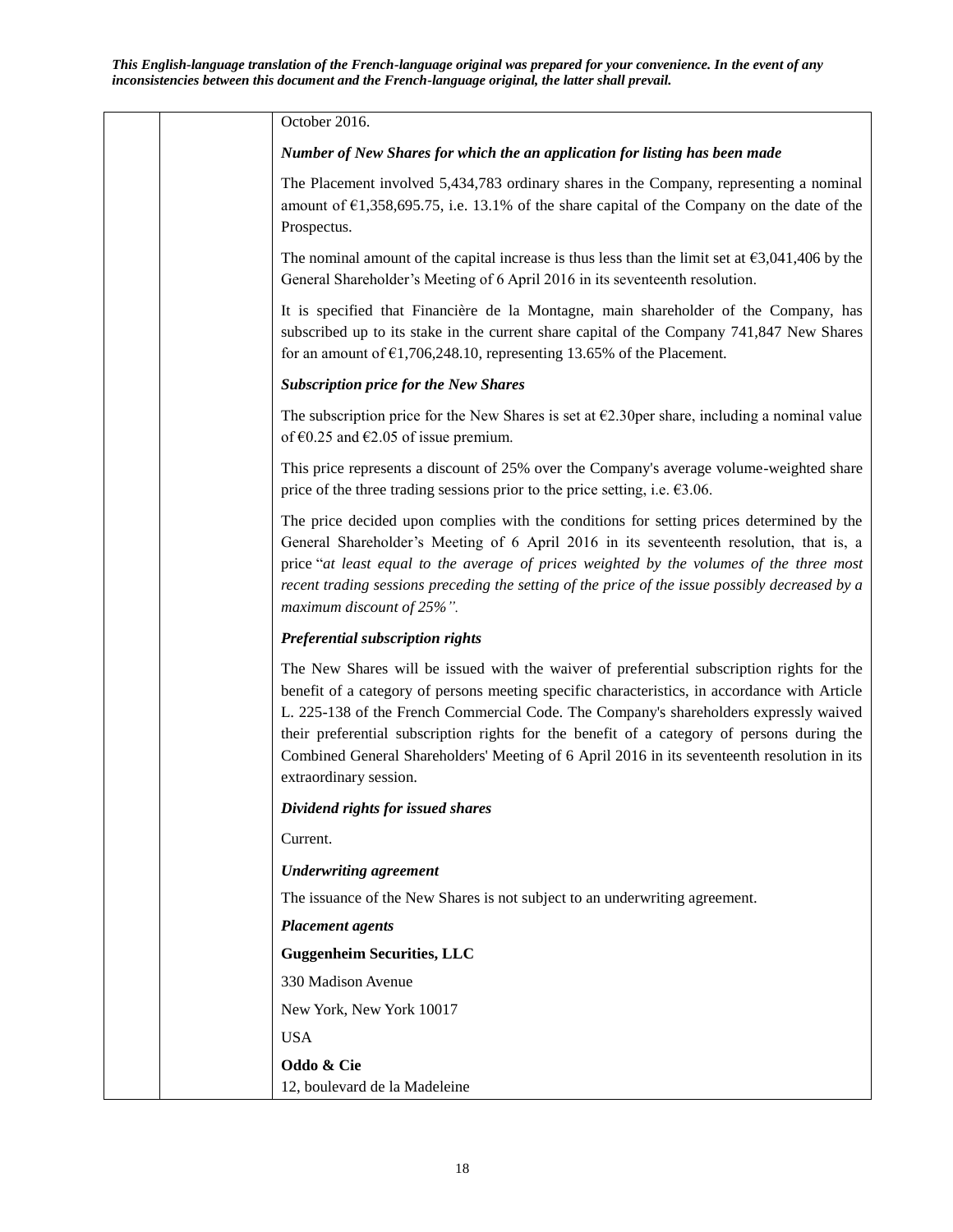|     |                                                                       | 75009 Paris                                                                                                                                                                                                                                                                                                                                                                                                  |                                                                                                                                                                                                                              |                        |                                                         |  |
|-----|-----------------------------------------------------------------------|--------------------------------------------------------------------------------------------------------------------------------------------------------------------------------------------------------------------------------------------------------------------------------------------------------------------------------------------------------------------------------------------------------------|------------------------------------------------------------------------------------------------------------------------------------------------------------------------------------------------------------------------------|------------------------|---------------------------------------------------------|--|
|     |                                                                       | France                                                                                                                                                                                                                                                                                                                                                                                                       |                                                                                                                                                                                                                              |                        |                                                         |  |
|     |                                                                       | Indicative timetable                                                                                                                                                                                                                                                                                                                                                                                         |                                                                                                                                                                                                                              |                        |                                                         |  |
|     |                                                                       | 29 September 2016                                                                                                                                                                                                                                                                                                                                                                                            | Publication of a press release announcing the launch of<br>the Placement (after close of Paris stock exchange)                                                                                                               |                        |                                                         |  |
|     |                                                                       | 30 September 2016                                                                                                                                                                                                                                                                                                                                                                                            | Setting of the definitive conditions for the Placement<br>Publication of a press release announcing the completion<br>of the Placement (before the opening of the Paris Stock<br>Exchange)<br>AMF approval of the Prospectus |                        |                                                         |  |
|     |                                                                       | 3 October 2016                                                                                                                                                                                                                                                                                                                                                                                               | Publication by Euronext Paris of the Notice of Listing<br>for the New Shares                                                                                                                                                 |                        |                                                         |  |
|     |                                                                       | 5 October 2016                                                                                                                                                                                                                                                                                                                                                                                               | Settlement-Delivery of New Shares<br>Listing of the New Shares for trading on Euronext Paris<br>and NASDAQ Copenhagen.                                                                                                       |                        |                                                         |  |
| E.4 | <b>Matters</b> that<br>might<br>significantly<br>affect the<br>issue  | Guggenheim Securities, LLC and/or Oddo $\&$ Cie and/or certain of their affiliates have<br>provided and/or in the future may provide the Company or companies within the Group,<br>their shareholders or their directors and officers various banking, financial, investment,<br>commercial and other services, for which they have received or may receive a fee.                                           |                                                                                                                                                                                                                              |                        |                                                         |  |
| E.5 | <b>Individual or</b>                                                  | Name of the issuing company                                                                                                                                                                                                                                                                                                                                                                                  |                                                                                                                                                                                                                              |                        |                                                         |  |
|     | entity offering                                                       | Onxeo                                                                                                                                                                                                                                                                                                                                                                                                        |                                                                                                                                                                                                                              |                        |                                                         |  |
|     | the securities<br>for sale /                                          | Company lock-up commitment                                                                                                                                                                                                                                                                                                                                                                                   |                                                                                                                                                                                                                              |                        |                                                         |  |
|     | Lock-up<br>agreements                                                 | Company lock-up commitment to Guggenheim Securities, LLC and Oddo & Cie for a period<br>of 90 days following the settlement-delivery date of the New Shares, subject to certain<br>exceptions.                                                                                                                                                                                                               |                                                                                                                                                                                                                              |                        |                                                         |  |
|     |                                                                       | Lock-up commitment from directors and certain officers of the Company                                                                                                                                                                                                                                                                                                                                        |                                                                                                                                                                                                                              |                        |                                                         |  |
|     |                                                                       | lock-up commitment from directors and certain officers of the Company for a period of 90<br>days following the settlement-delivery date of the New Shares                                                                                                                                                                                                                                                    |                                                                                                                                                                                                                              |                        |                                                         |  |
| E.6 | <b>Amount</b> and                                                     | <b>IMPACT OF THE ISSUE ON THE PROPORTIONATE SHARE OF EQUITY</b>                                                                                                                                                                                                                                                                                                                                              |                                                                                                                                                                                                                              |                        |                                                         |  |
|     | percentage of<br>immediate<br>dilution<br>resulting from<br>the offer | By way of illustration, the impact of the issue on the portion per share of the Company's<br>equity (calculated on the basis of the Group's share of consolidated equity, as derived from<br>the Company's consolidated financial statements at 30 June 2016, and from the number of<br>shares composing the capital of the Company at that date after deduction of treasury shares)<br>would be as follows: |                                                                                                                                                                                                                              |                        |                                                         |  |
|     |                                                                       |                                                                                                                                                                                                                                                                                                                                                                                                              |                                                                                                                                                                                                                              |                        | Proportionate share of equity at 30<br><b>June 2016</b> |  |
|     |                                                                       |                                                                                                                                                                                                                                                                                                                                                                                                              |                                                                                                                                                                                                                              | <b>Before dilution</b> | After dilution $(1)$                                    |  |
|     |                                                                       | Before issuance of 5,434,783 New Shares                                                                                                                                                                                                                                                                                                                                                                      |                                                                                                                                                                                                                              | €2.27                  | €2.35                                                   |  |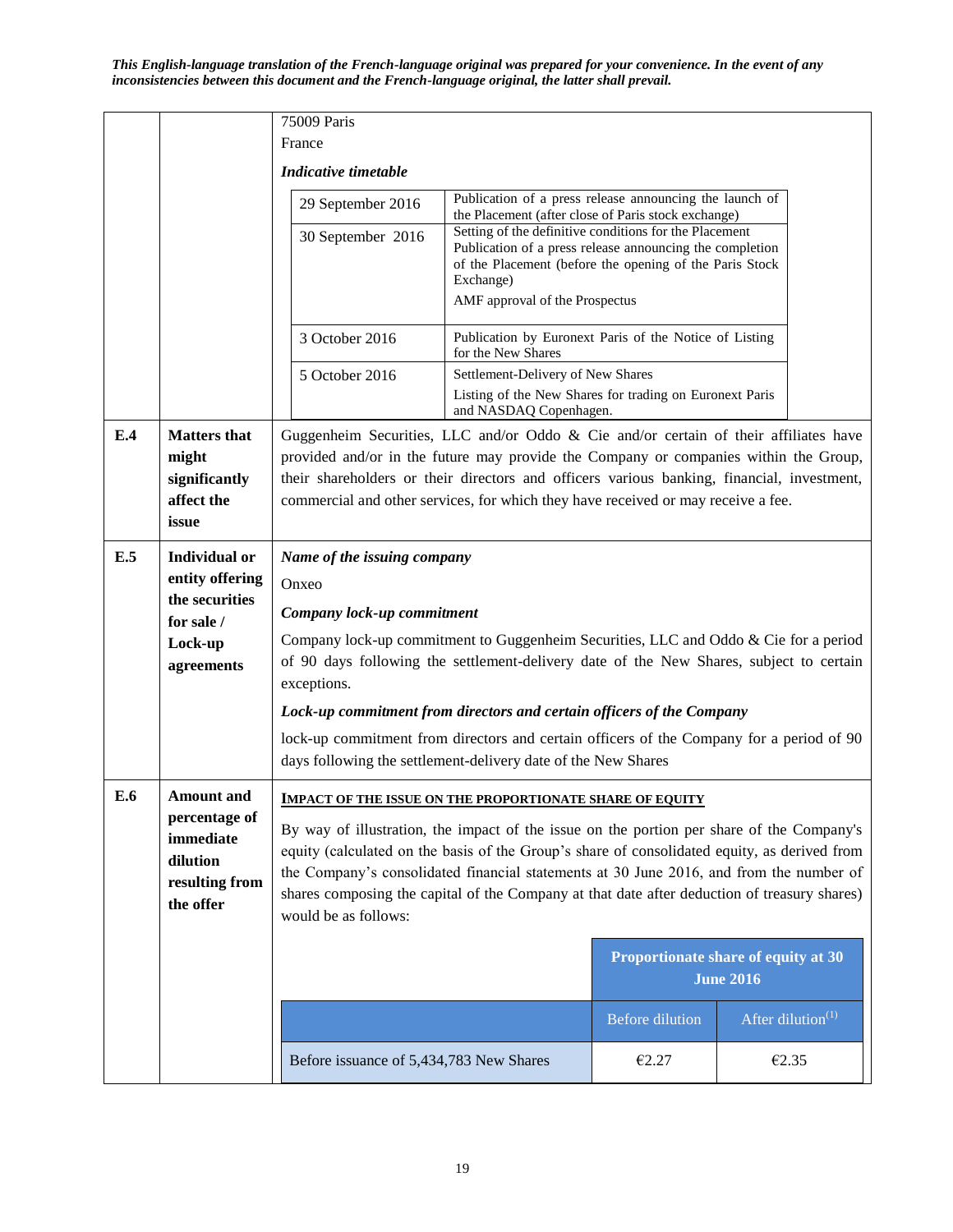|                                                                                                                                                                                                                                                                                                                       | After issuance of 5,434,783 New Shares |                              |                                                        | €2.27                                                                                         | €2.34                         |                                     |  |
|-----------------------------------------------------------------------------------------------------------------------------------------------------------------------------------------------------------------------------------------------------------------------------------------------------------------------|----------------------------------------|------------------------------|--------------------------------------------------------|-----------------------------------------------------------------------------------------------|-------------------------------|-------------------------------------|--|
| (1) Taking into account the 1,814,577 stock options, 692,097 subscription warrants and 305,740 free shares issued<br>or allocated by the Company at the date of this Prospectus, whether or not they are exercisable, giving respectively<br>the subscription rights to $1,814,577,692,097$ and $305,740$ new shares. |                                        |                              |                                                        |                                                                                               |                               |                                     |  |
| <b>DILUTIVE IMPACT OF THE ISSUE ON THE SHAREHOLDER</b>                                                                                                                                                                                                                                                                |                                        |                              |                                                        |                                                                                               |                               |                                     |  |
| By way of illustration, the impact of the issue on a shareholder owning 1% of the Company's<br>share capital prior to the issue and not subscribing to the issue (calculated on the basis of<br>41,470,860 shares making up the Company's share capital at 30 June 2016) would be as<br>follows:                      |                                        |                              |                                                        |                                                                                               |                               |                                     |  |
|                                                                                                                                                                                                                                                                                                                       |                                        |                              |                                                        | Shareholder's holdings in %                                                                   |                               |                                     |  |
|                                                                                                                                                                                                                                                                                                                       |                                        |                              |                                                        | <b>Before dilution</b>                                                                        |                               | After dilution <sup>(1)</sup>       |  |
| Before issuance of 5,434,783 New Shares                                                                                                                                                                                                                                                                               |                                        |                              |                                                        | 1%                                                                                            |                               | 0.94%                               |  |
| After issuance of 5,434,783 New Shares                                                                                                                                                                                                                                                                                |                                        |                              |                                                        | 0.88%                                                                                         |                               | 0.83%                               |  |
| <b>IMPACT OF THE ISSUE ON THE BREAKDOWN OF THE COMPANY'S SHARE CAPITAL AND</b><br><b>VOTING RIGHTS</b><br>By way of illustration, the impact of the issue as part of the Placement on the breakdown of                                                                                                                |                                        |                              |                                                        |                                                                                               |                               |                                     |  |
| of information communicated to the Company) will be as follows (the percentage of capital<br>and voting rights after the capital increase was calculated based on the number of shares<br>making up the share capital following the Placement, i.e. 46,905,643 shares):                                               |                                        |                              |                                                        | the Company's share capital and voting rights (at the date of the prospectus and on the basis |                               |                                     |  |
|                                                                                                                                                                                                                                                                                                                       |                                        | <b>After the Placement</b>   |                                                        |                                                                                               |                               |                                     |  |
| <b>Shareholders</b>                                                                                                                                                                                                                                                                                                   |                                        | <b>Before dilution</b>       |                                                        |                                                                                               | After dilution <sup>(1)</sup> |                                     |  |
|                                                                                                                                                                                                                                                                                                                       | Number of<br>shares                    | % of the<br>share<br>capital | $%$ of<br>voting<br>rights <sup><math>(2)</math></sup> | Number of<br>shares                                                                           | % of the<br>share<br>capital  | $%$ of<br>voting<br>rights $^{(2)}$ |  |
|                                                                                                                                                                                                                                                                                                                       | 6.403.379                              | 13,65%                       | 13,65%                                                 | 6.461.392                                                                                     | 13,00%                        | 13,00%                              |  |
|                                                                                                                                                                                                                                                                                                                       | 40.500                                 | 0,09%                        | 0,09%                                                  | 40.500                                                                                        | 0,08%                         | 0,08%                               |  |
| Financière de la<br>Montagne<br>Jean-Nicolas Trebouta<br>Lise Besançon                                                                                                                                                                                                                                                | 104.240                                | 0,22%                        | 0,22%                                                  | 104.240                                                                                       | 0,21%                         | 0,21%                               |  |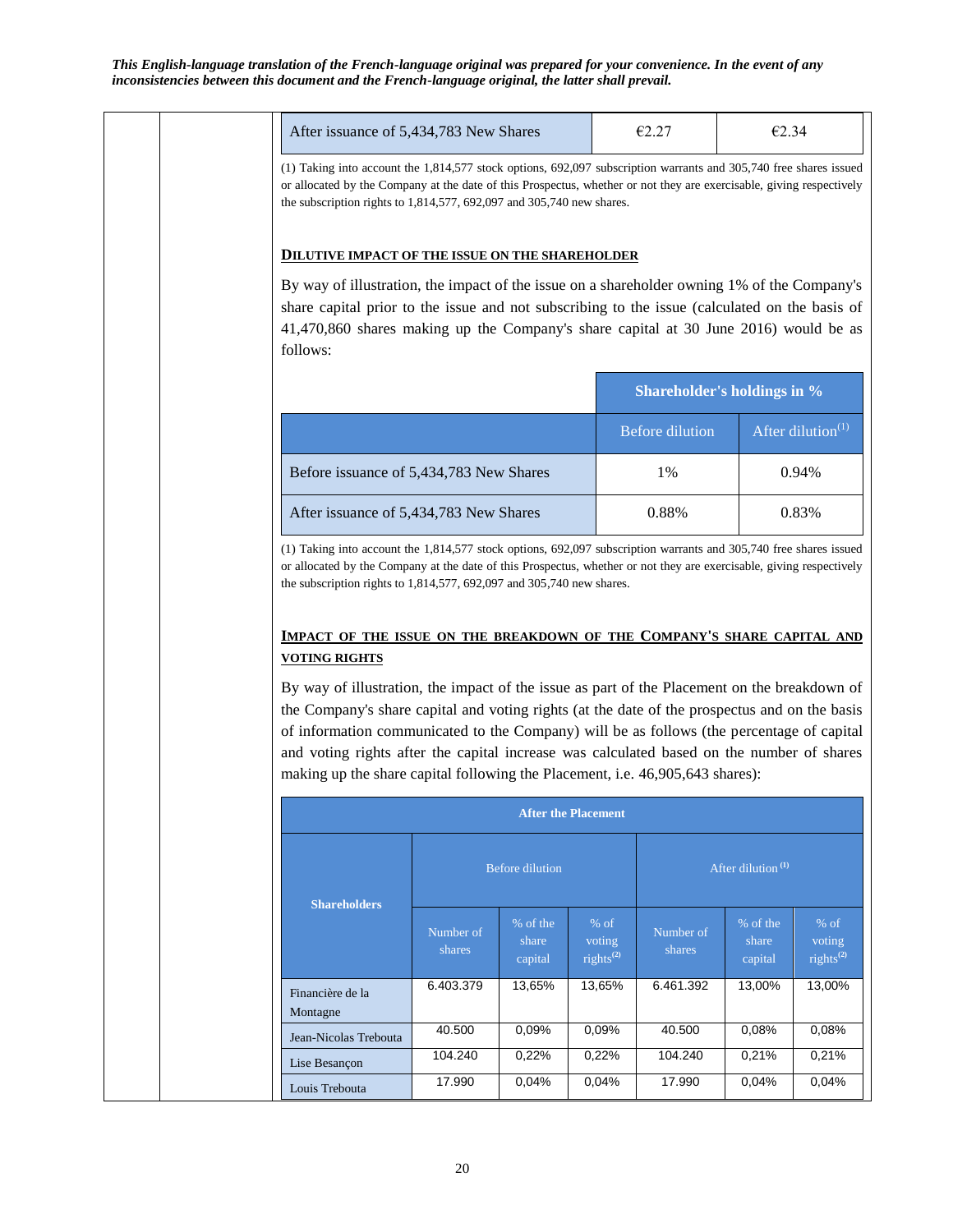|     |                                                                | Treasury shares <sup>(3)</sup>                                                                                                                                                                                                                                                                                          | 34.729     | 0,07%   | 0,07%   | 34.729     | 0,07%   | 0,07%   |
|-----|----------------------------------------------------------------|-------------------------------------------------------------------------------------------------------------------------------------------------------------------------------------------------------------------------------------------------------------------------------------------------------------------------|------------|---------|---------|------------|---------|---------|
|     |                                                                | Other shareholders                                                                                                                                                                                                                                                                                                      | 35.611.869 | 75,92%  | 75,92%  | 38.366.270 | 77,17%  | 77,17%  |
|     |                                                                | New investors                                                                                                                                                                                                                                                                                                           | 4.692.936  | 10,01%  | 10,01%  | 4.692.936  | 9,44%   | 9,44%   |
|     |                                                                | <b>Total</b>                                                                                                                                                                                                                                                                                                            | 46.905.643 | 100,00% | 100,00% | 49.718.057 | 100,00% | 100,00% |
|     |                                                                | (1) Taking into account the $1,814,577$ stock options, 692,097 subscription warrants and 305,740 free shares issued<br>or allocated by the Company at the date of this Prospectus, whether or not they are exercisable, giving respectively<br>the subscription rights to $1,814,577,692,097$ and $305,740$ new shares. |            |         |         |            |         |         |
|     |                                                                | (2) Theoretical voting rights. All shares have the same voting rights, with the exception of Company treasury shares.<br>(3) Shares held within the framework of the liquidity agreement signed with CM-CIC Securities on 31 August 2016.                                                                               |            |         |         |            |         |         |
| E.7 | <b>Expenses</b><br>charged to the<br>investor by<br>the Issuer | Not Applicable.                                                                                                                                                                                                                                                                                                         |            |         |         |            |         |         |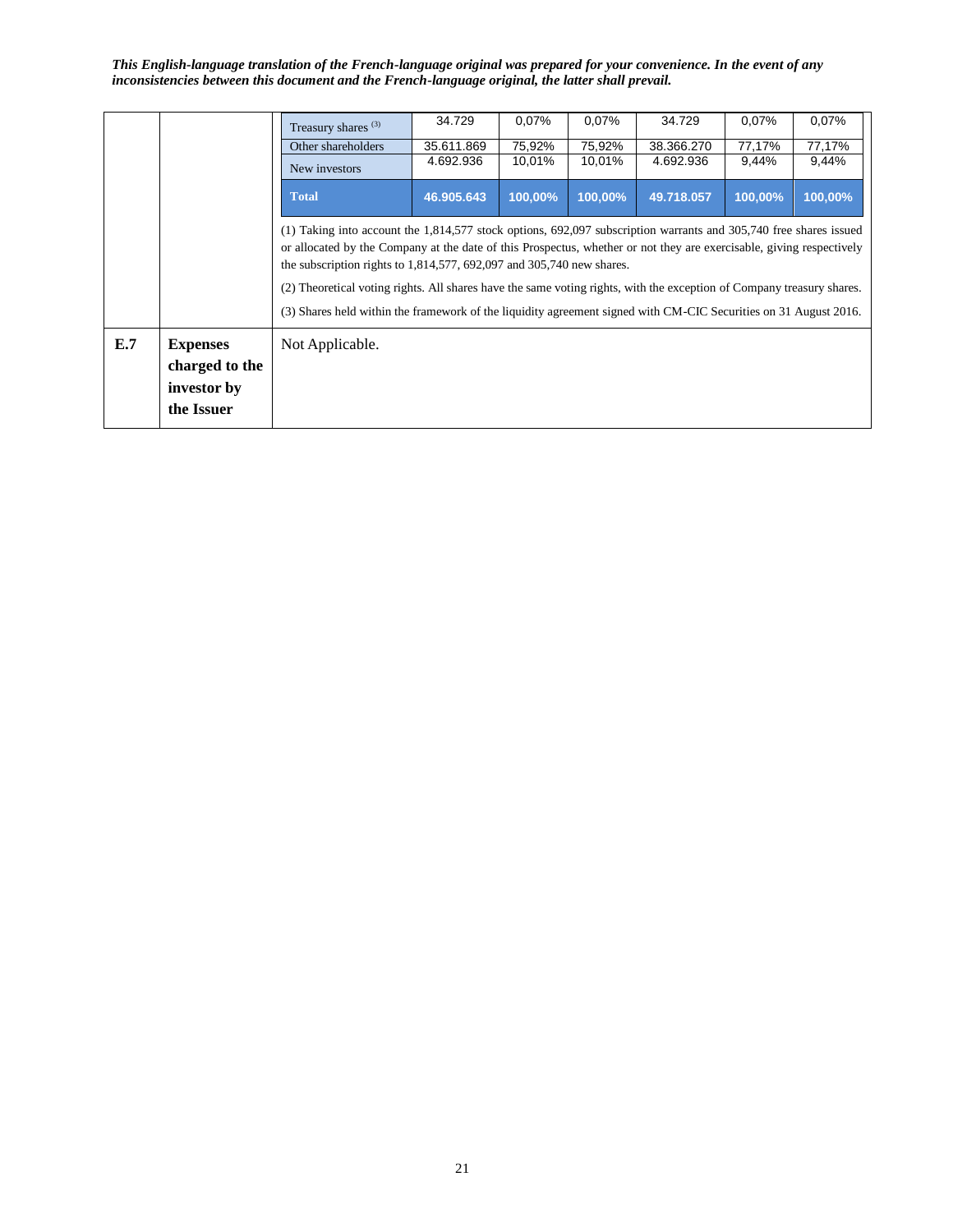## <span id="page-21-0"></span>**1. RESPONSIBLE PERSONS**

#### <span id="page-21-1"></span>**1.1. PERSON RESPONSIBLE FOR THE PROSPECTUS**

Mrs. Judith Greciet, CEO.

### <span id="page-21-2"></span>**1.2. STATEMENT BY THE PERSON RESPONSIBLE FOR THE PROSPECTUS**

"*I certify that, having taken all reasonable care to ensure that such is the case, the information contained in this Prospectus gives, to my knowledge, a true and fair view of the facts and that no material aspects of such information have been omitted.*

*I obtained a letter of completion from the statutory auditors, in which they indicate having carried out the verification of the financial information and the accounts included in this Prospectus as well as having read the entire Prospectus.*

*The statutory auditors prepared reports on the historical financial information presented in the Prospectus, containing the following matters to report:* 

- *the Company's Reference Document filed with the AMF on 14 April 2015 under number D. 15-0336: matters described in Note 2.2 of the consolidated financial statements "Change in method" that presents the impact of the change in accounting method that occurred during the period with regard to the first-time application of the IFRS 11, in Note 1.1 to the consolidated financial statements "Merger with Topotarget" which describes the merger transaction that took place during the financial year, in Note 3 "Impact of the merger" that describes the accounting impacts of the merger between the Company and Topotarget on the financial statements for the year ended 31 December 2014, in Note 2.1 of the financial statements "Merger with Topotarget" describing the merger that took place during the financial year and in Note 3 "Accounting treatment of the merger" that describes the accounting impact on the financial statements for the year ended 31 December 2014;*
- *the Company's Reference Document filed with the AMF on 7 April 2014 under number D. 14-0303: matters described in Note 2.1 to the consolidated financial statements "Basis of preparation of the financial statements" and Note 1 to the financial statements "Accounting principles, rules and methods", which sets out the conditions for the application of the going concern principle."*

30 September 2016 Mrs. Judith Greciet CEO

## <span id="page-21-3"></span>**1.3. PERSON RESPONSIBLE FOR FINANCIAL INFORMATION**

Mr Nicolas Fellmann Chief Financial Officer Tel: +33 (0)1 45 58 76 00 Email: contact@onxeo.com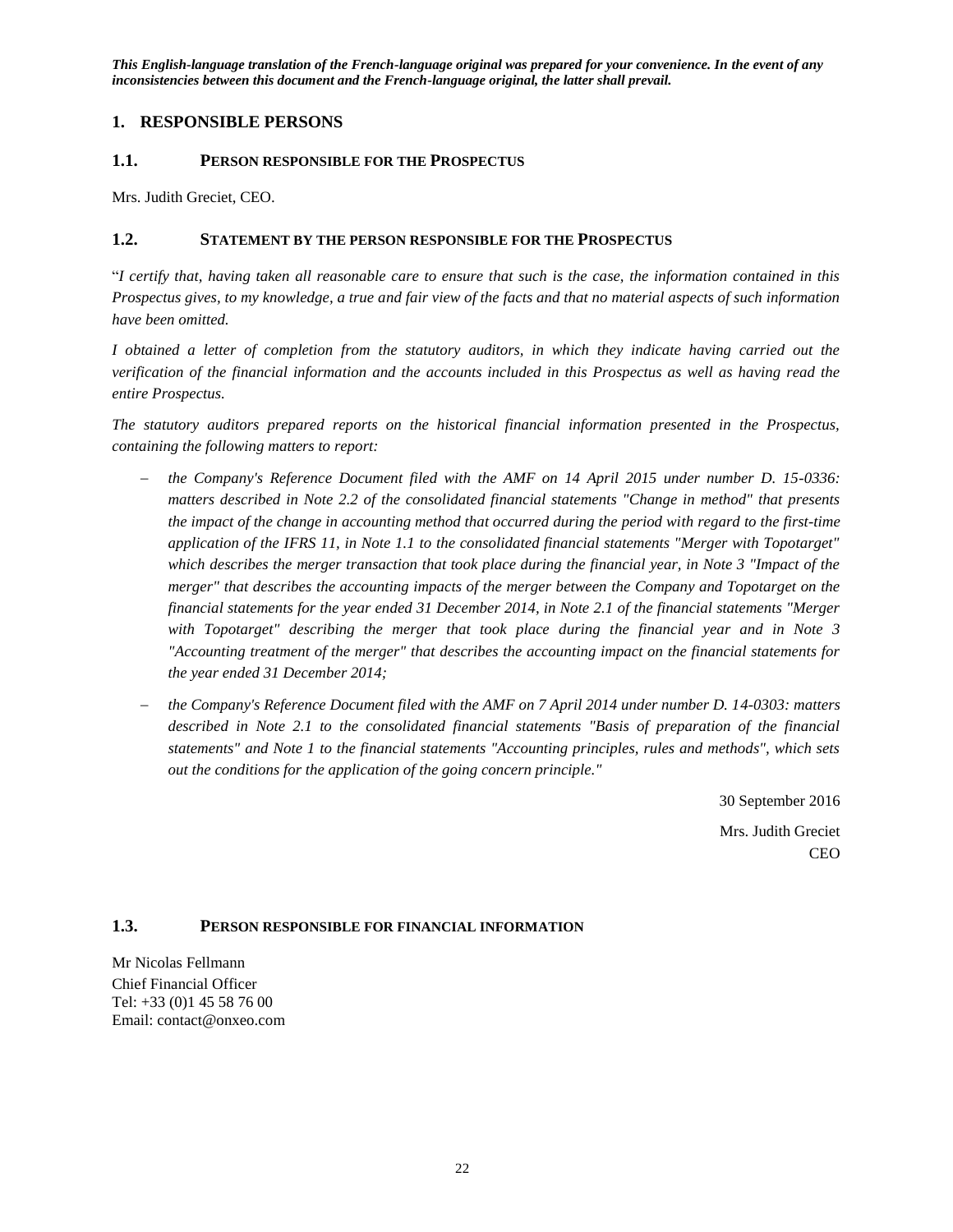## <span id="page-22-0"></span>**2. RISK FACTORS RELATED TO THE OFFERING**

Risk factors relating to the Company and its business are described in section 5.5.1.4 of the Reference Document that is part of this Prospectus.

In addition to these risk factors, investors should refer to the following risk factors and to the other information contained in this Securities Note.

#### *Existing shareholders will see their stake in the Company's share capital diluted*

To the extent that shareholders have not taken part in this issue, their voting rights and ownership interest in the Company's share capital will be diluted.

#### *The volatility and liquidity of the Company's shares may fluctuate significantly*

In recent years, equity markets have been prone to major fluctuations often unrelated to the results of the companies whose shares are traded. Market fluctuations and general economic conditions may increase the volatility of the Company's shares. The price of the Company's shares may fluctuate significantly in response to various factors and events, including the risk factors described in the Reference Document forming part of this Prospectus, as well as the liquidity of the market for the Company's shares.

## *The Company's shares could be sold on the market, and may have a negative impact on the market price of the shares*

The sale of Company's shares or the anticipation that such sales could take place is likely to have a negative impact on the Company's share price. The Company cannot predict any potential impact on the market price of the shares arising from sales of shares by its shareholders.

### *Risk of additional dilution in the event of a new call on the market*

In the event where funds raised by the Company following the Placement are not sufficient to carry out its development plan, the Company may be required to seek additional funding, through the issue of new shares to finance all or part of its corresponding requirements. This would lead to further dilution of the shareholders' interests, which may amplified if the issue of the said shares were to be effectuated with a major discount compared to the listed price.

#### *The issue is not subject to an underwriting agreement*

As the issue is not guaranteed, it may, in theory, be called into question in the event that the total amount of the funds received by the Company does not represent at least 90% of the amount of the Placement at the date of settlement-delivery. It is specified that the Placement will be completed but that the issuance of the shares and the receipt of issue proceeds will occur only pursuant to the settlement-delivery operations scheduled on 5 October 2016.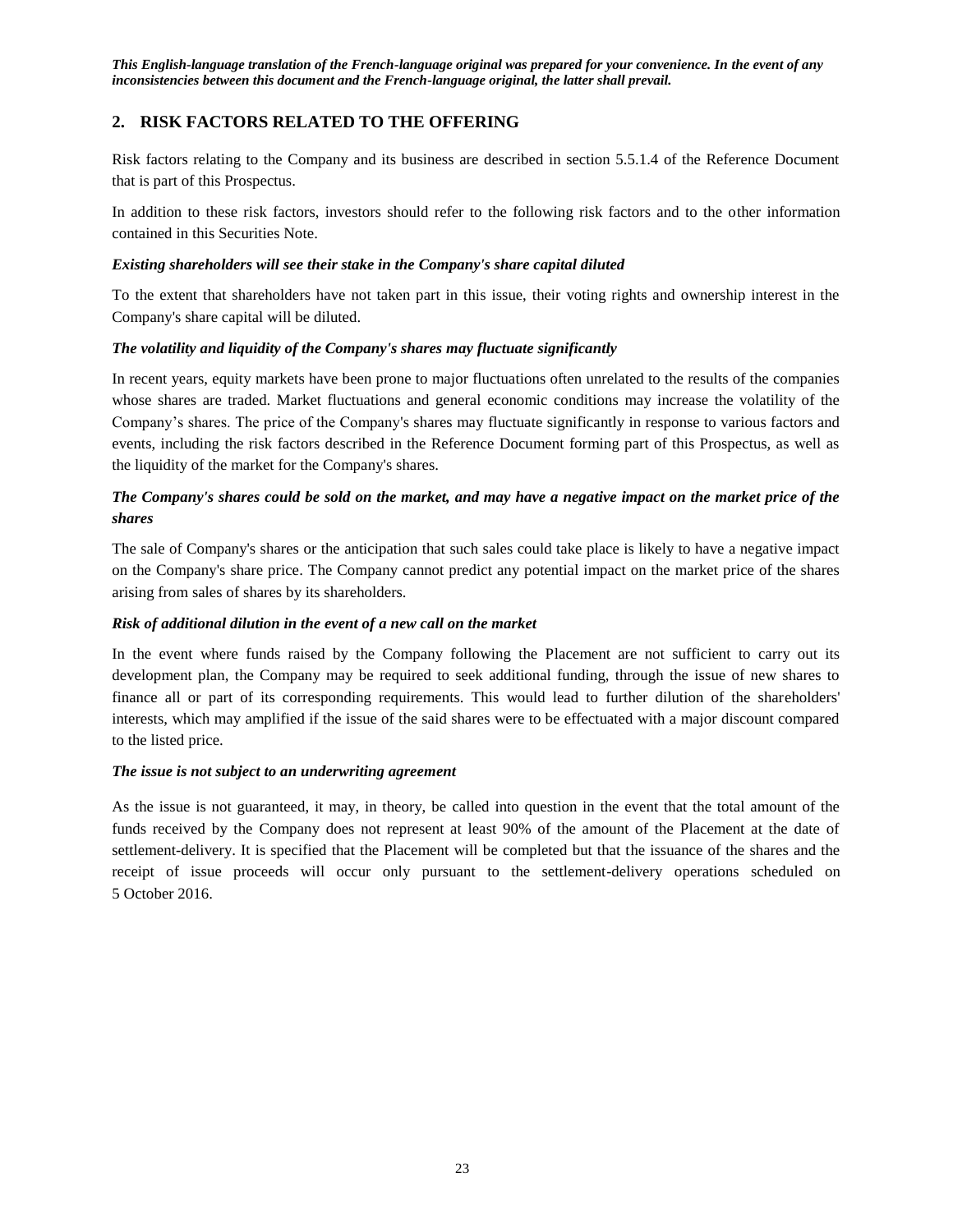## <span id="page-23-0"></span>**3. KEY INFORMATION**

## <span id="page-23-1"></span>**3.1. NET WORKING CAPITAL STATEMENT**

The Company certifies that, in its opinion, the Group's net working capital, prior to the Placement is sufficient to meet its current obligations during the twelve months following the date of the Prospectus.

## <span id="page-23-2"></span>**3.2. EQUITY AND DEBT**

In accordance with the recommendations of ESMA (European Securities and Markets Authority) (ESMA/2013/9/paragraph 127), the following table shows the unaudited consolidated equity of the Company as of 31 August 2016, and the consolidated net financial debt as of 31 August 2016.

|                                                       | <b>31 August 2016</b> |
|-------------------------------------------------------|-----------------------|
| (In thousands of Euros)                               | (unaudited)           |
| 1. Equity and debt                                    |                       |
| <b>Current debt</b>                                   | 154                   |
| Current debt subject to guarantees                    | $\overline{0}$        |
| Current debt subject to a security pledge             | $\theta$              |
| Current debt not subject to a guarantee or a pledge   | 154                   |
| Non-current debt                                      | 4,317                 |
| Non-current debt subject to guarantees                | $\Omega$              |
| Non-current debt subject to security pledges          | $\boldsymbol{0}$      |
| Non-current debt without guarantee or pledge          | 4,317                 |
| <b>Equity</b>                                         | 94,247                |
| Capital                                               | 256,349               |
| Statutory reserve                                     | $\mathbf{0}$          |
| Other reserves                                        | (162, 102)            |
| <b>Total</b>                                          | 94,247                |
| 2. Net debt                                           |                       |
| $A - Cash$                                            | 8,304                 |
| B - Cash equivalents                                  | 17,097                |
| C - Marketable securities                             | $\Omega$              |
| $D$ - Liquidity $(A+B+C)$                             | 25,401                |
| <b>E</b> - Short-term financial receivables           | $\overline{0}$        |
| F - Short-term bank debt                              | $\mathbf{0}$          |
| G - Current portion of the medium and long term debts | $\theta$              |
| H - Other short-term borrowing                        | 154                   |
| I - Current financial liabilities (F+G+H)             | 154                   |
| J - Net current financial indebtedness (I-E-D)        | (25, 247)             |
| K - Non-current bank loans                            | $\theta$              |
| L - Bonds issued                                      | $\boldsymbol{0}$      |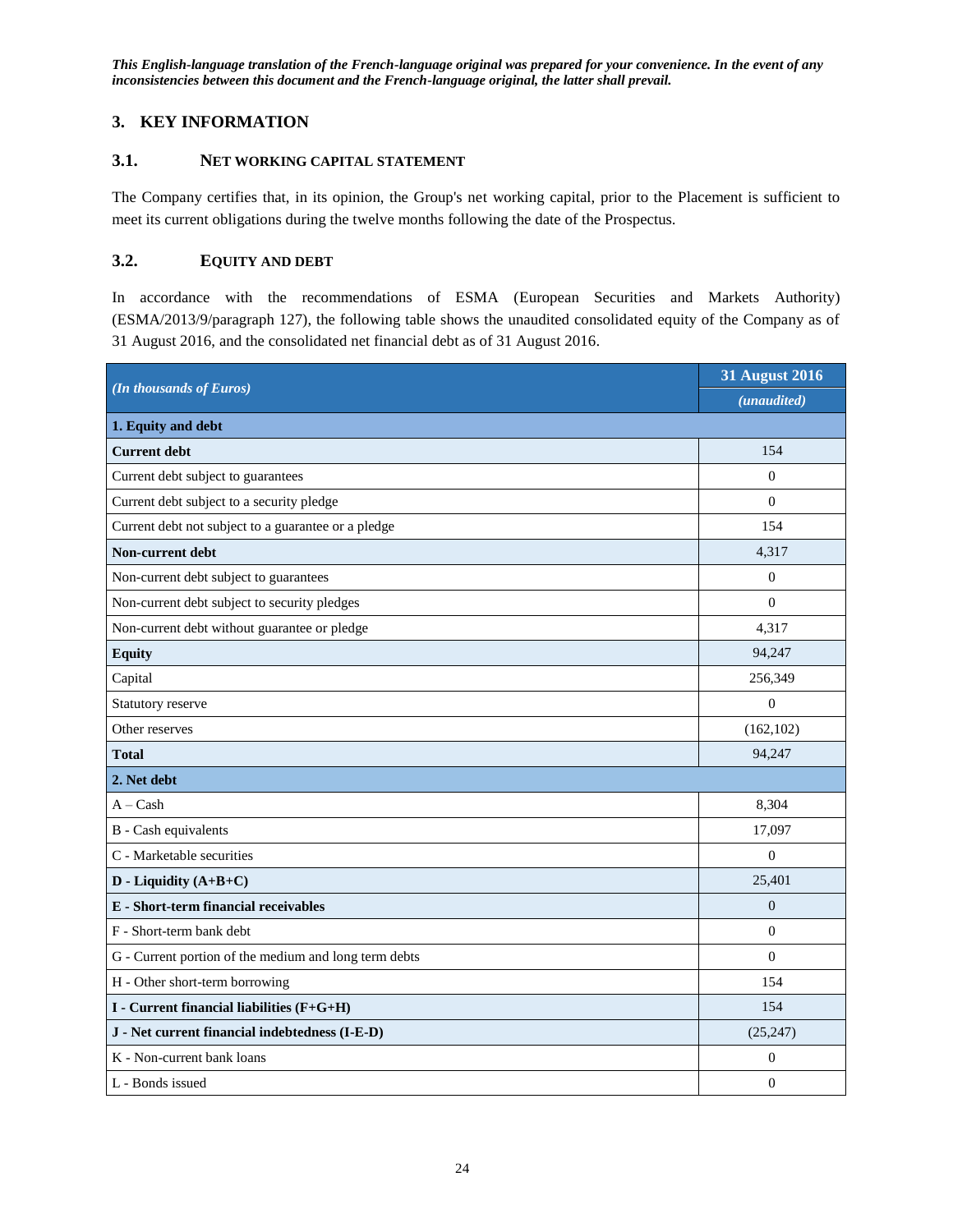| M - Other non-current financial liabilities                       | 4.317    |
|-------------------------------------------------------------------|----------|
| $\mathbf{N}$ - Medium and long term financial liabilities (K+L+M) | 4.317    |
| $\vert$ O - Net financial liabilities $(J+N)$                     | (20.930) |

Since 31 August 2016, the Company has not experienced any significant events likely to amend the situation presented above.

### <span id="page-24-0"></span>**3.3. INTERESTS OF INDIVIDUALS OR LEGAL ENTITIES PARTICIPATING IN THE ISSUE**

Oddo & Cie and Guggenheim Securities and/or certain of their affiliates have provided and/or in the future may provide the Company or companies within the Group, their shareholders or their directors and officers various banking, financial, investment, commercial and other services, for which they have received or may receive a fee.

### <span id="page-24-1"></span>**3.4. PURPOSE OF THE ISSUE AND USE OF PROCEEDS**

The issue by the Company of the New Shares is intended intended to provide additional resources to the Company to pursue its research and development programs in the area of orphan oncology diseases, and more specifically to finance (i) the completion of Phase III ReLive trial for Livatag® as well as pre-clinical studies in combination with this product, (ii) the first stages of development of AsiDNA, notably the manufacturing process and evaluation of its efficacy using a systemic delivery route, and (iii) the future developments of Beleodaq including first line PTCL indication, as well as for other working capital and general corporate purposes.

The Company has not ruled out other sources of financing in addition to this issue, in order to better support the development of its programmes and future growth.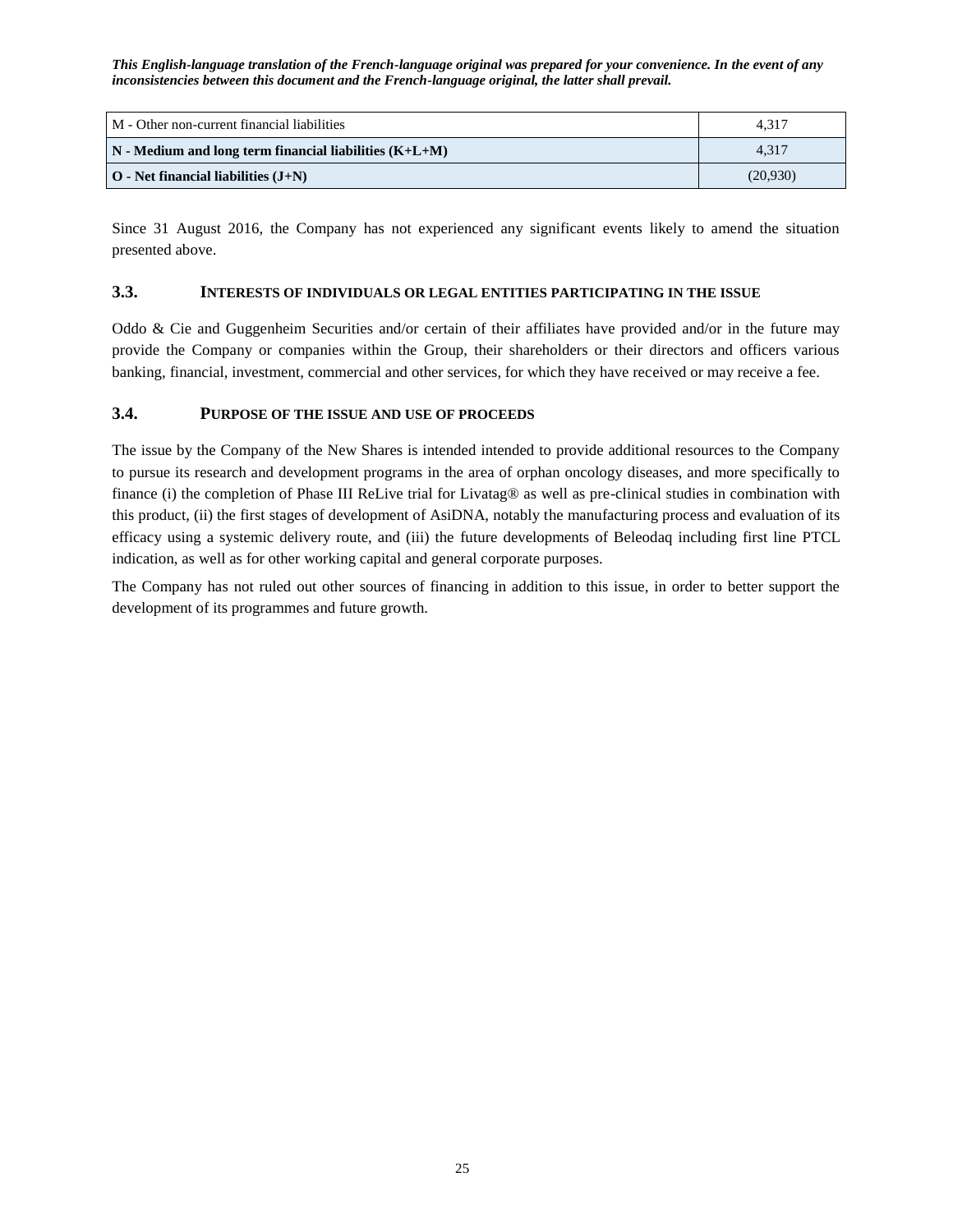## <span id="page-25-0"></span>**4. INFORMATION ON THE SECURITIES TO BE ISSUED AND ADMITTED TO TRADING ON EURONEXT PARIS AND THEIR OFFICIAL LISTING ON NASDAQ COPENHAGEN**

## <span id="page-25-1"></span>**4.1. TYPE, CLASS AND DIVIDEND RIGHTS OF THE SECURITIES ADMITTED TO TRADING**

The New Shares, for which an application for listing has been made, are ordinary shares of the same class as the Company's existing shares. Holders of the new shares will be entitled to receive dividends and all other distributions the Company may decide as of the date of their issuance.

The New Shares will be listed for trading on the Euronext Paris regulated market ("**Euronext Paris**") as well as on the NASDAQ Copenhagen (Denmark) market (the "**NASDAQ Copenhagen**") as from 5 October 2016. They will be fully fungible with the Company's existing shares already trading on the Euronext Paris and NASDAQ Copenhagen and negotiable as of that date, listed on the same quotation line and under the same ISIN code FR0010095596.

## <span id="page-25-2"></span>**4.2. GOVERNING LAW AND JURISDICTION**

The New Shares will be issued under French law and courts with jurisdiction being that of the Company's registered office if the Company is the defendant and shall be determined according to the nature of the dispute, unless otherwise stated in the French civil procedure code.

## <span id="page-25-3"></span>**4.3. FORM AND BOOK-ENTRY METHOD**

The New Shares may be held in either registered or bearer form, at the subscriber's choice.

In accordance with Article L. 211-3 of the French Monetary and Financial Code, the Company's shares, regardless of their form, must be held, as the case may be, in accounts kept by the Company or with an authorised intermediary.

As a result, the rights of shareholders will be evidenced by an entry in a securities account opened in their name on the books of:

- Société Générale Securities Services (32, rue du Champ-de-Tir, 44312 Nantes), appointed by the Company for fully registered shares;
- an authorised intermediary of their choice and Société Générale Securities Services (32, rue du Champ-de-Tir, 44312 Nantes) appointed by the Company, for nominative registered shares; or
- an authorised financial intermediary of their choice for the shares held in bearer form.

In accordance with Articles L.211-15 and L.211-17 of the French Monetary and Financial Code, shares are sent by account transfer and the ownership of the New Shares will occur once they are recorded as book-entries in the buyer's account.

An application will be made for admittance of the New Shares into the Euroclear France clearing system, who will settle the shares between custodians. An application will also be made for admittance into the systems of Euroclear Bank SA/NV and Clearstream Banking, (Luxembourg LLC) for France, as well as of VP Securities A/S in Denmark.

According to the indicative timetable for the Placement, it is expected that the New Shares will be registered by book entry in their securities account and tradable as of 5 October 2016.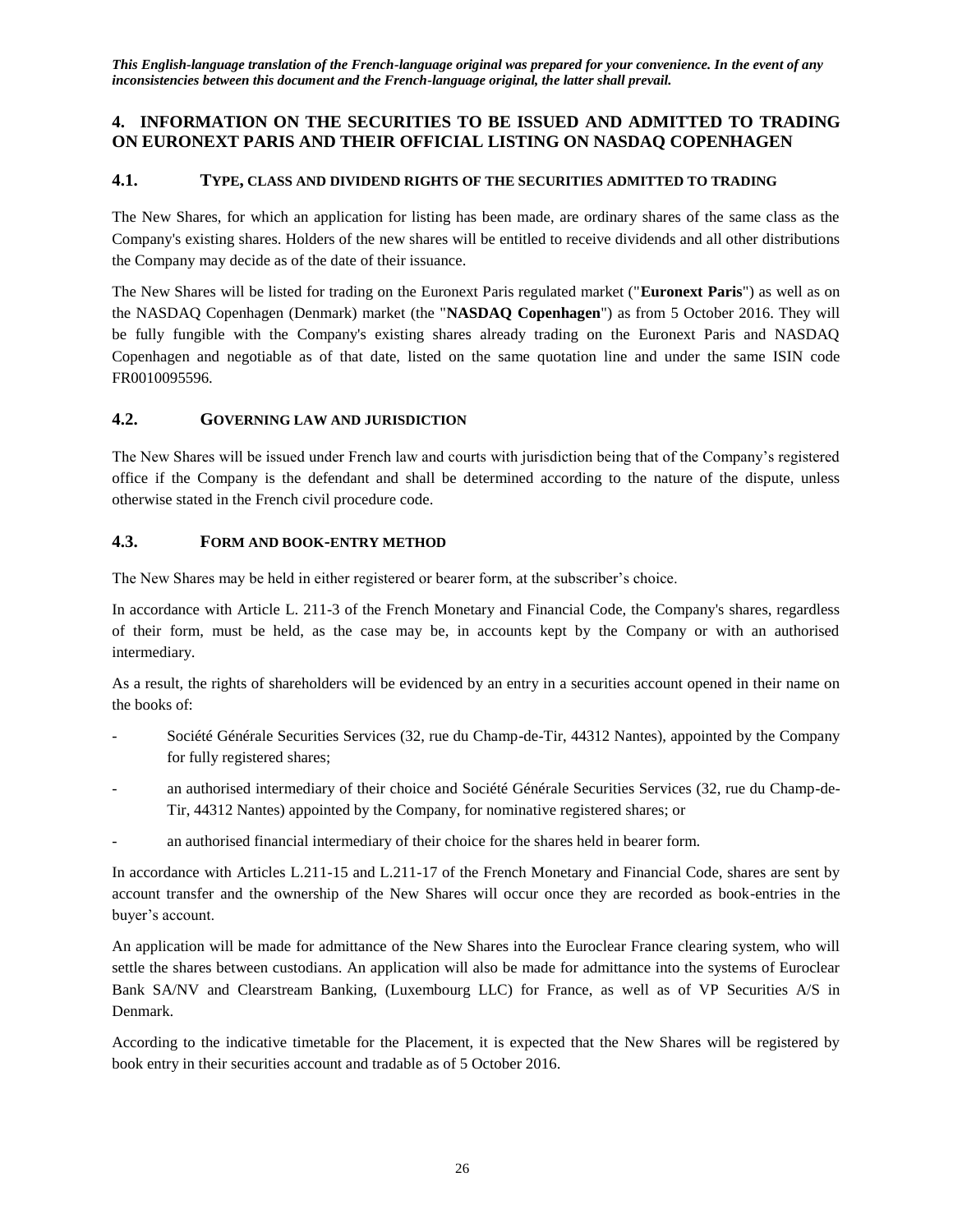### <span id="page-26-0"></span>**4.4. ISSUE CURRENCY**

The shares shall be subscribed in Euros.

## <span id="page-26-1"></span>**4.5. RIGHTS ATTACHED TO THE NEW SHARES**

The New Shares will be subject to all of the provisions of the Company's by-laws as of their date of issue. Based on current French law and the current version of the Company's by-laws, the principal rights attached to the New Shares are as follows:

### *Rights to dividends – Rights to share in the issuer's profits*

The New Shares will carry dividend rights under the conditions described below in section 4.1 of this Securities Note.

Each share will give the right to a share in the Company's assets and profits and to the liquidating dividend in a share proportional to the percentage of capital that it represents.

From the earnings for the financial year, reduced by any previous losses, five percent (5%) is deducted to constitute the statutory reserve. This deduction is no longer required when the amount of the statutory reserve has reached an amount equal to one-tenth of the share capital. It becomes mandatory again when, for any reason whatsoever, the statutory reserve falls below this fraction.

The distributable earnings are made up by the earnings for the financial year less previous losses and the deduction stipulated in the previous paragraph, plus any retained earnings.

Company shareholders are entitled to earnings under the conditions defined in Articles L. 232-10 *et seq*. of the French Commercial Code.

The General Shareholders' Meeting to approve the financial statements may decide to pay a dividend to all shareholders (Article L. 232-12 of the French commercial code).

Interim dividends may also be distributed before the approval of the financial statements (Article L. 232-12 of the French Commercial Code)

The General Shareholders' Meeting may propose to all shareholders, for all or part of the dividend or interim dividend distributed, an option between payment of the dividend or interim dividend in cash or in Company shares (Articles L. 232-18 *et seq*. of the French Commercial Code).

Dividends must be paid within nine months maximum of the balance sheet date. This period may be extended by court order.

Any action taken against the Company for the payment of due dividends shall be forfeited at the end of five years from the due date. Furthermore, dividends will be forfeited to the State at the end of five years from the due date.

Dividends paid to non-residents are subject to French withholding tax (see section 4.11 of this Securities Note).

The Company's dividend policy is presented in section 6.5 of the Reference Document.

### *Voting rights*

The shares' voting rights are proportional to the percentage of capital they represent. Each share entitles the shareholder to one vote (Article L. 225-122 of the French Commercial Code).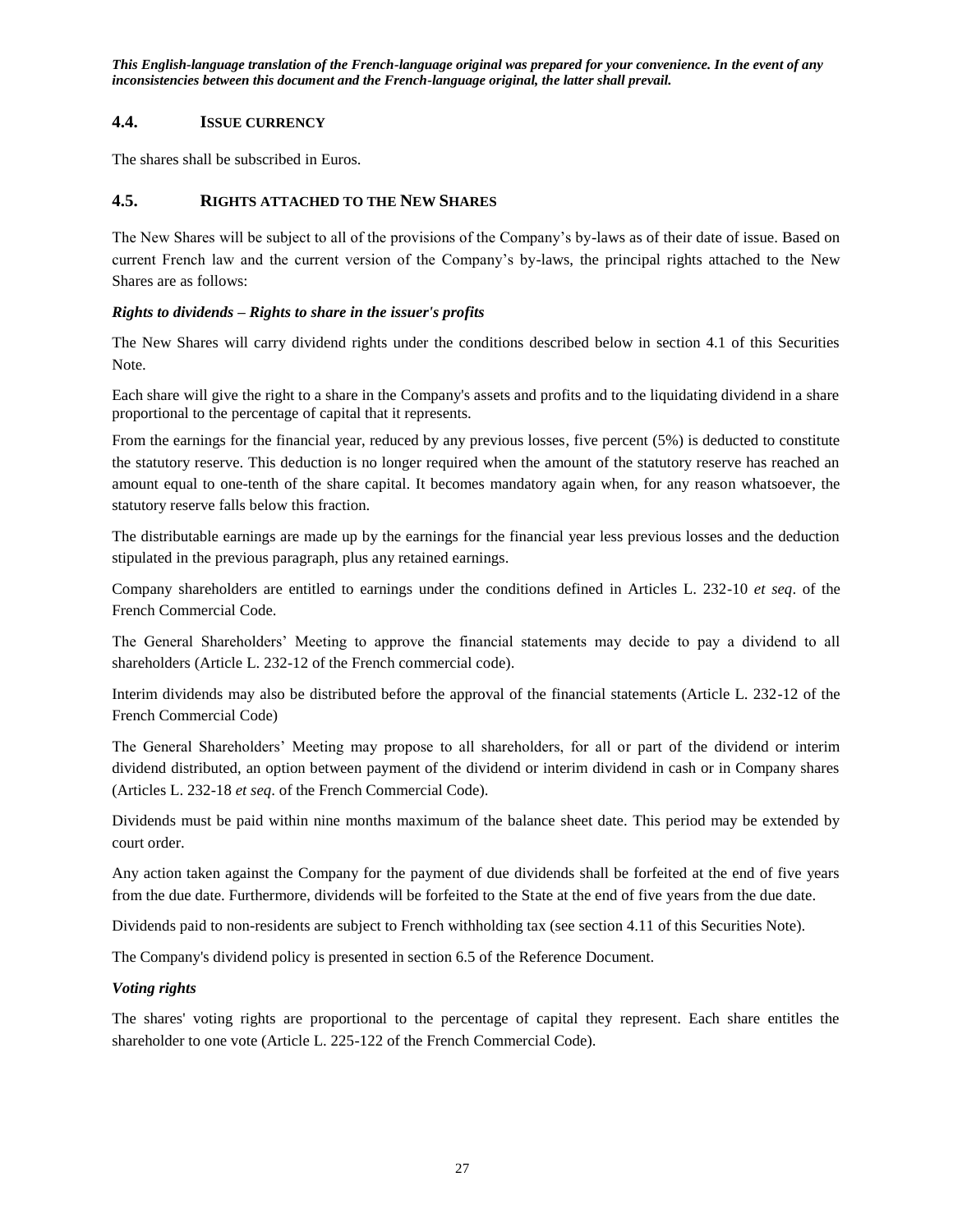No double voting rights have been are granted and any mechanism automatically granting a double voting right to shares that could be proven to have been registered in the name of the same shareholder for at least two years is expressly prohibited by the Company's by-laws.

### *Preferential subscription rights of same class securities*

The shares carry a preferential subscription right in case of a capital increase. Shareholders will have, *pro rata* to their existing shares, a preferential right to subscribe in cash for shares issued as part of an immediate or future capital increase. During the subscription period, this right is negotiable when it is detached from shares which are themselves negotiable. It is, otherwise, transferable under the same conditions as the shares themselves. Shareholders may individually waive their preferential subscription rights (Articles L. 225-132 and L. 228-91 to L. 228-93 of the French Commercial Code).

#### *Right to share in any surplus in the event of liquidation*

Dividing up the remaining equity, after repaying the nominal value of the shares, is carried out between the partners in proportion to their equity participation (Article L. 237-29 of the French Commercial Code).

#### *Repurchase agreement - Conversion provisions*

Company by-laws do not include specific repurchase agreements or conversion provisions.

#### *Identification of shareholders*

The Company is entitled to request from the custodian responsible for maintaining accounts of its equity securities, at any time and at its own expense, the name or designation, nationality, address, and the year of birth or year of incorporation of shareholders having immediate or future voting rights at the General Shareholders' Meetings as well as the number of shares held by each and any possible restrictions the shares may be subject to.

The Company, based on the list provided by the custodian, may request, either directly or through the custodian, under the same terms and subject to sanctions, to the people on the list that the Company believes could be registered on behalf of third parties, to disclose the identity of the true owners of the securities and the number of shares held by each of them.

As long as the Company believes that certain shareholders are holding shares for the account of third parties, the Company is entitled to ask these shareholders to disclose the identities of the true owners of the securities and the number of shares held by each of them (Articles L. 228-2 *et seq*. of the French Commercial Code).

### <span id="page-27-0"></span>**4.6. AUTHORISATIONS**

### <span id="page-27-1"></span>**4.6.1. Delegation of authority by the General Shareholders' Meeting held on 6 April 2016**

The Company's Combined General Shareholders' Meeting held on 6 April, voting during the extraordinary session, adopted the seventeenth resolution reproduced below:

"**Seventeenth resolution** (Delegation of authority granted to the Board of Directors to increase the share capital by issuing ordinary shares or any securities convertible into shares giving access to the share capital with the waiver of the preferential subscription rights of shareholders for the benefit of a category of persons. The amounts stipulated in this resolution may not be cumulated with those indicated in the fifteenth resolution above and the eighteenth resolution below)*. The General Shareholders' Meeting, ruling under the conditions of quorum and majority required for extraordinary general meetings,*

*having read the Board's report and the Statutory Auditors' report,*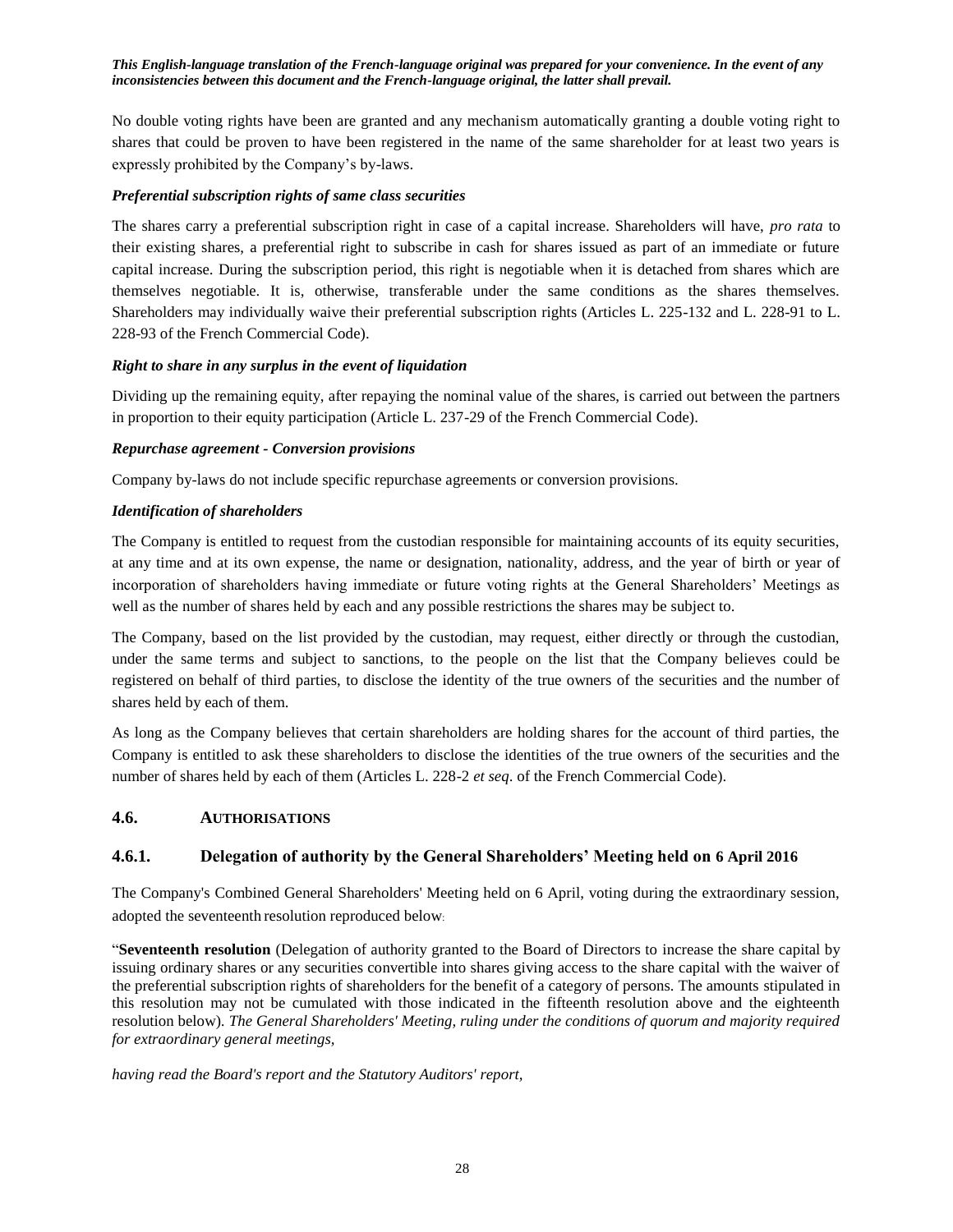*in accordance with the provisions of Articles L.225-129 et seq. of the French Commercial Code, and in particular its Articles L.225-129-2, L.225-129-4, L.225-135, L.225-138 and L.228-91 et seq. of the French Commercial Code,*

*delegates to the Board of Directors, its authority to decide, in one or several times, in the amounts and at the times it deems appropriate the issuance, in France or abroad, in euros, foreign currency or in any other account unit based on a basket of currencies, free of charge or against payment, of ordinary Company shares as well as any securities giving access by any means to ordinary Company shares, immediately and/or in the future (including, in particular, stock options or share issuance rights),*

*decides that the securities issued may consist of debt securities, be associated with the issue of such securities or allow their issue as intermediate securities,* 

decides to waive the preferential subscription rights for shareholders to ordinary Company shares and/or all *securities and/or debt securities to be issued for the benefit of the following categories of entities and individuals:* 

*— companies and investment funds that invest regularly in growth companies known as "small caps" (i.e. whose capitalisation when listed does not exceed €1,000,000,000) (including without limitation all FCPI, FCPR or FIP funds) in the healthcare or biotech sectors taking part in the capital increase for a unit investment amount over €100,000 (including issue premium), up to a maximum of 25 subscribers,*

*— industrial companies active in the healthcare or biotech sectors that take a stake in the Company's capital following the signing of a commercial agreement or partnership with the Company, for a unit investment amount over €100,000 (including issue premium) and up to a maximum of 5 subscribers,*

*duly notes, as appropriate, that this delegation automatically entails holders of shares that may have been issued pursuant to this delegation to waive their preferential subscription rights to shares to which these securities are entitled,*

*decides that the total nominal amount of capital increases likely to be carried out immediately and/or in the future pursuant to this delegation may not exceed €3,041,406, which represents 12,165,624 shares, i.e. 30% of the Company's share capital at 31 December 2015, or the equivalent in foreign currency, to which may be added, if required, the additional amount of shares to be issued to preserve, in accordance with the legal or regulatory provisions, and if necessary, the applicable contractual provisions, the rights of holders of securities and other rights giving access to these shares,*

*furthermore decides that the nominal amount of all capital increases likely to be carried out will be deducted from the overall ceiling stipulated at the twentieth resolution below,*

*decides to set at €36,000,000 (or the equivalent of this amount in the event of an issue in another currency) the maximum nominal amount of debt securities that may be issued pursuant to this delegation, provided that:*

*— this amount will be increased, if necessary, by any redemption premium over par,*

*— this amount will be deducted from the overall ceiling provided by the twentieth resolution below,*

*— this ceiling limit does not apply to debt securities whose issue is decided or authorised by the Board in accordance with Article L. 228-40 of the French Commercial Code,* 

*decides that issue price pursuant to this delegation will be determined by the Board of Directors and will be equal to the average volume-weighted share price of the three trading sessions prior to the setting of the issue price reduced if required by a maximum discount of 25%, by taking into account their entitlement date; it being noted that (i) in the event of an issue of securities giving access to the share capital, the issue price of shares likely to result from their exercise, their conversion or their exchange may, if required be fixed, at the Board of Directors' discretion, by referring to a calculation formula that it defines and applicable after the issue of the said securities (for example at the time of their exercise, conversion or exchange) in which case the maximum discount may be assessed, if the Board considers it appropriate, at the date of application of the said formula (and not at the date the issue price is*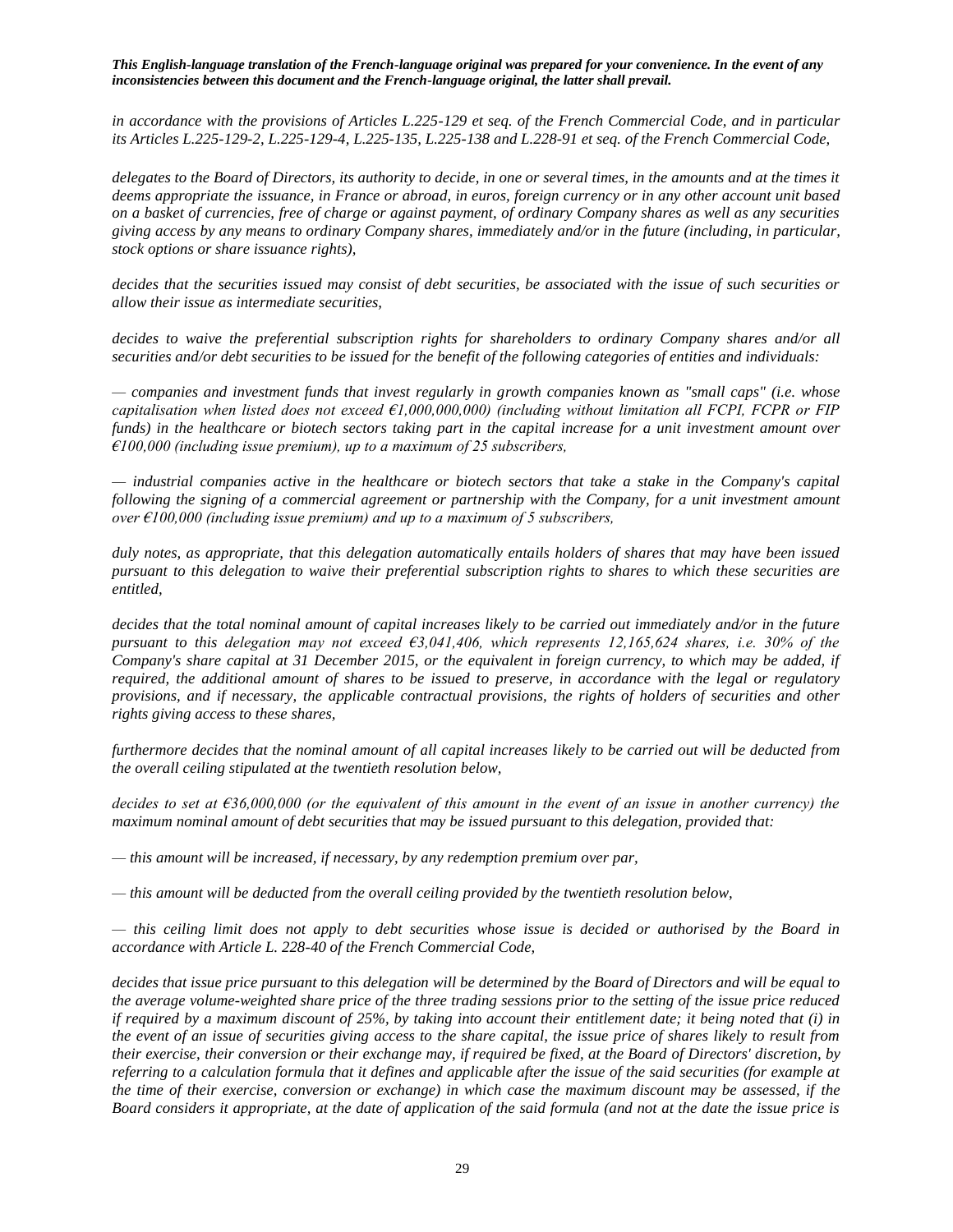*set), and (ii) the issue price for securities giving access to the capital issued, if applicable, pursuant to this resolution, will, in this case, be the sum immediately received by the Company, increased by the sum likely to be received during the exercise or conversion of the said securities, i.e. for each share issued as a consequence of the issue of the said securities, at least equal to the above mentioned minimum amount,*

*states that the delegation granted to the Board of Directors is valid for a duration of eighteen months from the date of this Meeting,*

*decides that the Board of Directors shall have full powers, with the option to sub-delegate under the conditions provided by law, to implement, under the conditions provided by law and the Company by-laws, this delegation, and in particular:*

*— to decide the amount of capital increase, the issue price (provided that this is determined in accordance with the conditions above) as well as the issue premium that, may, if applicable, be requested at the time of the issue;*

*— to set the dates, the conditions and the modalities of all issues as well as the type and characteristics of shares or securities giving access to the share capital to be issued;*

*— the entitlement date (which may be retroactive) of the shares or securities giving access to the share capital to be issued, and their payment method;*

*— to set the list of beneficiaries within the above-mentioned category of people and the number of securities to be allocated to each one;*

*— at its own initiative and when it considers appropriate, to deduct the costs, rights and fees incurred by the capital increase carried out pursuant to the delegation indicated in this resolution, from the amount of premiums relating to these transactions, and deduct, from the amount of these premiums, the amounts required to bring the statutory reserve to one-tenth of the new share capital after each transaction;*

*— to record the completion of each capital increase and amend the by-laws accordingly;*

*— more generally, to sign all agreements, in particular to complete the envisaged issues successfully, to take all measures and carry out all acts for the issue, the listing and the financial service for the securities issued pursuant to this delegation as well as the exercise of the associated rights;*

*— to take all decisions for the listing of the shares and securities thus issued on all markets in which the Company is listed for trading;*

*decides that this delegation may not be used during a takeover bid on the Company's shares;*

*duly notes that, in the event that the Board of Directors uses the delegation of authority granted to it in this resolution, it will report to the next Ordinary General Shareholders' Meeting, in accordance with the law and regulations, on the use made of the authorisations granted in this resolution*."

### <span id="page-29-0"></span>**4.6.2. Decision of the Board of Directors**

Pursuant to the delegation of authority granted in its seventeenth resolution by the Company's General Shareholders' Meeting held on 6 April 2016, the Company's Board of Directors decided on, during its session on September 20, 2016, the principle of a capital increase in cash, with waiver of preferential subscription rights for the benefit of a category of persons, in accordance with Article L. 225-138 of the French Commercial Code, for a maximum nominal amount of €3,041,406 per issue of a maximum number of 12.165.624 new shares with a nominal value of  $\epsilon$ 0.25 each at a set price of 2.30 per share.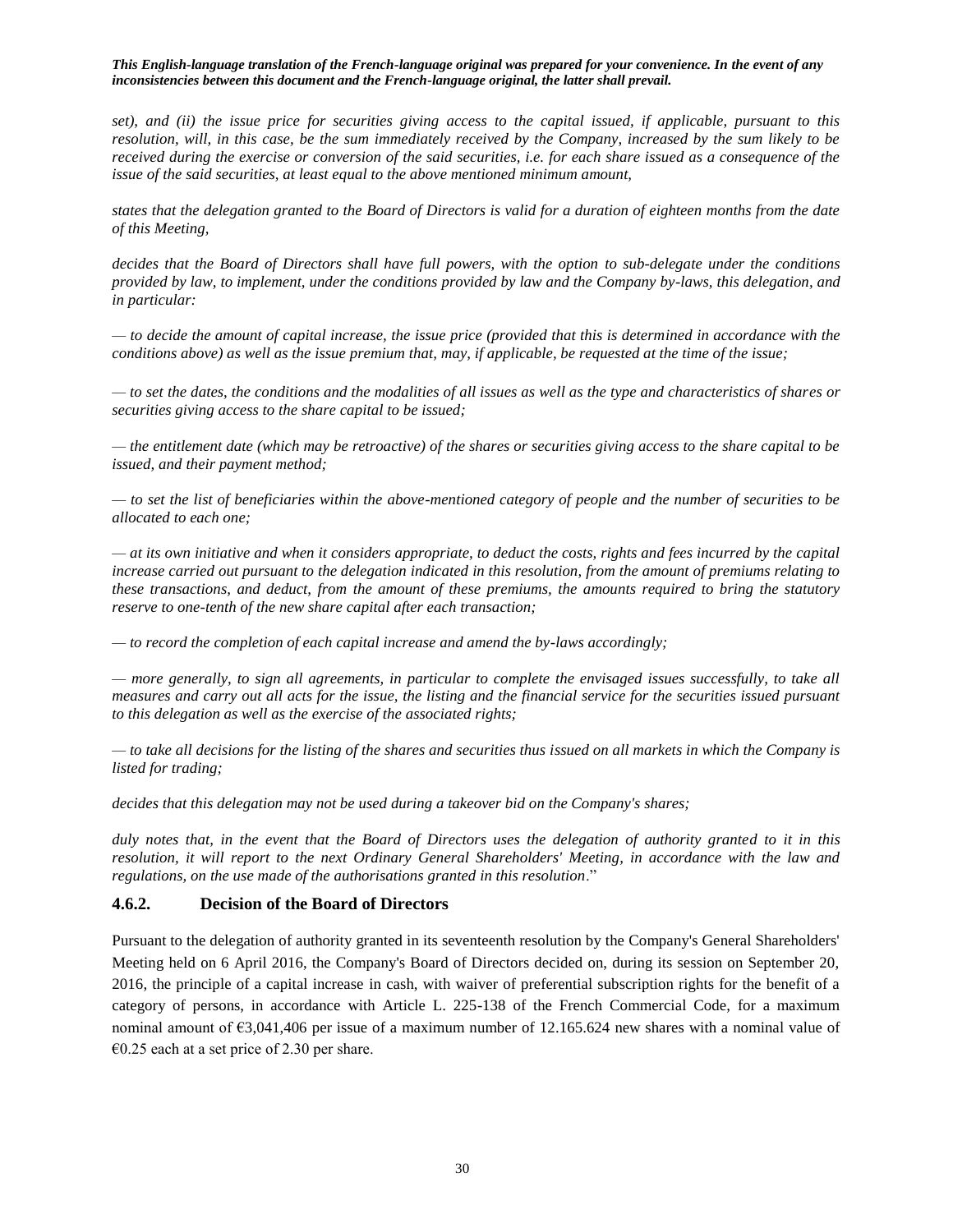## <span id="page-30-0"></span>**4.6.3. Decision of the Chief Executive Officer**

The Company's Chief Executive Officer, acting on sub-delegation from the Board of Directors, decided on September 30, 2016 to carry out a capital increase in cash with the waiver of preferential subscription rights for the benefit of a category of persons, in accordance with Article L. 225-138 of the French Commercial Code for a nominal amount of  $\epsilon$ 1.358.695,75 per issue of a number of 5.434.783 new shares with a nominal value of  $\epsilon$ 0.25 each at a price set at  $E2.30$  per share and approves the list of beneficiaries within the category of companies and investment funds that invest regularly in growth companies known as "small caps" (i.e. whose capitalisation when listed does not exceed  $\epsilon$ 1,000,000,000) (including without limitation all FCPI, FCPR or FIP funds) in the healthcare or biotech sector (up to a maximum of 25 subscribers).

## <span id="page-30-1"></span>**4.7. SCHEDULED ISSUE DATE FOR THE NEW SHARES**

The scheduled issue date for the New Shares is 5 October 2016.

### <span id="page-30-2"></span>**4.8. RESTRICTIONS ON THE SALE OF NEW SHARES**

No provision limits the sale of Company shares

### <span id="page-30-3"></span>**4.9. FRENCH LEGISLATION ON PUBLIC OFFERINGS**

The Company is subject to French laws and regulations in force covering mandatory tender offers, compulsory buyouts and squeeze-outs.

### <span id="page-30-4"></span>**4.9.1. Mandatory public tender offers**

Article L. 433-3 of the French Monetary and Financial Code and Articles 234-1 *et seq*. of the AMF general regulations lay down conditions for filing mandatory tender offers for all shares and securities giving access to the capital or the voting rights of a company whose shares are listed on a regulated market.

## <span id="page-30-5"></span>**4.9.2. Compulsory buy-outs and squeeze-outs**

Article L. 433-4 of the French monetary and financial code and Articles 236-1 *et seq*. (compulsory buy-out), 237-1 *et seq*. (squeeze-out after a buyout offer) and 237-14 *et seq*. (compulsory withdrawal at the end of any public offer) of the AMF's general regulations provide the filing conditions for a buyout offer and for implementing a squeeze-out of minority shareholders of a company whose shares trade on a regulated market.

## <span id="page-30-6"></span>**4.10. PUBLIC TENDER OFFERS LAUNCHED BY THIRD PARTIES ON THE ISSUER'S CAPITAL DURING LAST FINANCIAL YEAR AND THE CURRENT FINANCIAL YEAR**

No public tender offers were made by third parties on the Company's capital during the previous financial year and the current financial year.

### <span id="page-30-7"></span>**4.11. FRENCH TAX SYSTEM**

Under current French laws and regulations, the following provisions summarise certain French tax consequences in terms of the withholding tax on income from the Company's shares, which may apply to individuals who become shareholders in the Company, subject to any possible application of international tax treaties.

Shareholders should be aware that this information is only a summary, for general information purposes, of the withholdings that may be made on income from the Company's shares pursuant to current legislation. The rules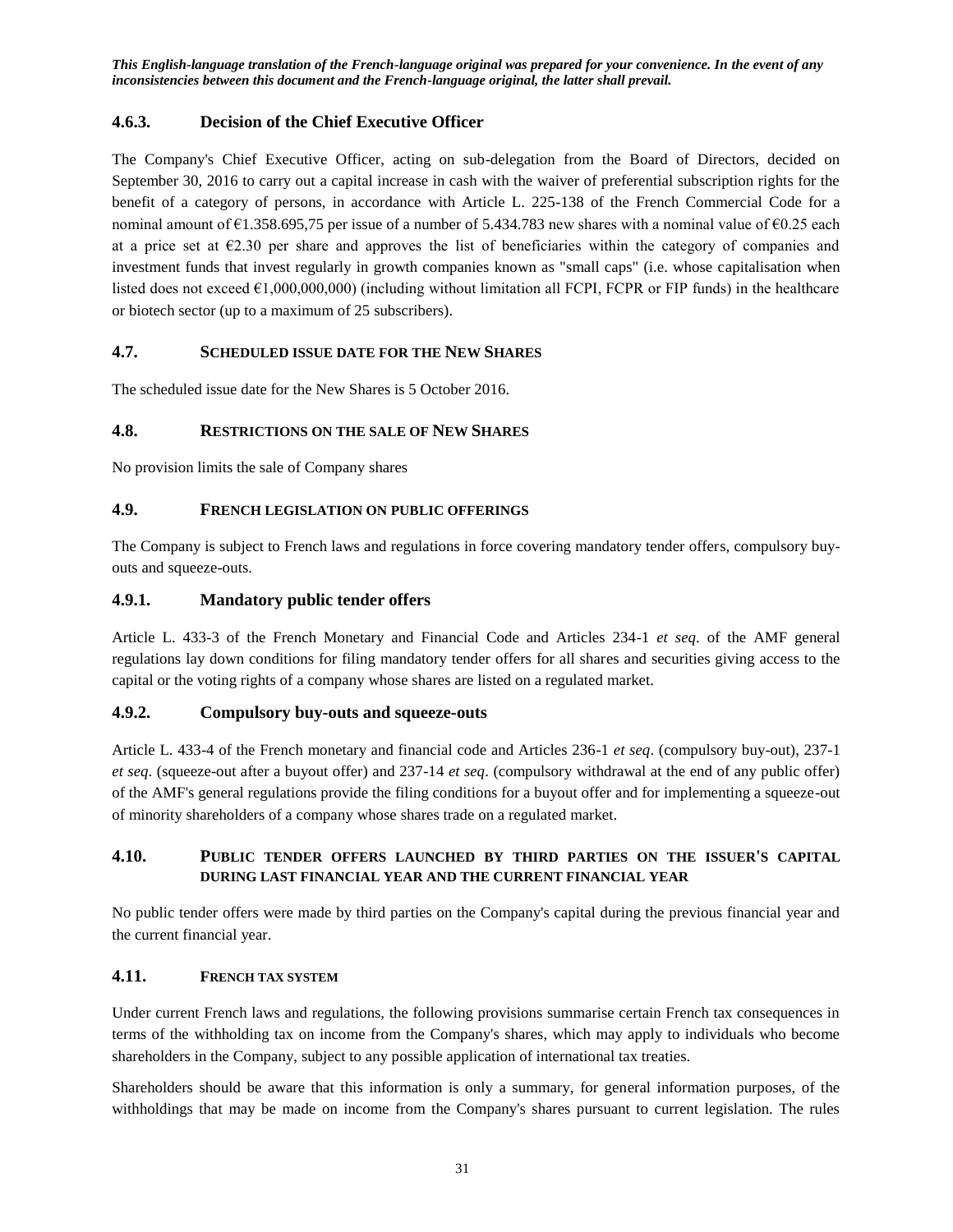described below are subject to change and new laws or regulations could be retroactive or apply to the current calendar or fiscal year. The French tax authorities may also change their interpretation of such rules.

In any event, this tax information is not intended to constitute a complete description of all tax consequences potentially applicable to people who may become Company shareholders. It neither describes the consequences of the detachment, acquisition, disposal and the exercise of preferential subscription rights nor, more generally, the consequences of the subscription, acquisition, holding and disposal of shares. They should obtain information from their usual tax advisor with regards to their own tax situation, in particular, as a result of the detachment, acquisition, disposal and exercise of the preferential subscription rights, and more generally on the subscription, acquisition, holding and disposal of the Company's shares.

Individuals who are not French tax residents must also comply with the current tax laws in their country of residence as well as, if applicable, the provisions of the tax treaties signed between France and their country of residence.

### <span id="page-31-0"></span>**4.11.1. Withholding tax on dividends paid to non-residents of France for tax purposes**

Under current French laws and subject to any possible application of international tax treaties, this section summarises certain French tax consequences likely to apply to investors who are (i) not tax residents of France under Article 4.B of the French General Tax Code ("**CGI**") or whose registered office is located outside of France and (ii) for whom the ownership of the shares cannot be attached to a fixed residence or permanent establishment subject to French tax.

Where the tax domicile or registered office of the beneficiary is outside France, dividends distributed by the Company are, in principle, subject to a withholding tax. Subject to what is said hereinafter, the rate of this withholding tax is set at (i) 21% when dividends are eligible for the 40% tax allowance provided for in Article 158 (2) (3) of the French General Tax Code and distributed to natural persons who are tax residents of the European Union or in a Country that is party to the European Economic Area agreement and with which France has entered into a tax treaty that contains an administrative assistance clause aimed at combating fraud and tax evasion, (ii) 15% when the recipient is a legal entity with its registered office in a Member State of the European Union or in a Country that is party to the European Economic Area agreement and with which France has entered into a tax treaty aimed at combating fraud and tax evasion and an entity taxable as if it had its registered office in France under the conditions stipulated in Article 206 (5) of the French General Tax Code (which is aimed at "non-profit organisations") as interpreted by administrative guidelines (Official Bulletin of Public Finance-Tax ("**BOFIP**") BOI-IS-CHAMP-10-50-10-40-20130325) and at (iii) 30% in all other cases.

This withholding tax may be reduced or even exempted in application of international tax treaties signed between France and the beneficiary's country of residence. Shareholders are advised to familiarise themselves with how to comply the procedures set forth in these international tax treaties, such as those stipulated by administrative guidelines (BOFIP BOI-INT-DG-20-20-20-20-20120912) on the so-called "standard" or "simplified " procedures of reduction or exemption from withholding tax.

In addition:

subject to meeting the conditions indicated in Article 119 ter of the French General Tax Code (commented notably by the BOFIP BOI-RPPM-RCM-30-30-20-10-20140725), shareholders that are legal entities and that hold at least 10% of a Company's share capital for at least two continuous years, or 5% of the capital and voting rights in the Company if the shareholder cannot deduct the withholding tax in their country of residence, may benefit from an exemption of the withholding tax on dividends paid by the Company if their effective headquarters is located (i) in a European Union Member State or (ii) in a Country that is party to the European Economic Area agreement and with which France has entered into a tax treaty aimed at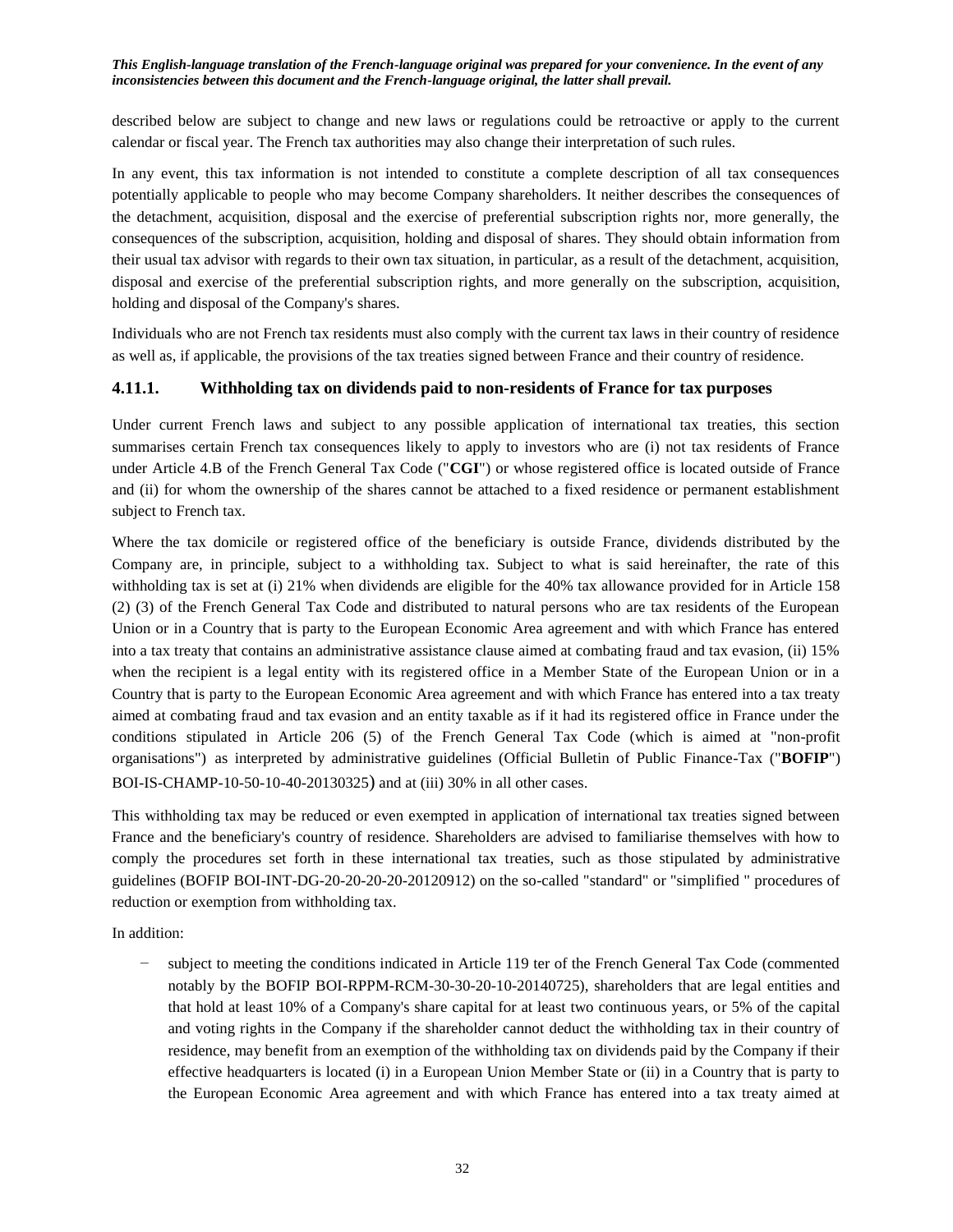combating fraud and tax evasion, it being noted that the holding rate is assessed taking into account full and bare ownership of holdings. Any eligible shareholders should contact their l tax advisor to determine the extent and conditions in which they can benefit from this exemption;

- in accordance with the provisions of Article 119 D of the French General Tax Code (commented in particular by the BOFIP BOI-RPPM-RCM-30-30-20-80-20160406), the withholding tax is not applicable to shareholders that are legal entities located in a European Union Member State or another Country or territory with which France has entered into a tax treaty aimed at combating fraud and tax evasion and that are subject to a procedure comparable to that indicated in Article L. 640-1 of the French Commercial Code (either insolvent or in a situation where its recovery is clearly impossible) and that meet the other conditions listed in Article 119 D of the French General Tax Code, including in particular the loss situation of its tax results;
- the withholding tax is not applicable, subject to meeting the conditions in Article 119 bis (2) of the French General Tax Code (commented in particular by the BOFIP BOI-RPPM-RCM-30-30-20-70-20130812), to dividends distributed to foreign law collective placement organisations located in an European Union Member State or in a Country or territory with which France has entered into a tax treaty aimed at combating fraud and tax evasion, and that meet, in particular, the following two conditions: (i) raising capital from a certain number of investors with the purpose of investing it, in a fiduciary capacity on behalf of such investors, pursuant to a defined investment policy and (ii) having features similar to those required of collective undertakings governed by French law. The provisions of the tax treaty and their application must effectively enable the Tax Administration to obtain from the authorities in the Country in which the collective undertaking created under a provision of foreign law is located, the information required to check the compliance of this organisation with the two conditions listed above. Any eligible shareholders should contact their tax advisor to determine the extent and conditions in which they can benefit from this exemption.

However, irrespective of the location of the beneficiary's tax residence or registered office, if dividends are paid outside France in a non-cooperative Country or territory within the meaning of Article 238-0 A of the French General Tax Code ("**NCCT**"), they will be subject to a withholding tax at the rate of 75%. The list of these countries, or NCCT, is published by ministerial decree and updated annually.

It is up to the Company's shareholders to consult their usual tax advisor in order to determine if they might be (i) subject to the legislation concerning NCCTs or (ii) able to qualify for a reduction or exemption from the withholding tax, and to determine the practical application of the applicable international tax treaties, if any, including those referred to in the administrative guidelines known as the Official Bulletin of Public Finance (BOI-INT-DG-20-20- 20-20-20120912) related to the so-called "standard" or "simplified" procedure for the reduction or exemption from the withholding tax.

Persons who are not French tax residents must also comply with the tax laws in their country of residence, which may have been amended by the tax treaty signed between France and that country.

## <span id="page-32-0"></span>**4.11.2. Special regime for personal equity plans (PEA)**

For investors who are French tax residents, the Company's ordinary shares are eligible for PEA schemes for holders resident in France. The PEA contribution ceiling is set at  $\epsilon$ 150,000 ( $\epsilon$ 300,000 for a couple).

Under certain conditions, the PEA entitles one to:

during the term of the PEA, a tax exemption on income and social security deductions on net capital gains earned on investments made under the PEA, provided that these gains are maintained in the PEA; and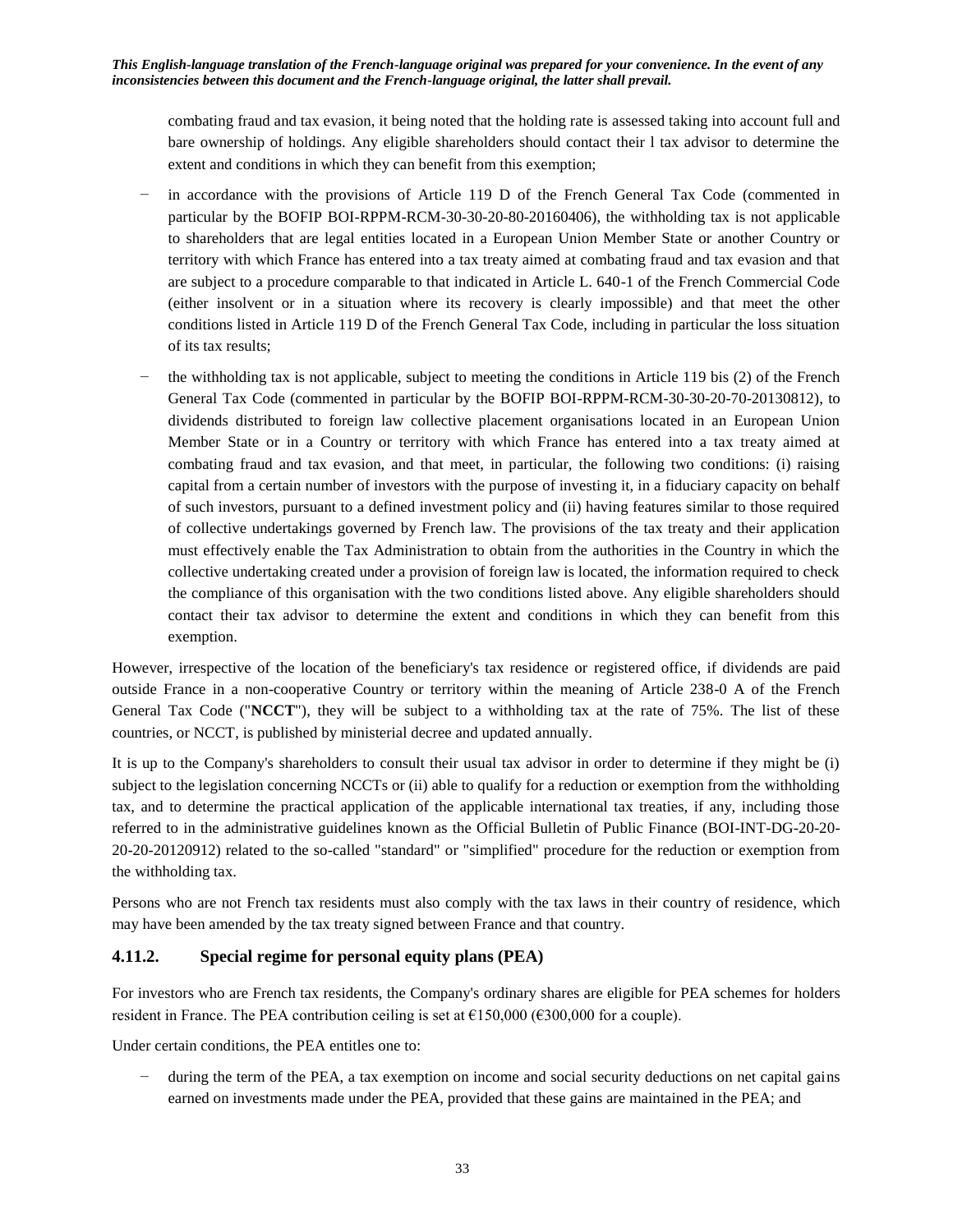− when closing a PEA (if it occurs more than five years after the opening date) or for a partial withdrawal (if it occurs more than eight years after the opening date), there is a tax exemption on income on the net gain since the opening of the savings plan. However, these capital gains remain subject to social security deductions at an overall rate of 15.5% (see after for details).

Capital losses on shares held in a PEA can, in principle, only offset capital gains made under the same plan (specific rules apply to certain cases of PEA closures). Investors are advised to contact their tax advisor on this subject.

If the conditions for exemption are not complied with, the net gains on the sale of the investments made under the PEA are taxable (i) if the shares are sold within two years of its opening at the rate of 22.5% (Article 200 A of the French General Tax Code), (ii) if the shares are sold between two and five years from the opening of the PEA at the rate of 19%, plus any social security deductions at the overall rate of 15.5% (see below for details).

The 2014 Finance Act created a new category of personal equity plans, "PME-ETI", which enjoy the same tax benefits as the PEA.

Eligible shares must be issued:

- − by a company which has (i) less than 5,000 employees and (ii) annual revenue not exceeding €1.5 billion or a balance sheet total under €2 billion;
- − or by a company whose securities are listed for trading on a regulated stock market or on a multilateral trading system whose market capitalisation is less than  $E1$  billion, in which no legal entity holds more than 25% of its capital, and which complies with the conditions described in the first point above, assessed based on the consolidated financial statements of the company issuing the securities, and if applicable, those of its subsidiaries.

The contribution ceiling is set at  $\epsilon$ 75,000 ( $\epsilon$ 150,000 for a couple). The "PME - ETI" personal equity plan can be combined with a PEA under ordinary law, and each taxpayer may only own one "PME - ETI" PEA.

At the date of this Prospectus, the Company's shares are eligible for the "PME-ETI" PEA.

Potential shareholders should be aware that these rules are subject to change and new laws or regulations could apply retroactively. The French tax authorities may also change their interpretation of such rules.

Investors are advised to contact their usual tax advisor in order to validate the eligibility of securities acquired for the PEA.

### <span id="page-33-0"></span>**4.11.3. Withholding tax on dividends paid to residents of France for tax purposes**

## *Natural persons who hold Company shares as part of their private investments outside of a PEA and who do not carry out stock market transactions in conditions similar to those of professional portfolio manager or broker.*

The following paragraphs describe the tax system likely to apply in terms of withholding tax on dividends paid by the Company to natural persons holding Company shares as part of their private investments outside of a PEA and who do not carry out stock market transactions in conditions similar to those of a professional portfolio manager or broker.

### Deduction of 21%

In application of Article 117 C of the French General Tax Code and subject to the exceptions below, dividends paid to individual tax residents in France are subject to a flat-rate deduction that does not discharge tax of 21%, based on the gross amount of earnings distributed. This deduction is carried out by the paying agent if it is located in France. When the paying agent is located outside of France, the revenues paid by the Company are declared and the corresponding deduction paid within the first 15 days of the month following that of the payment, either by the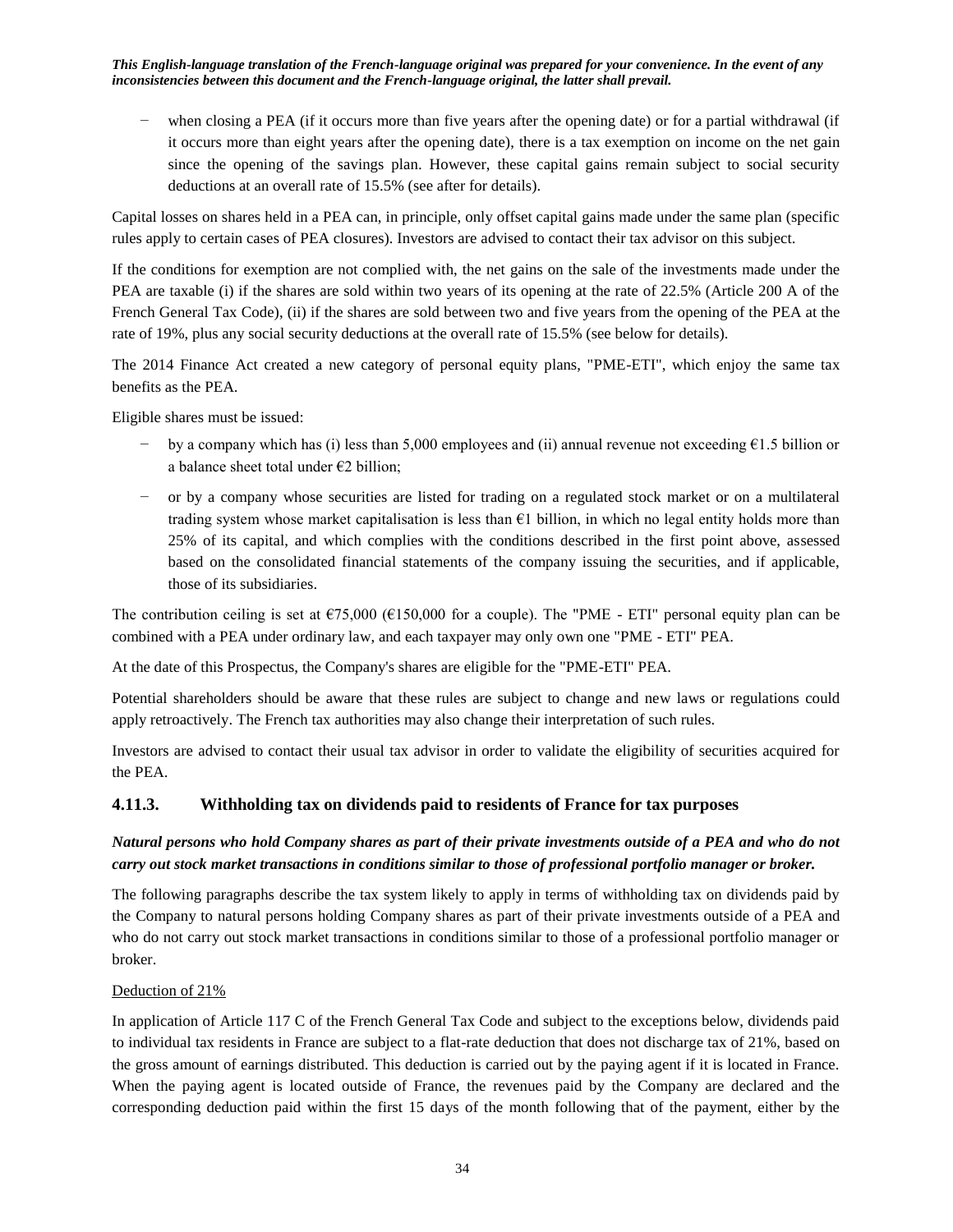taxpayer or by the paying agent, when they are located in a European Union Member State or in another Country that is party to the European Economic Area agreement and with which France has entered into a tax treaty aimed at combating fraud and tax evasion, and that they have been mandated by the taxpayer for this purpose.

However, natural persons who belong to tax households where the reference tax income for the second-to-last tax year, as defined in 1° of IV of Article 1417 of the French General Tax Code, is less than  $\epsilon$ 50,000 for single, divorced or widowed taxpayers, and  $\epsilon$ 75,000 for couples filing jointly may request an exemption from this deduction, under the conditions stipulated in Article 242 C of the French General Tax Code. They may do so by providing to the paying agent no later than 30 November of the year preceding the year of the payment of the distributed earnings a sworn statement that the reference tax income shown on the tax notice issued in respect of the second-to-last year preceding the year of payment was below the above-mentioned taxable income thresholds. However, taxpayers that acquire new shares after the deadline for filing the request indicated above, may, under certain conditions, file this exemption request with the paying agent when acquiring these shares, in application of administrative guidelines (BOFIP BOI-RPPM-RCM-30-20-10-20140211).

When the paying agent is located outside of France, only natural persons who belong to a tax household where the reference tax income of the year before last, as defined in 1° of IV of Article 1417 of French General Tax Code, is equal or exceeds the amounts indicated in the paragraph above are subject to the deduction.

The deduction does not discharge from income tax, and if applicable, the exceptional contribution for high revenues. It is an income tax prepayment and is deducted from the income tax due for the year in which is carried out. Any excess, if applicable, if refunded. Shareholders are advised to contact their usual tax advisor to determine the extent and conditions in which this deduction is carried out on the amount of their income tax.

In the event of dividends paid outside of France in a NCCT, also see paragraph 4.11.1 *"Withholding tax on dividends paid to non-residents of France for tax purposes"*.

### Social Security Deductions

The gross amount of dividends distributed by the Company is also entirely subject to social security deductions at an overall rate of 15.5% broken down as follows:

- general social contribution (CSG) at a rate of 8.2%;
- social debt repayment contribution (CRDS) at a rate of 0.5%;
- social security levy at a rate of 4.5%;
- additional contribution on the social security levy at a rate of 0.3%; and
- solidarity deduction at a rate of 2%.

These social security deductions are carried out in the same way as the non-discharging deduction of 21%.

Excluding the CSG that can be deducted up to 5.1% from taxable income in the year of its payment, these social security deductions are not deductible for income tax purposes.

Shareholders are advised to contact their usual tax advisor to determine reporting obligations and payment rules that may apply to them in respect of the 21% withholding and the social security deductions.

## *Legal entities subject to company tax in accordance with common law and for which the tax residence is located in France*

Earnings distributed with respect of Company shares held by legal entities for which the tax residence is located in France are not, in principle, subject to a withholding tax. However, if they are paid outside of France in an NCCT,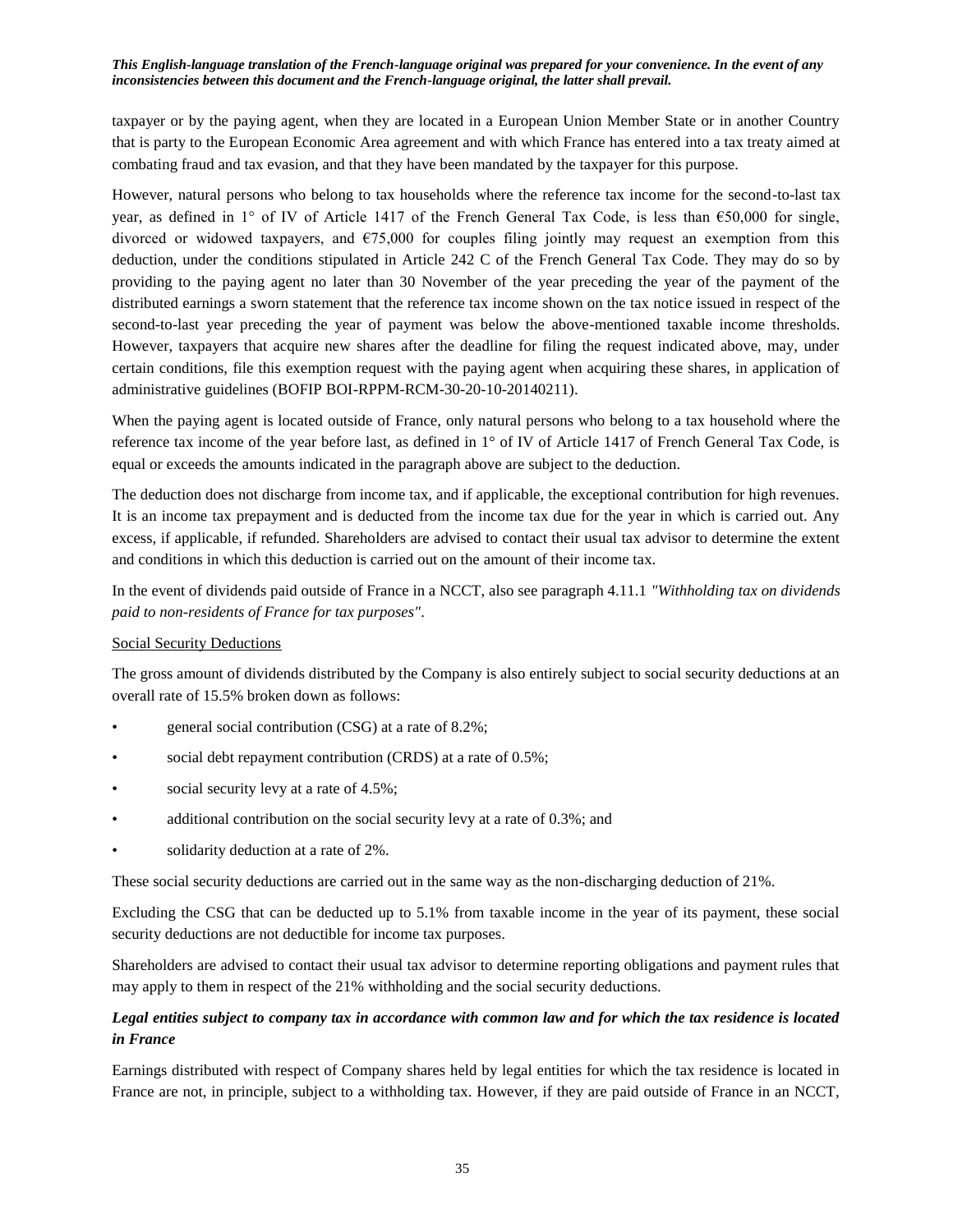the dividends distributed by the Company are subject to a withholding tax of 75% under the conditions described in paragraph 4.11.1. *"Withholding tax on dividends paid to non-residents of France for tax purposes"*.

## <span id="page-35-0"></span>**4.11.4. Share Transfer Tax and Stamp Duties**

No Danish share transfer tax or stamp duties are payable on subscription of the New Shares.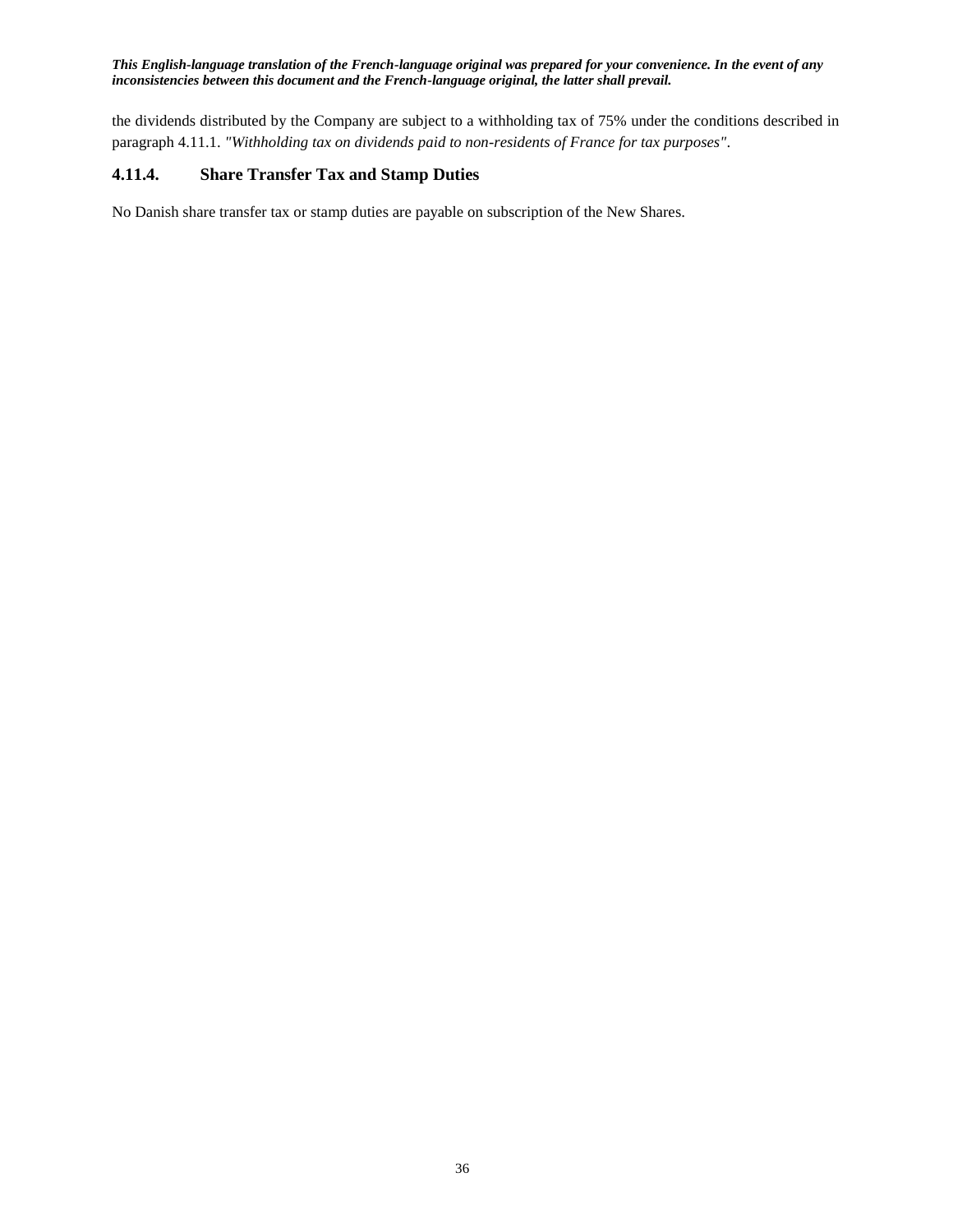## <span id="page-36-0"></span>**5. TERMS AND CONDITIONS OF THE OFFERING**

## <span id="page-36-1"></span>**5.1. TERMS AND CONDITIONS OF THE OFFERING, OFFER STATISTICS, EXPECTED TIMETABLE AND SUBSCRIPTION REQUESTS**

### <span id="page-36-2"></span>**5.1.1. Terms and conditions of the offering**

The New Shares, for which an application for listing has been made, have been offered as part of the Placement in Europe and the USA, to a limited number of investors (for US investors qualified as "*institutional accredited investors*" as defined by Rule 501(a) of the 1933 US Securities Act, as amended) included within the scope of the following category of beneficiaries defined by the General Shareholders' Meeting of 6 April 2016 in its seventeenth resolution: "*companies and investment funds that invest regularly in growth companies known as "small caps" (i.e. whose capitalisation when listed does not exceed €1,000,000,000) (including without limitation all FCPI, FCPR or FIP funds) in the healthcare or biotechnology sectors*".

At the date of this Prospectus, the Placement of New Shares with investors (the "**Placement**") has been carried out, but the issue of shares and the receipt of the issue proceeds by the Company will only take place after the settlementdelivery transactions, planned for 5 October 2016.

The Placement involved 5.434.783 ordinary shares in the Company, representing a nominal amount of  $\epsilon$ 1,358,695.75 euros (i.e. 13.1% of the Company's share capital at the date of the Prospectus). The nominal amount of the capital increase is thus less than the limit set at €3,041,406 by the General Shareholder's Meeting of 6 April 2016 in its seventeenth resolution.

The New Shares will be issued with the waiver of preferential subscription rights for the benefit of a category of persons meeting specific characteristics, in accordance with Article L. 225-138 of the French Commercial Code. The Company's shareholders expressly waived their preferential subscription rights during the Combined General Shareholders' Meeting of 6 April 2016 in its seventeenth resolution in its extraordinary session.

#### <span id="page-36-3"></span>**5.1.2. Issue amount**

The total amount of the Placement is  $\text{\textsterling}12.500.000.90$  (of which  $\text{\textsterling}1.358,695.75$  of nominal and  $\text{\textsterling}11.141.305.15$  of issue premium) corresponding to the total amount a of the issue, issue premium' included, i.e. 5,434,783 New Shares, multiplied by the subscription price of a new share, i.e.  $\epsilon$ 2.30 (constituted of  $\epsilon$ 0.25 of nominal and of  $\epsilon$ 2.05 of issue premium '). This price represents a discount of 25% over the Company's average volume-weighted share price of the three trading sessions prior to the price setting, i.e.  $\epsilon$ 3.06.

The price decided upon complies with the conditions for setting prices determined by the General Shareholder's Meeting of 6 April 2016 in its seventeenth resolution, that is, a price "*at least equal to the average of prices weighted by the volumes of the three most recent trading sessions preceding the setting of the price of the issue possibly decreased by a maximum discount of 25%*".

### <span id="page-36-4"></span>**5.1.3. Subscription period and procedure**

#### **Indicative timetable**

| 29 September 2016 | Publication of a press release announcing the launch of the Placement (after close of |
|-------------------|---------------------------------------------------------------------------------------|
|                   | Paris stock exchange)                                                                 |
| 30 September 2016 | Setting of the definitive conditions for the Placement                                |
|                   | Publication of a press release announcing the completion of the Placement (before the |
|                   | opening of the Paris Stock Exchange)                                                  |
|                   | AMF approval of the Prospectus                                                        |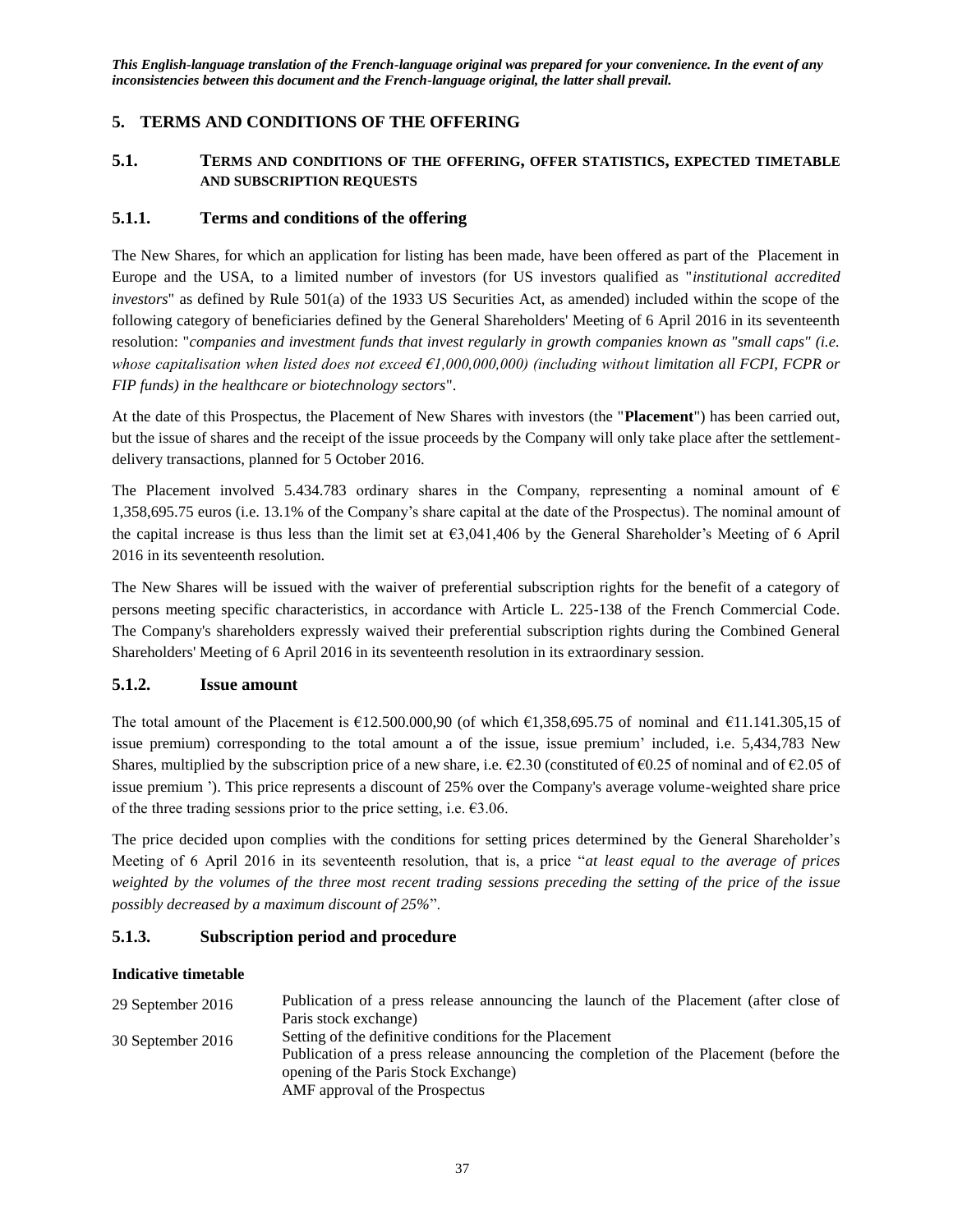3 October 2016 Publication by Euronext Paris of the Notice of Listing for the New Shares 5 October 2016 Settlement-Delivery of New Shares Listing of the New Shares for trading on Euronext Paris and NASDAQ Copenhagen

## <span id="page-37-0"></span>**5.1.4. Revocation/Suspension of the offering**

The issuance of the New Shares is not subject to an underwriting agreement, accordingly.

The issue is not guaranteed, and accordingly it may, in theory, be called into question in the event that the total amount of funds received by the Company does not represent at least 90% of the Placement amount at the date of settlement-delivery. It is specified that the Placement will be completed but that the issuance of the shares and the receipt of issue proceeds will occur only pursuant to the settlement-delivery operations scheduled on 5 October 2016.

## <span id="page-37-1"></span>**5.1.5. Reduction of the subscription**

Not Applicable.

## <span id="page-37-2"></span>**5.1.6. Minimum and/or maximum subscription amount**

Not Applicable.

## <span id="page-37-3"></span>**5.1.7. Revocation of subscription orders**

Not Applicable.

## <span id="page-37-4"></span>**5.1.8. Payment and procedures for delivering shares**

Payment of subscriptions are centralised with Société Générale Securities Services (32, rue du Champ-de-Tir, 44312 Nantes), which will be responsible for establishing the funds deposit certificate acknowledging the completion of the capital increase.

The creation of the New Shares is planned for 5 October 2016.

## <span id="page-37-5"></span>**5.1.9. Publication of the offering results**

The number of New Shares to be issued as part of the Placement (the "**New Shares**") has been set at 5,434,783 shares. This Prospectus has been prepared for the listing of these New Shares on Euronext Paris and NASDAQ Copenhagen.

### <span id="page-37-6"></span>**5.1.10. Procedure for exercising and trading preferential subscription rights**

Not Applicable.

## <span id="page-37-7"></span>**5.2. PLAN OF DISTRIBUTION AND ALLOTMENT OF SECURITIES**

## <span id="page-37-8"></span>**5.2.1. Category of investors - Countries in which the offer was made - Restrictions applicable to the offering**

### *Categories of investors*

The Placement was carried out in accordance with Article L. 225-138 of the French Commercial Code and the seventeenth resolution of the General Shareholders' Meeting of 6 April 2016, with 23 companies and investment funds that invest regularly in growth companies known as "small caps" (i.e. whose capitalisation when listed does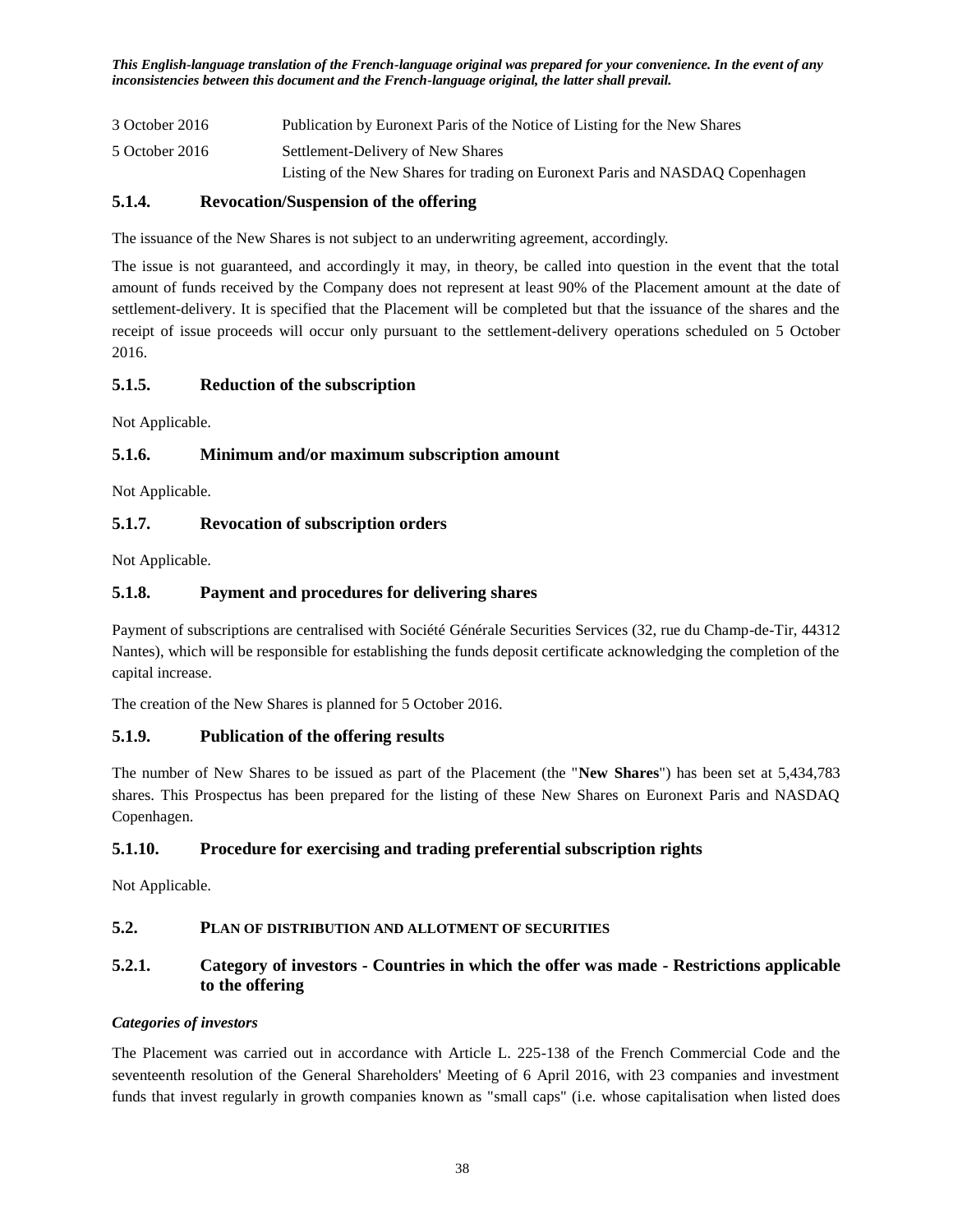not exceed €1,000,000,000) (including without limitation all FCPI, FCPR or FIP funds) in the healthcare or biotech sector.

It is specified that Financière de la Montagne, main shareholder of the Company, has subscribed up to its stake in the current share capital of the Company 741,847 New Shares for an amount of €1,706,248.10, representing 13.65% of the Placement.

### *Countries in which the New Shares were offered*

The New Shares were offered, as part of the Placement in Europe and the USA to a restricted number of investors qualified in the USA as "institutional accredited investors" as defined by Rule 501(a) of the 1933 US Securities Act, as amended.

No public offerings were made in any countries.

#### *Offer restrictions*

The publication of the Prospectus may, in certain countries including the USA, be subject to specific regulations. Any persons in possession of this Prospectus must inquire as to and comply with any local restrictions.

Any person (including trustees or nominees) who receives this Prospectus may only distribute it or have it distributed in such countries in compliance with the prevailing laws and regulations in each jurisdiction.

Any person who, for whatever reason, distributes or permits the distribution of this Prospectus in such a country must draw the attention of the recipient to the restrictions set forth in this paragraph.

In particular, the shares have not been and will not be registered as required by the 1933 U.S. Securities Act, as amended (the "**Securities Act**") and cannot be offered or sold in the USA, except following registration with the Securities and Exchange Commission or as part of transactions that have been exempted from the registration requirement set forth in the Securities Act. The issue will not be registered in the USA pursuant to the Securities Act and will be carried out in accordance with a registration exemption. This Prospectus and all other documents prepared within the framework of this transaction shall not be distributed within the USA outside of the circumstances stipulated by the said exemption. Under the limits approved by the current laws and regulations, the Company cannot be held liable for the non-compliance of these laws and regulations by the financial intermediaries carrying out the placement.

This Prospectus and the information that it contains is only addressed and destined for persons who are (i) located outside the United Kingdom, (ii) who are investment professionals under Article 19(5) of the Financial Services and Markets Act 2000 (Financial Promotion) Order 2005 ("**Financial Promotion Order**") or (iii) who are subject to Article 49(2) (a) to (d) of the Financial Promotion Order (companies with high net worth, unincorporated associations, etc.) or (iv) are individuals to whom an invitation or an inducement to invest (within the meaning of Article 21 of the Financial Services and Markets Act 2000) may be legally communicated or transmitted (the people indicated in paragraphs (i), (ii), (iii) and (iv) together being known as "**Qualified Persons**"). All invitations, offers or agreements with regard to the subscription or purchase of financial securities covered by this Prospectus are only accessible to Qualified Persons and can only be carried out by Qualified Persons. This Prospectus is only destined for Qualified Persons and cannot be used by anyone other than a Qualified Person.

Regarding Member States of the European Economic Area that have transposed the Directive 2003/71/EC of the European Parliament and Council of 4 November 2003 (as amended by the directive 2010/73/EC, insofar as this directive has been transposed in each of the Member States of the European Economic Area) (the "**Prospectus Directive**"), no action has been undertaken or will be undertaken to make an offer to the public of securities described in this Prospectus requiring the publication of a prospectus in any of the Member States. Consequently, the securities may not be and will not be offered in any of the Member States, except in accordance with the exemptions stipulated in Article 3(2) of the Prospectus Directive if they have been transposed in that Member State or in the other cases that do not require the publication by the Company of a prospectus under Article 3(2) of the Prospectus Directive and/or the regulations applicable in that Member State.

The publication of this Prospectus in certain countries may constitute a violation of the current legal provisions. This Prospectus shall not be published in Canada, Japan or Australia.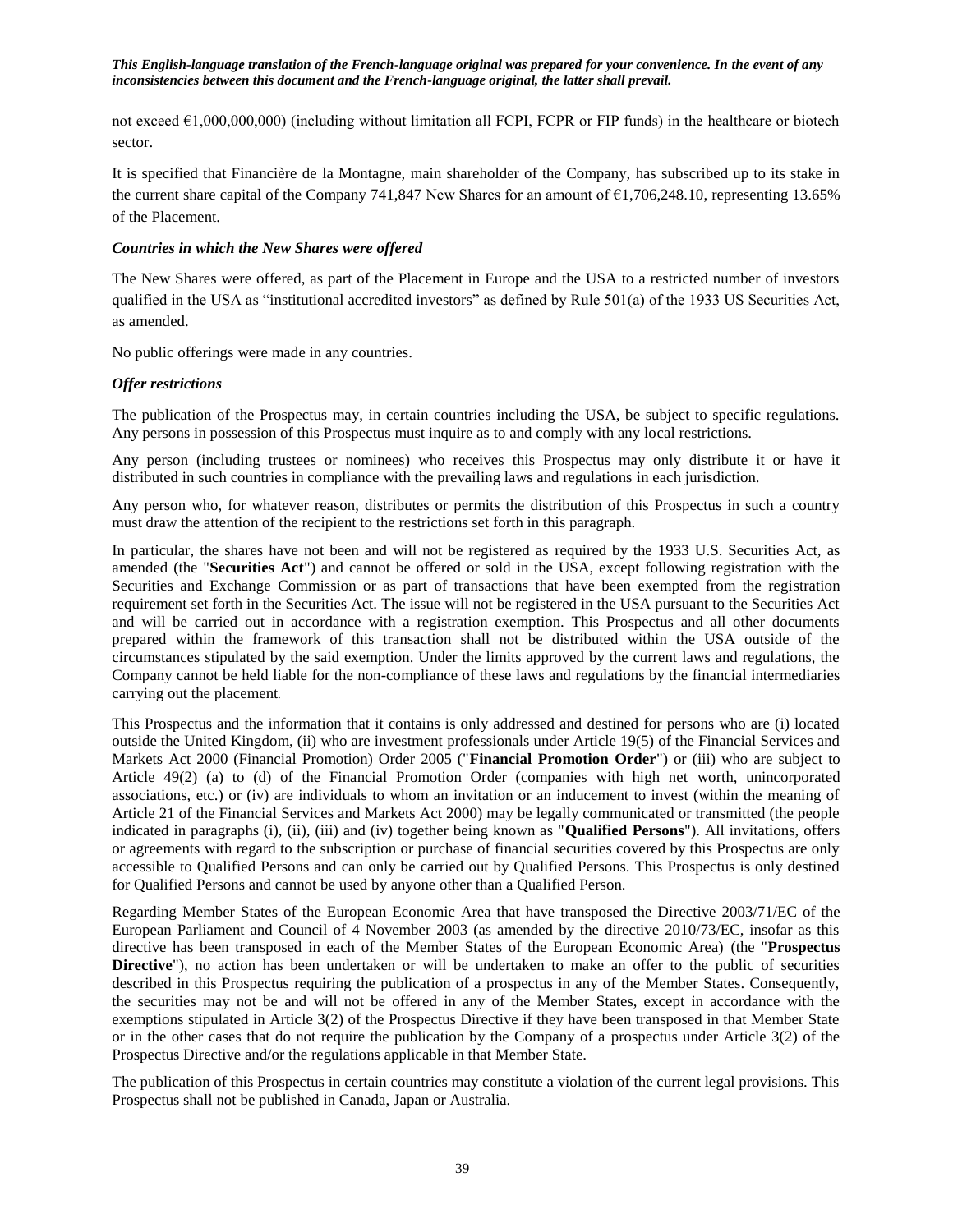## <span id="page-39-0"></span>**5.2.2. Subscription undertakings and intention statements**

Not Applicable.

## <span id="page-39-1"></span>**5.2.3. Pre-allocation disclosure**

Not Applicable.

## <span id="page-39-2"></span>**5.2.4. Notice to subscribers**

Not Applicable.

### <span id="page-39-3"></span>**5.2.5. Overallotment and greenshoe**

Not Applicable.

### <span id="page-39-4"></span>**5.3. SUBSCRIPTION PRICE**

The issue price for the New Shares is set at  $\epsilon$ 2.30 per share (nominal value of  $\epsilon$ 0.25 and  $\epsilon$ 2.05 of issue premium).

The price of  $\epsilon$ 2.30 per subscribed share, representing the entire nominal value and issue premium, will be fully paidup by payment in cash or by offsetting with liquid and payable receivables on the Company.

## <span id="page-39-5"></span>**5.4. PLACEMENT AND UNDERWRITING AGREEMENT**

#### <span id="page-39-6"></span>**5.4.1. Contact details of the placement agents**

*Placement agents*

**Guggenheim Securities, LLC**

330 Madison Avenue

New York, New York 10017

USA

**Oddo & Cie** 12, boulevard de la Madeleine 75009 Paris France

## <span id="page-39-7"></span>**5.4.2. Contact information of the authorised intermediaries handling the subscription deposits and financial servicing of the shares**

Payment of subscriptions has been centralised with Société Générale Securities Services (32, rue du Champ-de-Tir, 44312 Nantes), which will establish the funds deposit certificate acknowledging the completion of the capital increase.

Servicing the shares (registering them and converting bearer shares) and the financial services of the Company shares are provided by Société Générale Securities Services (32, rue Champ-de-Tir, 44312 Nantes).

## <span id="page-39-8"></span>**5.4.3. Underwriting /Lock-up commitment**

### *Underwriting agreement*

The issuance of the New Shares is not subject to an underwriting agreement.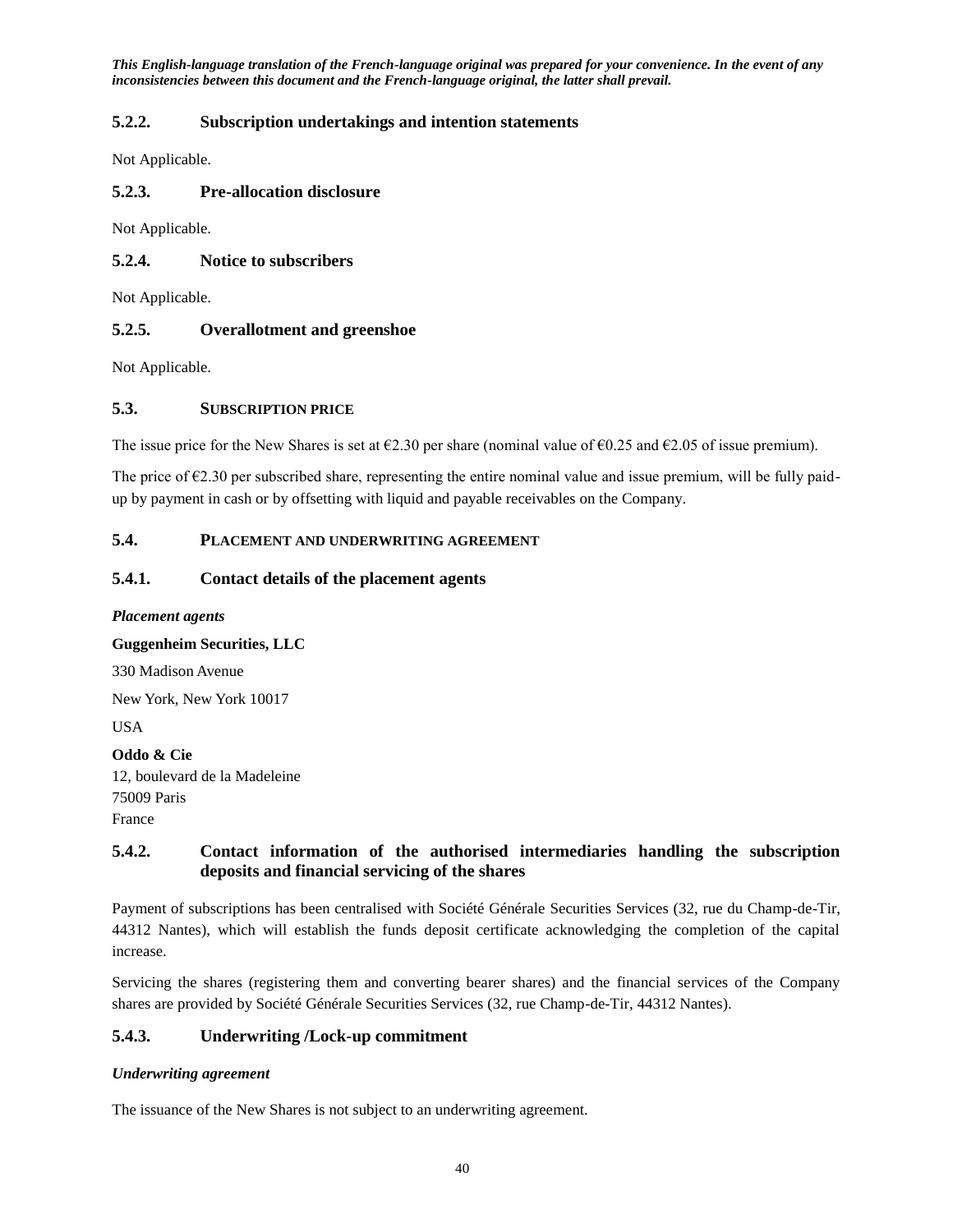#### *Lock-up commitment of the Company*

As per the Placement Agent Agreement signed on September 30, 2016 between the Company, Guggenheim Securities, LLC and Oddo & Cie, the Company agreed that it shall not, for a period of 90 days after the settlementdelivery of the New Shares, without the prior written consent of Guggenheim Securities LLC, issue, offer, pledge, assign, sell or contract to sell, (or publicly announce any such issuance, offer, assign or sale) directly or indirectly any shares of the Company (including securities giving right, immediately or in the future, to shares of the Company) This undertaking has been taken subject to the following exceptions:

(i) the granting of stock options or free shares (actions gratuites) pursuant to any employee stock option or free shares (actions gratuites) plans existing on September 30, 2016,

(ii) the issuance of Company's ordinary shares pursuant to (a) the exercise of warrants, (b) the exercise of stock options or the vesting of free shares (*actions gratuites*) outstanding on September 30, 2016 or on any subsequent date further to a grant of such options or free shares pursuant to an employee stock option or free shares (*actions gratuites*) plans referred to in (i) above, and

(iii) the issuance of shares or securities giving right to shares issued in payment of a contribution in kind pursuant to the nineteenth resolution of the Extraordinary and Ordinary General Meeting dated on April 6, 2016.

#### *Lock-up commitment from directors and certain officers of the Company*

Directors and certain officers of the Company have agreed that they shall not, for a period 90 days after the settlement-delivery date of the New Shares, except if their employment with the Company terminates earlier, without the prior written consent of Guggenheim Securities LLC, directly or indirectly, offer, pledge, assign, transfer, sell or, contract to sell the shares of the Company (including securities giving right, immediately or in the future, to shares of the Company).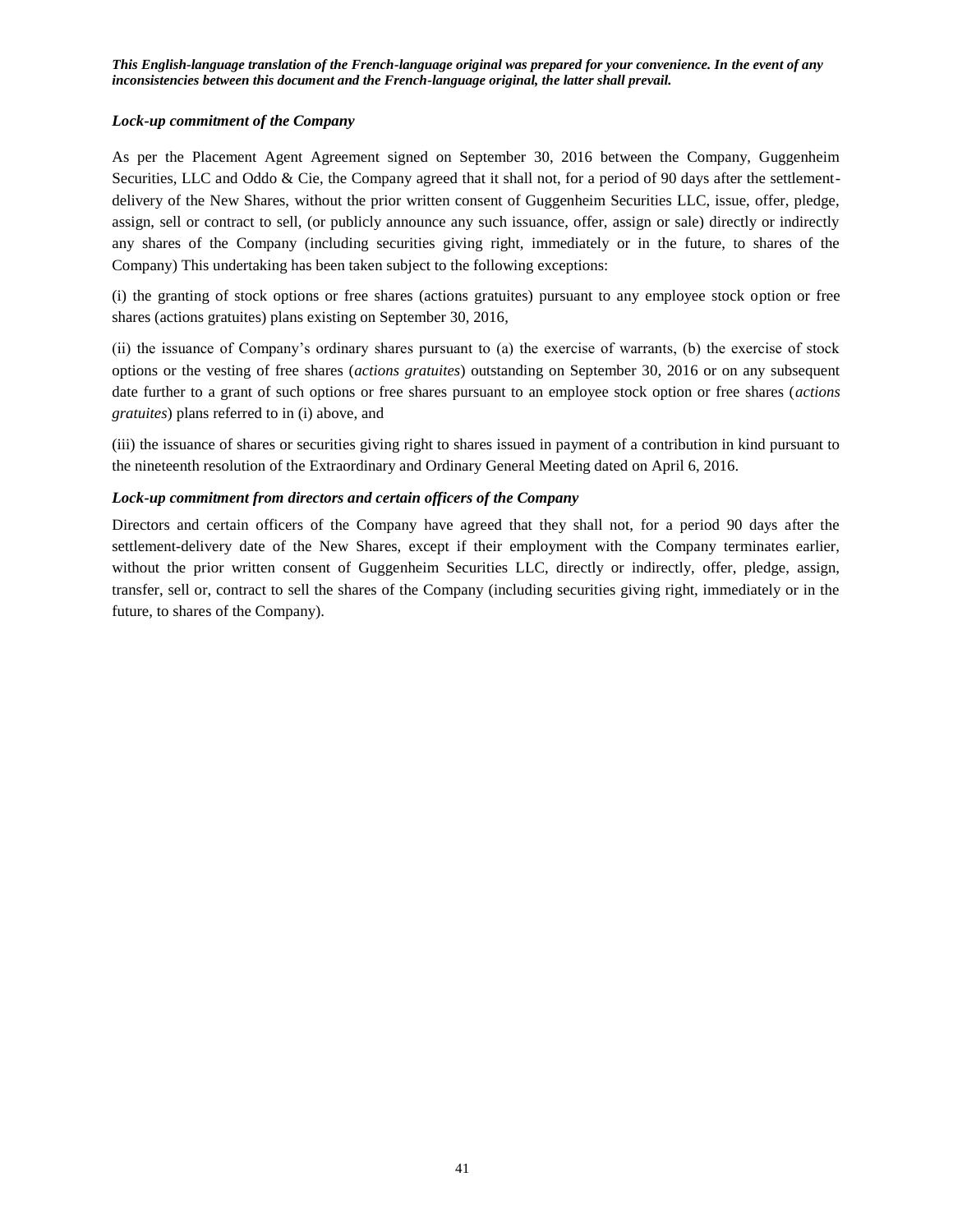## <span id="page-41-0"></span>**6. ADMISSION FOR TRADING AND DEALING ARRANGEMENTS**

#### <span id="page-41-1"></span>**6.1. ADMISSION FOR TRADING**

An application will be made to have the New Shares admitted to trading on Euronext Paris and NASDAQ Copenhagen.

They will be listed on these markets as from 5 October 2016. They will be fully fungible with the Company's existing shares and will trade on the same quotation line under the same ISIN code FR0010095596.

## <span id="page-41-2"></span>**6.2. STOCK MARKET OF LISTING**

The Company's shares are listed on Euronext Paris and on NASDAQ Copenhagen.

## <span id="page-41-3"></span>**6.3. SIMULTANEOUS OFFERS OF COMPANY SHARES**

Not applicable.

### <span id="page-41-4"></span>**6.4. LIQUIDITY AGREEMENT**

On January 2, 2007, the Company entered into a liquidity agreement with CM-CIC Securities. The agreement complies with the code of conduct of the French Financial Markets Association (AMAFI).

#### <span id="page-41-5"></span>**6.5. STABILISATION - MARKET INTERVENTIONS**

No stabilisation or interventions on the market are planned.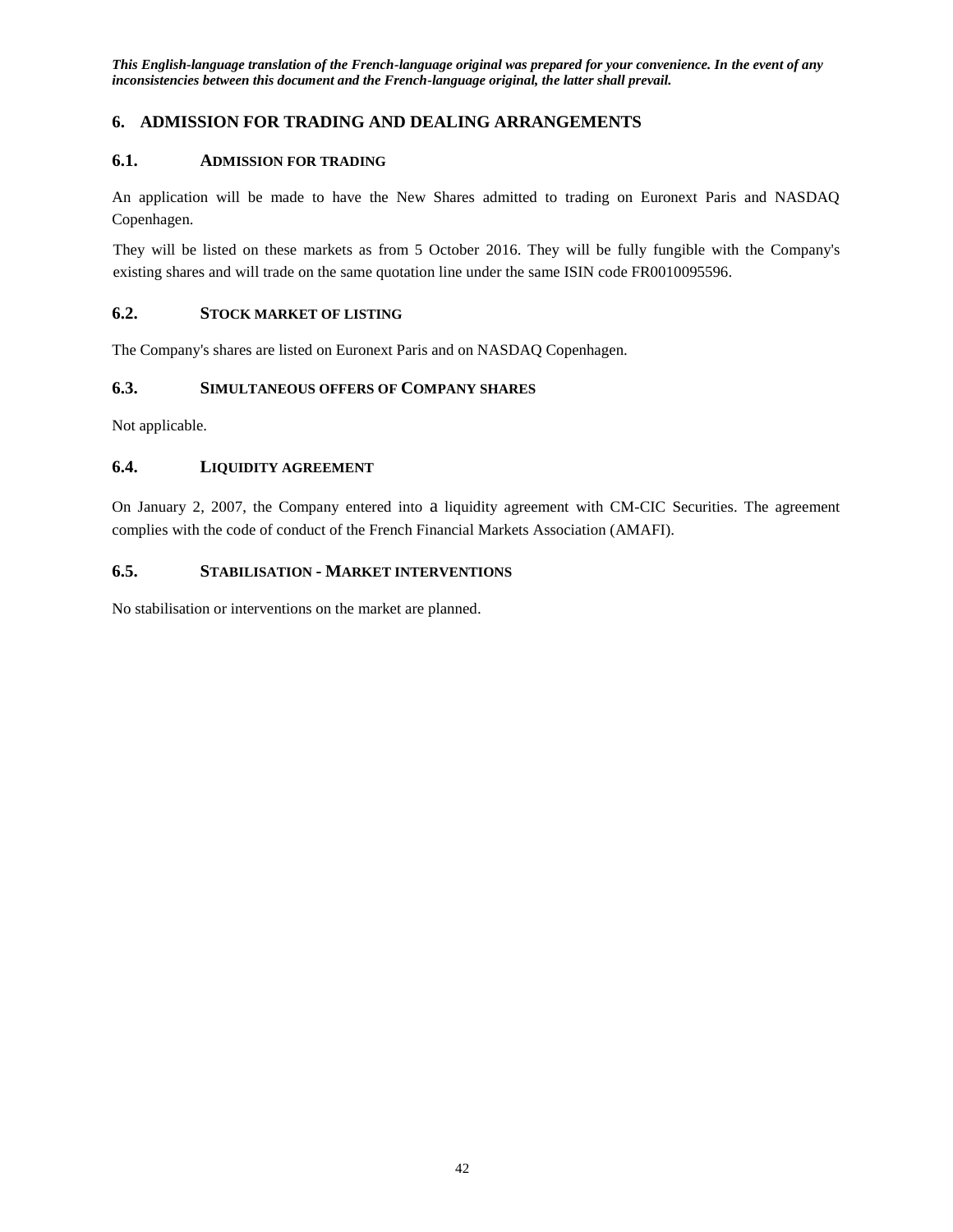## <span id="page-42-0"></span>**7. SHAREHOLDERS INTENDING TO SELL THEIR SECURITIES**

Not applicable.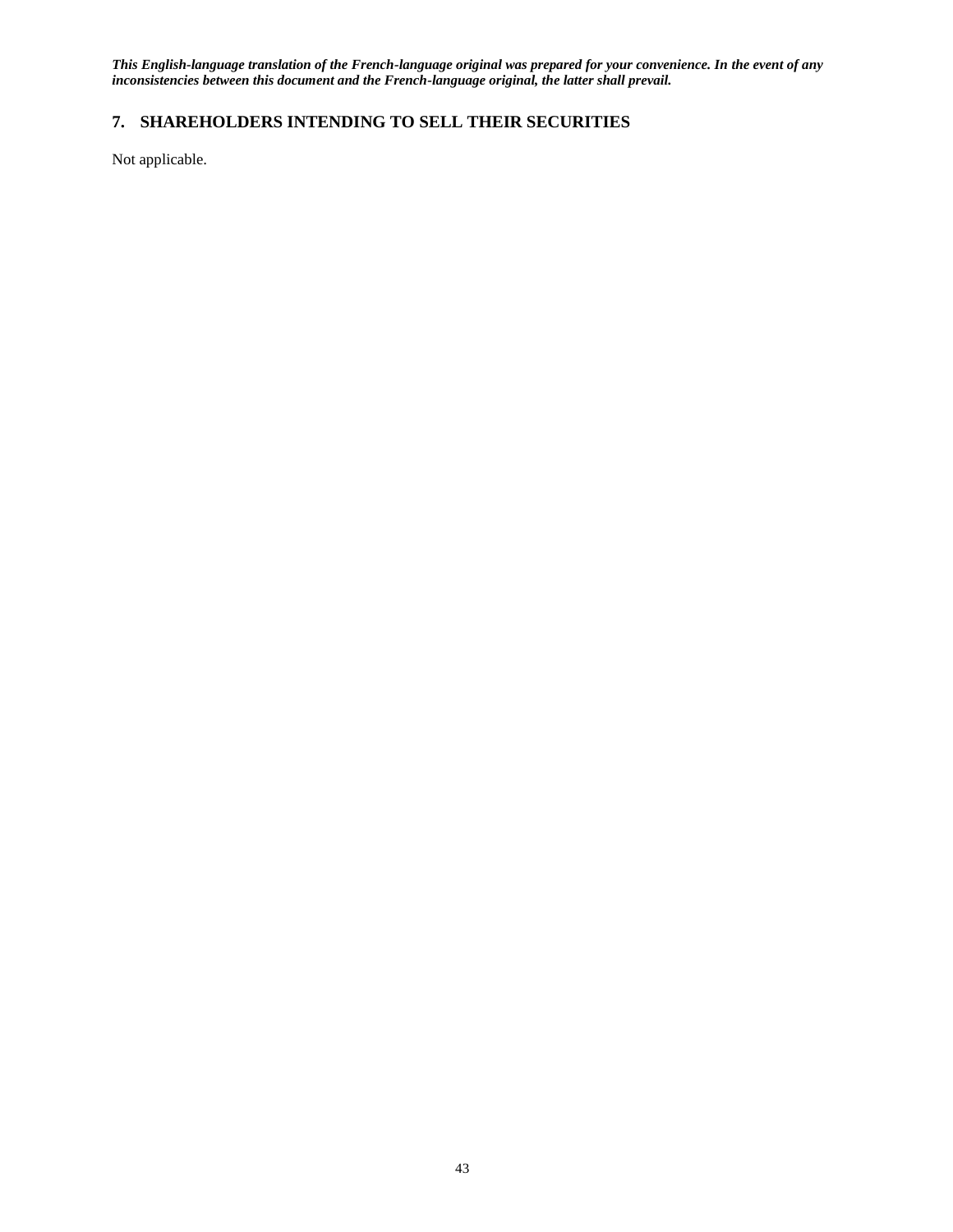## <span id="page-43-0"></span>**8. EXPENSES RELATED TO THE ISSUE**

Gross proceeds are the proceeds from the number of New Shares issued and the unit subscription price of the New Shares. Net proceeds are the gross proceeds less expenses listed below.

Gross proceeds of the capital increase amount to  $£12,500,000.90$ 

The remuneration of financial intermediaries and legal and administrative fees amount to approximately €1,164,500

Estimated net proceeds amount to approximately  $£11,335,500$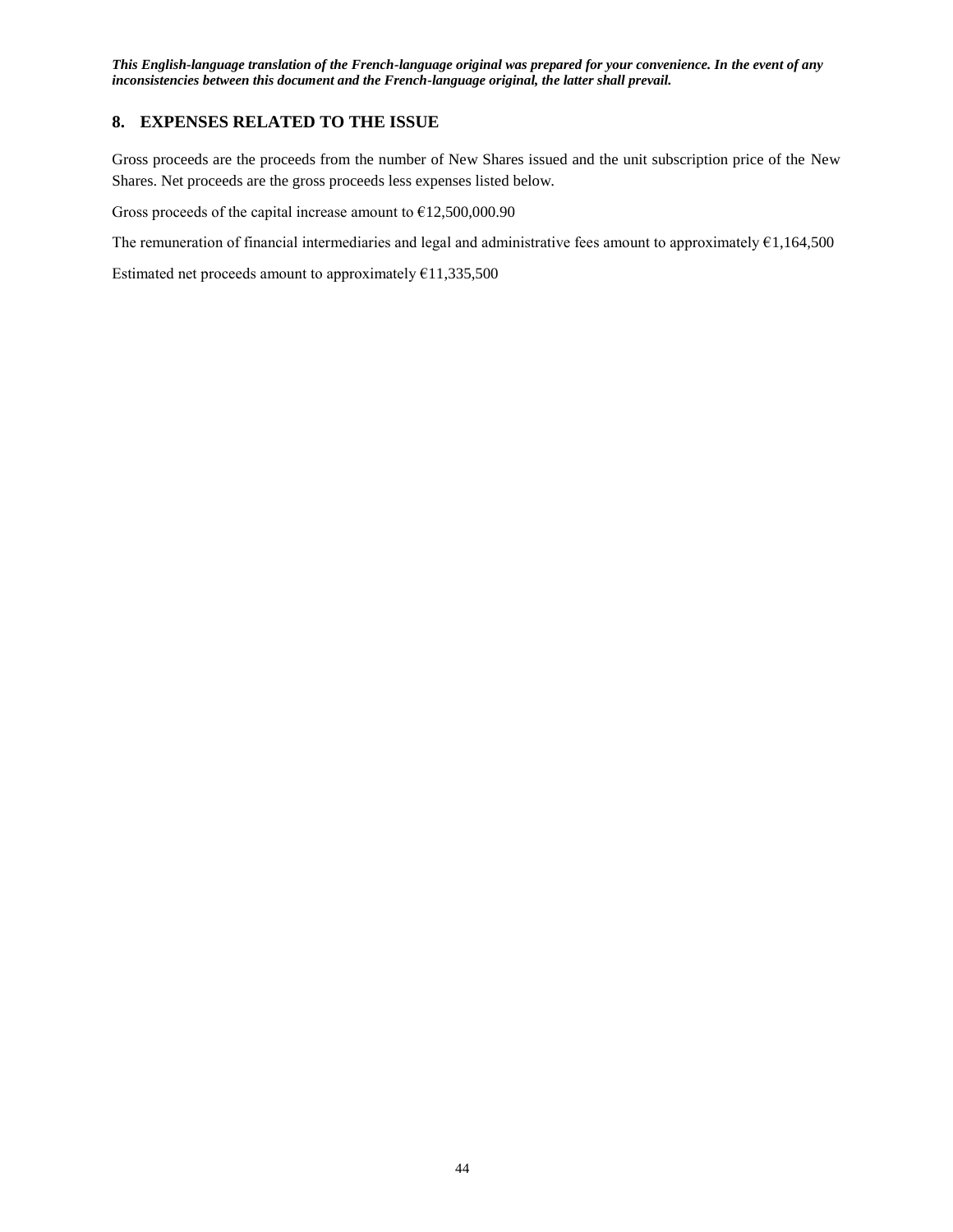## <span id="page-44-0"></span>**9. DILUTION**

#### <span id="page-44-1"></span>**9.1. IMPACT OF THE ISSUE ON THE PROPORTIONATE SHARE OF EQUITY**

By way of illustration, the impact of the issue on the portion per share of the Company's equity (calculated on the basis of the Group's share of consolidated equity, as derived from the Company's consolidated financial statements at 30 June 2016, and the number of shares composing the Company's capital at that date deducting for treasury shares) would be as follows:

|                                         | Proportionate share of equity at 30 June 2016 |                      |  |
|-----------------------------------------|-----------------------------------------------|----------------------|--|
|                                         | Before dilution                               | After dilution $(1)$ |  |
| Before issuance of 5,434,783 New Shares | E2.27                                         | E2.35                |  |
| After issuance of 5.434.783 New Shares  | f2.27                                         | $\epsilon$ 2 34      |  |

(1) Taking into account the 1,814,577 stock options, 692,097 subscription warrants and 305,740 free shares issued or allocated by the Company at the date of this Prospectus, whether or not they are exercisable, giving respectively the subscription rights to 1,814,577, 692,097 and 305,740 new shares.

#### <span id="page-44-2"></span>**9.2. DILUTIVE IMPACT OF THE ISSUE ON THE SHAREHOLDER**

By way of illustration, the impact of the issue on a shareholder owning 1% of the Company's share capital prior to the issue and not subscribing for the issue (calculated on the basis of 41,470,860 shares making up the Company's share capital at 30 June 2016) would be as follows:

|                                         | Shareholder's holdings in % |                         |  |
|-----------------------------------------|-----------------------------|-------------------------|--|
|                                         | <b>Before dilution</b>      | After dilution $^{(1)}$ |  |
| Before issuance of 5,434,783 New Shares | 1%                          | $0.94\%$                |  |
| After issuance of 5,434,783 New Shares  | 0.88%                       | 0.83%                   |  |

(1) Taking into account the 1,814,577 stock options, 692,097 subscription warrants and 305,740 free shares issued or allocated by the Company at the date of this Prospectus, whether or not they are exercisable, giving respectively the subscription rights to 1,814,577, 692,097 and 305,740 new shares.

## <span id="page-44-3"></span>**9.3. IMPACT OF THE ISSUE ON THE BREAKDOWN OF THE COMPANY'S SHARE CAPITAL AND VOTING RIGHTS**

By way of illustration, the impact of the issue as part of the Placement on the breakdown of the Company's share capital and voting rights (at the Prospectus date, and based on information brought to the Company's knowledge) will be as follows (the percentage of capital and voting rights after the capital increase was calculated based on the number of shares making up the share capital following the Placement, i.e. 46,905,643 shares):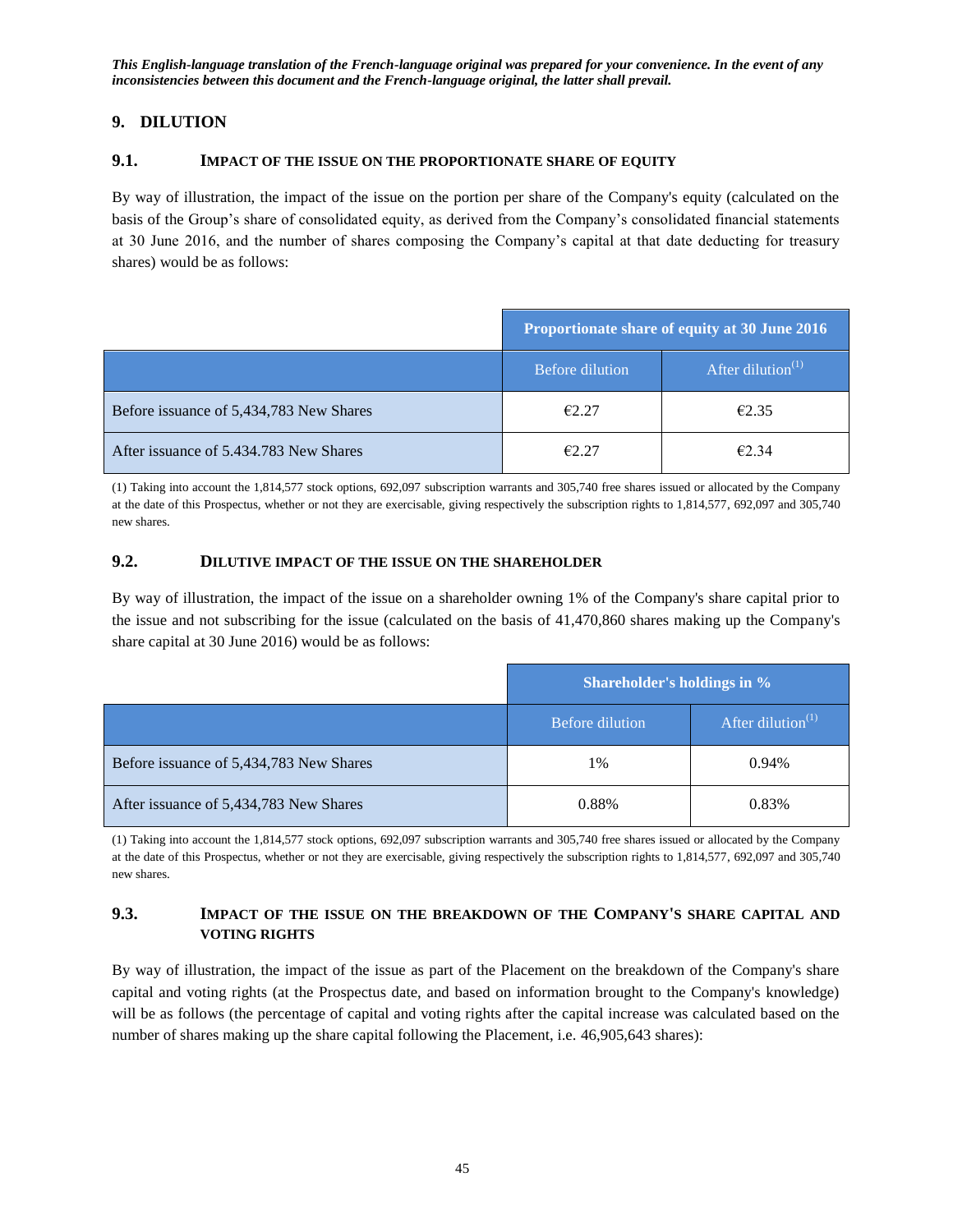| <b>After the Capital Increase</b> |                        |                                                  |                      |                                                  |  |  |  |
|-----------------------------------|------------------------|--------------------------------------------------|----------------------|--------------------------------------------------|--|--|--|
| <b>Shareholders</b>               | <b>Before dilution</b> |                                                  | After dilution $(1)$ |                                                  |  |  |  |
|                                   | Number of shares       | % of capital and<br>voting rights <sup>(2)</sup> | Number of shares     | % of capital and<br>voting rights <sup>(2)</sup> |  |  |  |
| Financière de la Montagne         | 6,403,379              | 13.65%                                           | 6,461,392            | 13.00%                                           |  |  |  |
| Jean-Nicolas Trebouta             | 40,500                 | 0.09%                                            | 40,500               | 0.08%                                            |  |  |  |
| Lise Besancon                     | 104,240                | 0.22%                                            | 104,240              | 0.21%                                            |  |  |  |
| Louis Trebouta                    | 17,990                 | 0.04%                                            | 17,990               | 0.04%                                            |  |  |  |
| Treasury shares <sup>(3)</sup>    | 34,729                 | 0.07%                                            | 34,729               | 0.07%                                            |  |  |  |
| Other shareholders                | 35,611,869             | 7.,92%                                           | 38,366,270           | 77.17%                                           |  |  |  |
| New investors                     | 4,692,936              | 10.01%                                           | 4,692,936            | 9.44%                                            |  |  |  |
| <b>Total</b>                      | 46,905,643             | 100.00%                                          | 49,718,057           | 100.00%                                          |  |  |  |

(1) Taking into account the 1,814,577 stock options, 692,097 subscription warrants and 305,740 free shares issued or allocated by the Company at the date of this Prospectus, whether or not they are exercisable, giving respectively the subscription rights to 1,814,577, 692,097 and 305,740 new shares.

(2) Theoretical voting rights. All shares have the same voting rights, with the exception of Company treasury shares.

(3) Shares held within the framework of the liquidity agreement signed with CM-CIC Securities on 31 August 2016.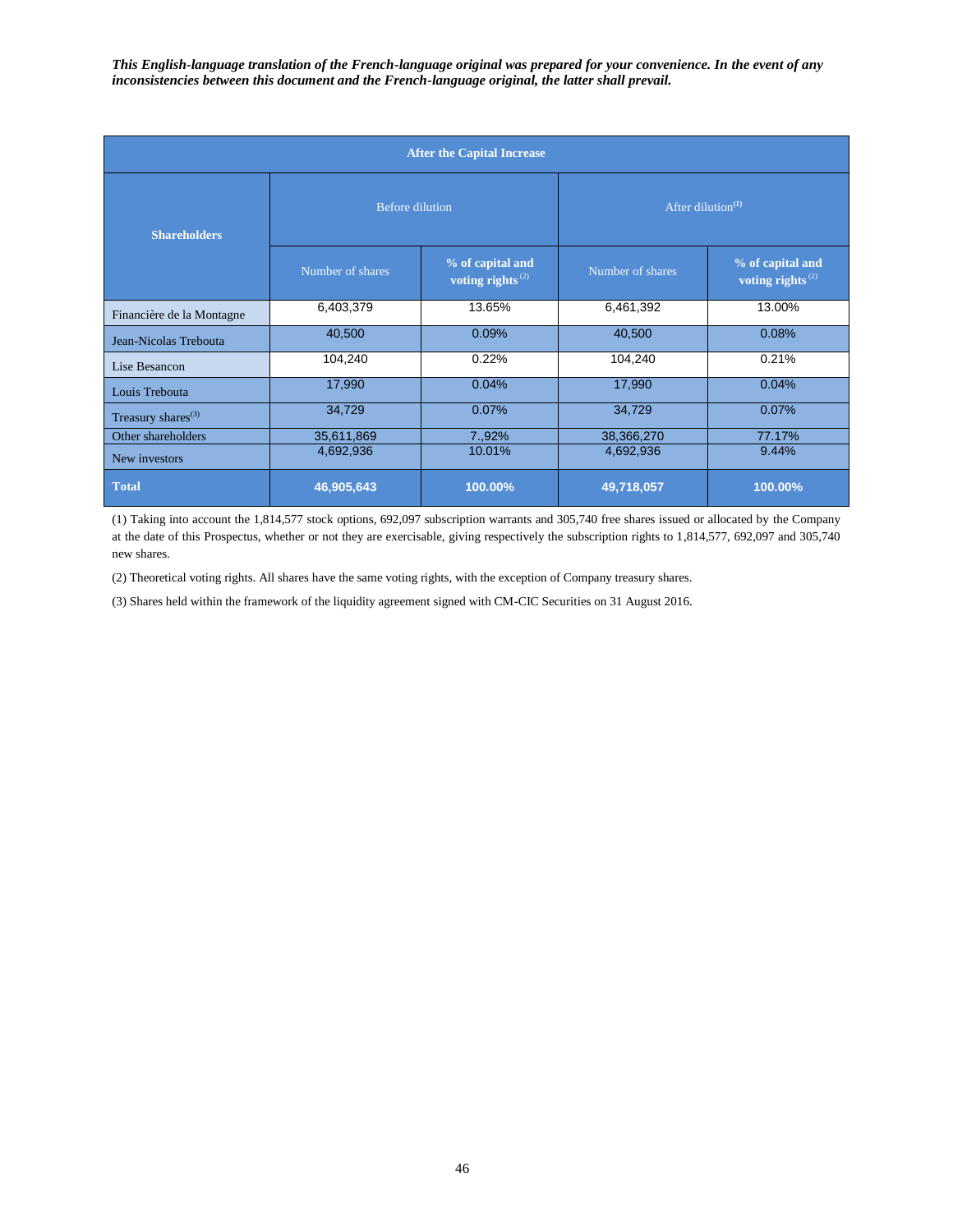## <span id="page-46-0"></span>**10. ADDITIONAL INFORMATION**

## <span id="page-46-1"></span>**10.1. ADVISORS ASSOCIATED WITH THE OFFERING**

Not applicable.

## <span id="page-46-2"></span>**10.2. PERSONS RESPONSIBLE FOR AUDITING THE ACCOUNTS**

## <span id="page-46-3"></span>**10.2.1. The Statutory Auditors**

**Grant Thornton**, represented by Mr Jean-Pierre Colle 100, rue de Courcelles 75017 Paris

**Ernst & Young**, represented by Mr Franck Sebag Tour First 1/2 place des Saisons 92400 Courbevoie, Paris-La Défense 1

## <span id="page-46-4"></span>**10.2.2. Alternate statutory auditors**

## **IGEC**

3, rue Léon Jost 75017 Paris

**Auditex SA**

Tour First 1/2 place des Saisons 92400 Courbevoie, Paris-La Défense 1

## <span id="page-46-5"></span>**10.3. EXPERT REPORT**

Not applicable.

## <span id="page-46-6"></span>**10.4. INFORMATION CONTAINED IN THE PROSPECTUS COMING FROM A THIRD PARTY**

Not applicable.